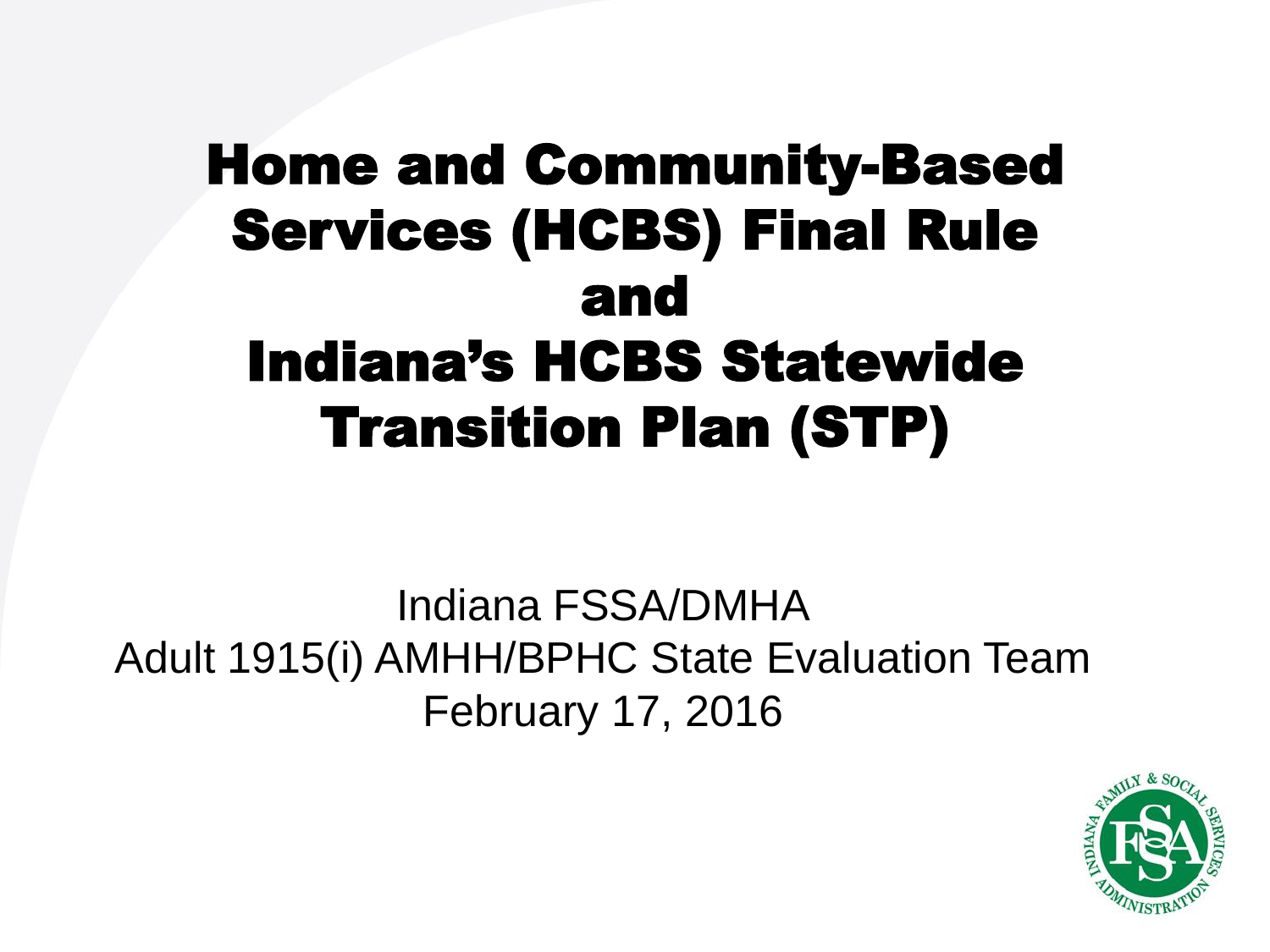## Agenda

- Introduction and Background of the CMS HCBS Settings Final Rule
- Indiana's HCBS Statewide Transition Plan (STP)
- Implementation Steps for HCBS Compliance Step 1: Identification and Screening of HCBS Settings Step 2: Preliminary Compliance Designations and Provider Response Step 3: Remediation of Non-compliant Settings Step 4: Ongoing Monitoring of HCBS Compliance
- Important Links and Glossary

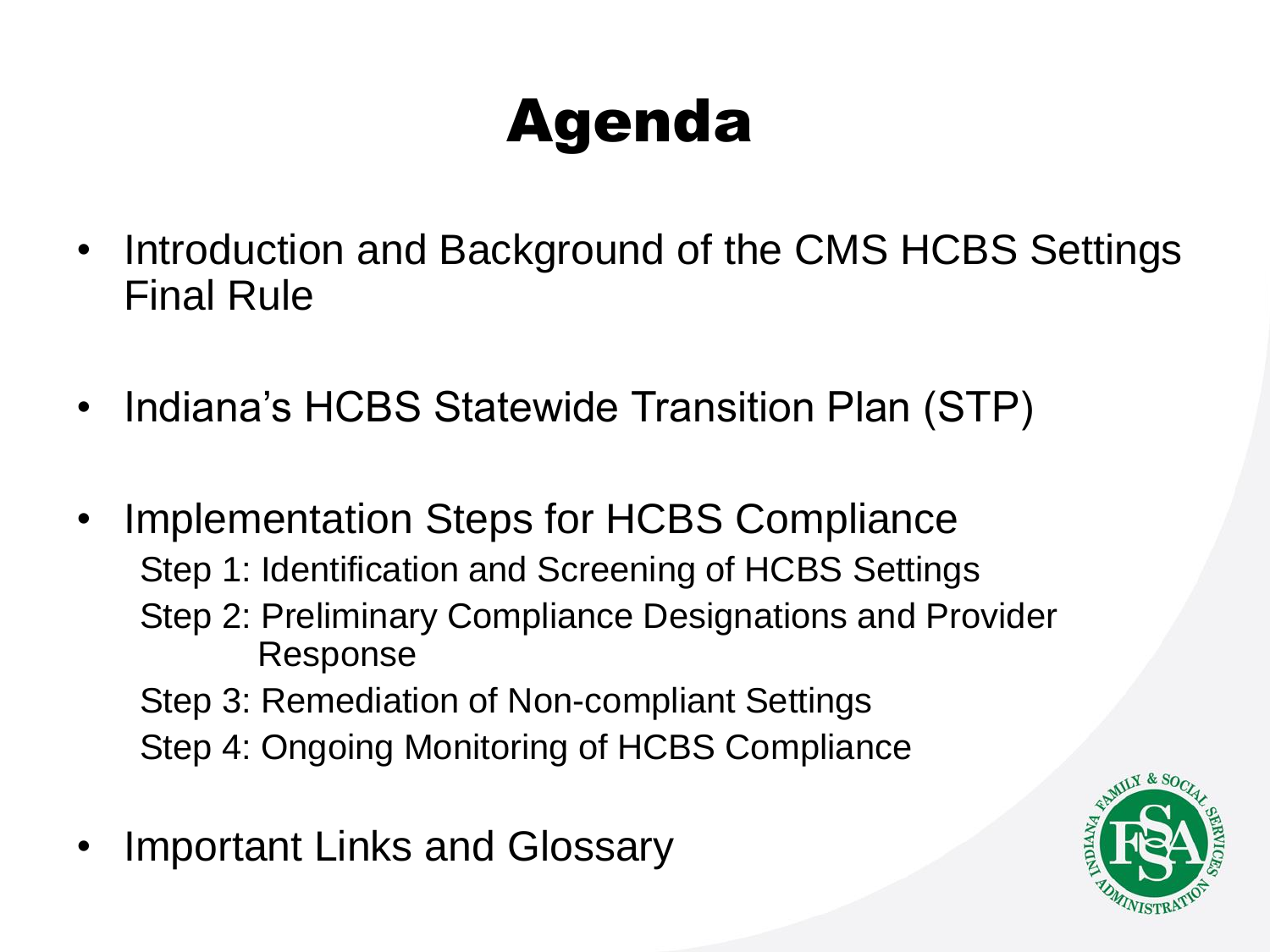# Introduction and Background of the CMS HCBS Settings Final Rule

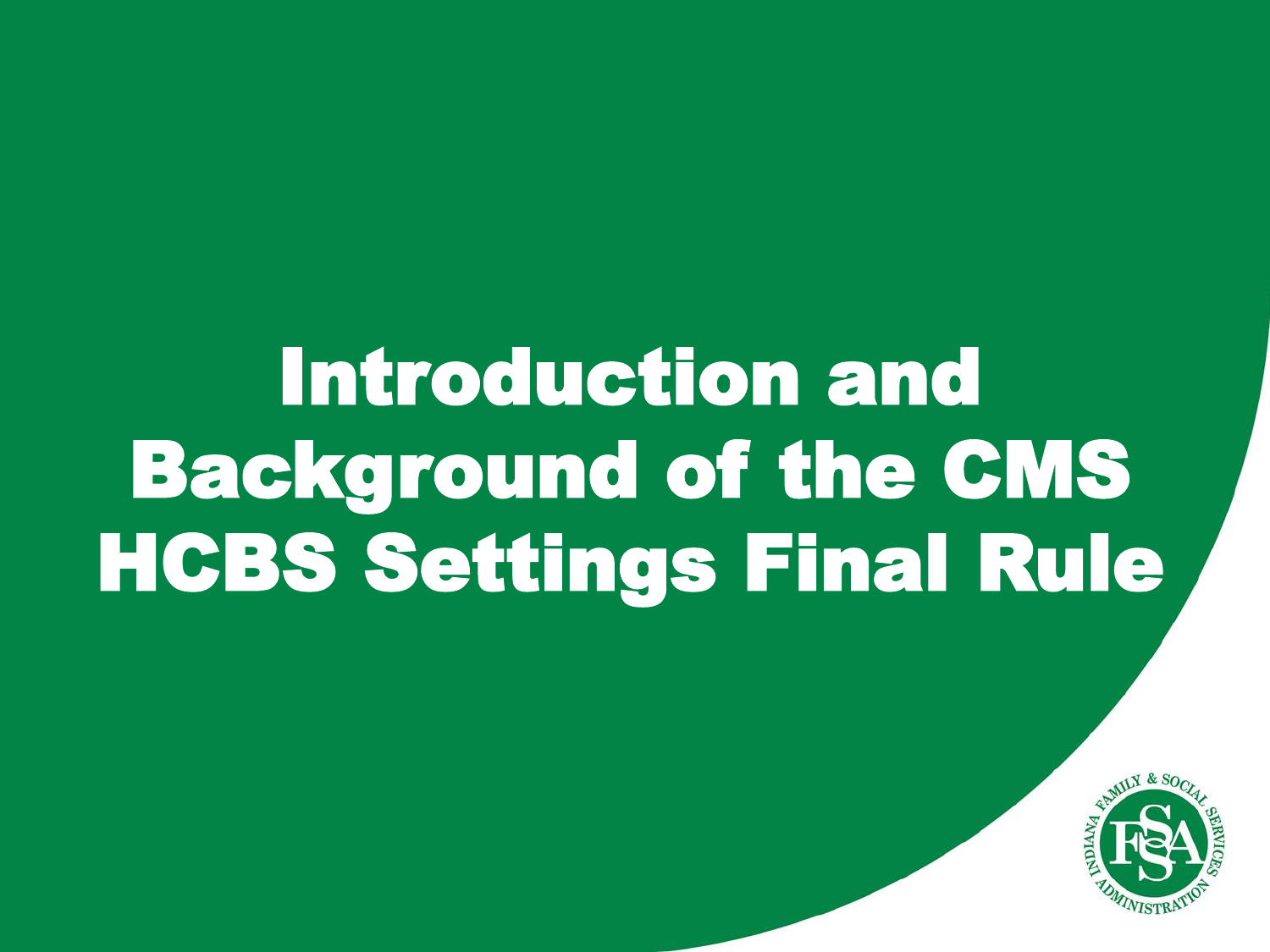## Background

- HCBS Final Rule published January 2014, with an effective date of March 17, 2014
- Addressed HCBS setting requirements across:
	- $\geq$  1915(c) waiver programs
	- 1915(k) Community First Choice programs
	- **1915(i) State Plan Amendment programs: BPHC and AMHH,** as well as CMHW

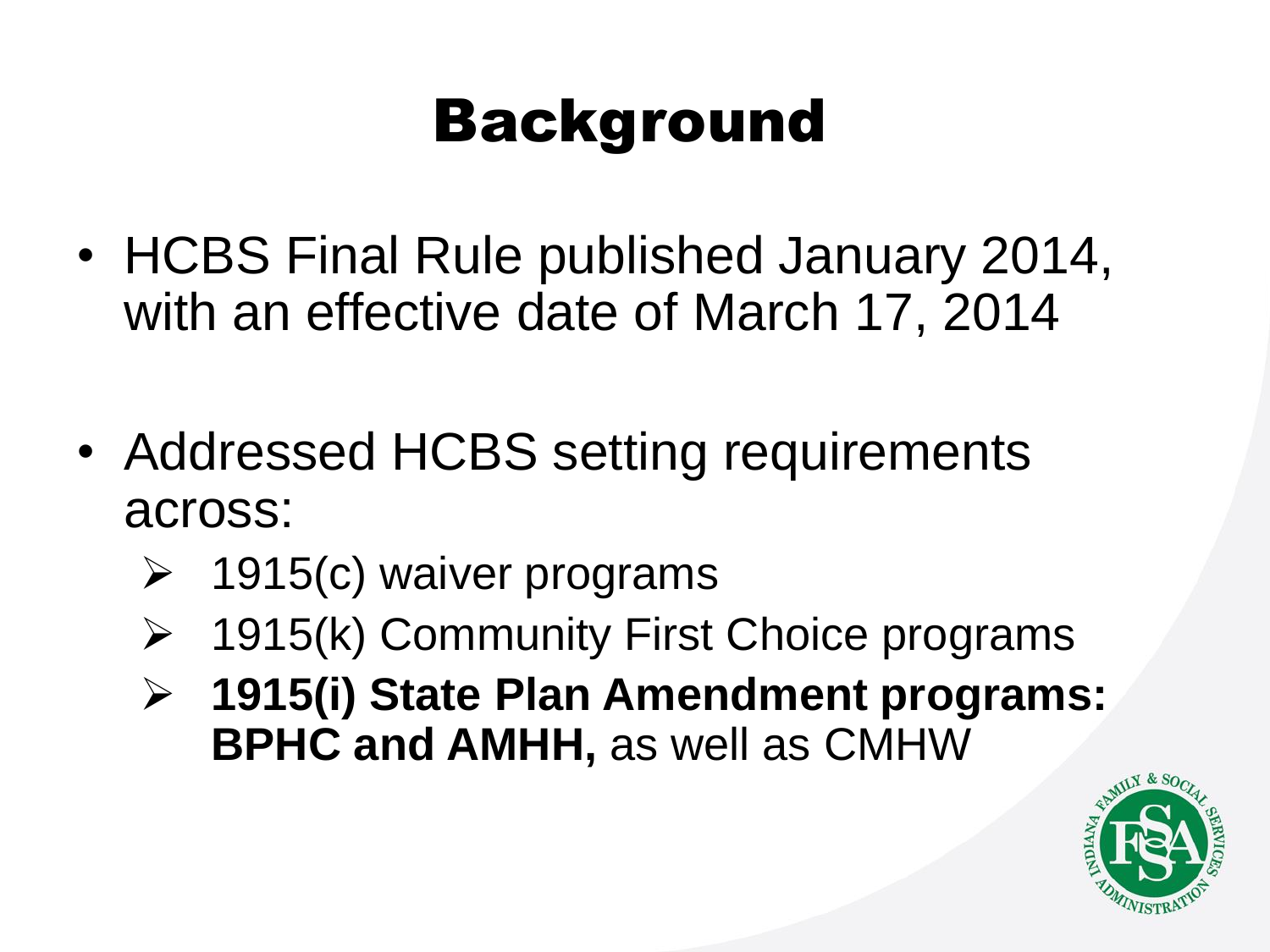## What is a Home and Community-Based Services (HCBS) Setting?

Per CMS, an HCBS setting can be any of the following:

- 1) Residential
- 2) Non-residential
- 3) Member owned/leased
- 4) Provider owned/operated
- 5) Third-party owned/operated

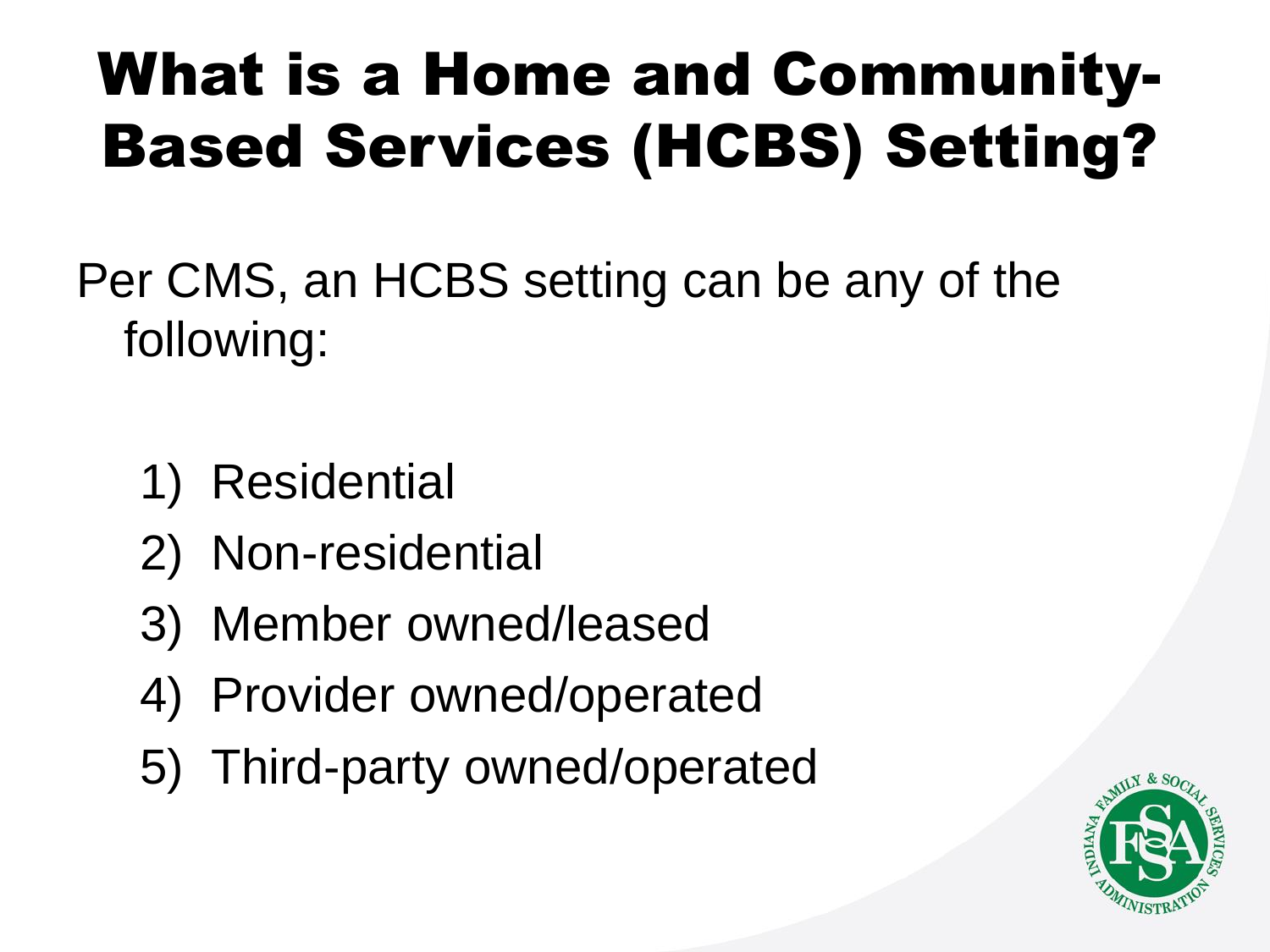## What is an HCBS Setting? (cont.)

- The following settings are identified by CMS as institutional, and are NOT considered home and community-based:
	- 1) Nursing facilities
	- 2) Institute for Mental Disease (IMD)
	- 3) Intermediate Care Facility for Individuals with Intellectual Disability (ICF/IID)
	- 4) Hospital
- Federal requirements apply to **all** settings in which a member may reside and/or receive services

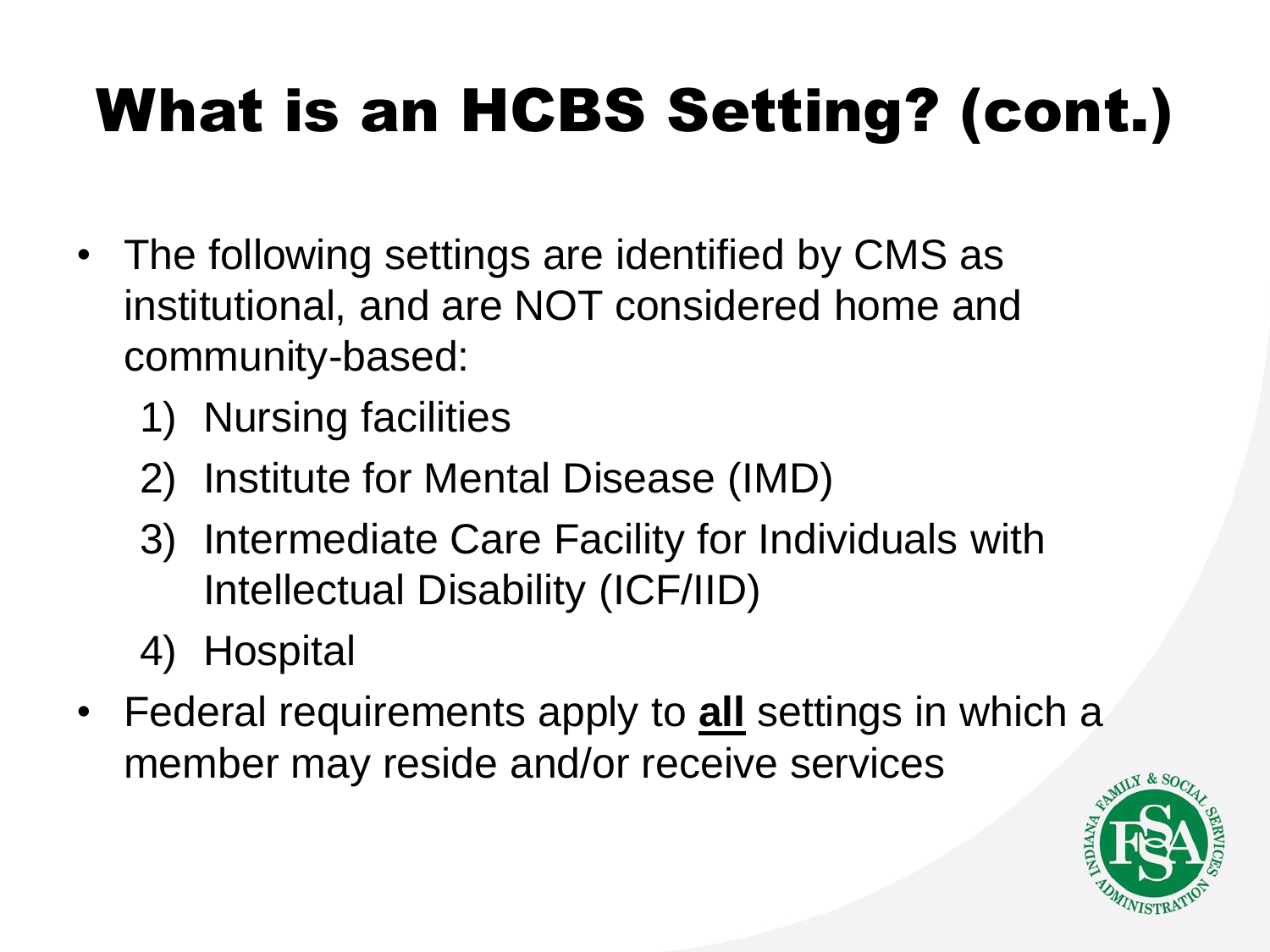# "POCO"

## An important definition and acronym: **POCO**

(**P**rovider **O**wned, **C**ontrolled, or **O**perated)

As defined by CMS, a POCO setting is a specific physical place that is owned, co-owned, and/or operated by a provider of HCBS.

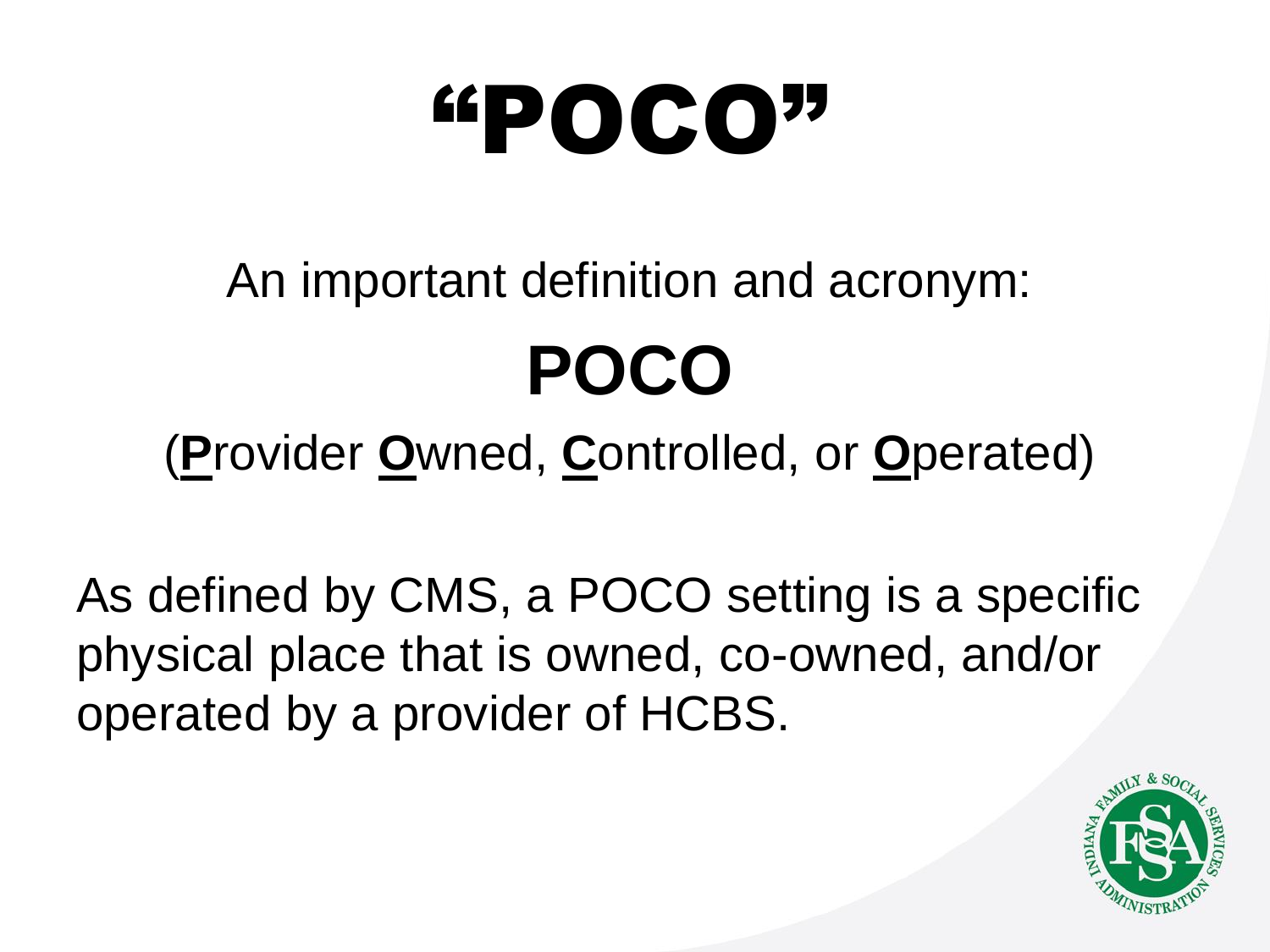# Types of HCBS Settings

- Residential
	- POCO residential (group homes, etc.)
	- Non-POCO residential (homes, apartments, etc. owned or leased by an individual for their private use)
- Non-residential
	- $\triangleright$  POCO non-residential (clinics, day service sites, etc.)
	- Non-POCO non-residential (public community settings)
- Presumed Institutional (may apply to POCO and non-POCO settings, residential and non-residential settings)

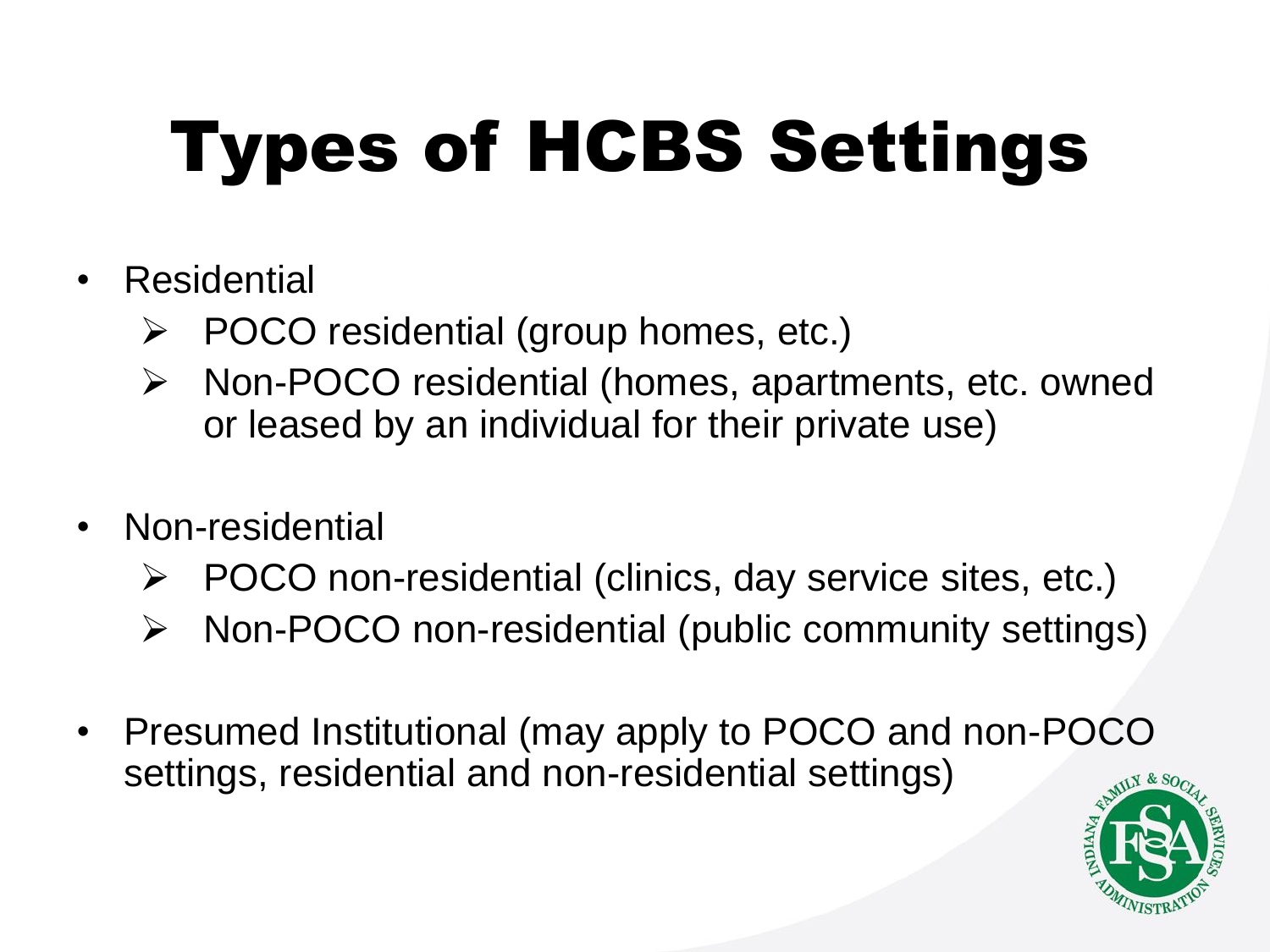## POCO Residential Settings

- *POCO residential settings*, as defined by CMS, are those settings in which an individual resides that are specific physical places that are owned, co-owned, and/or operated by a provider of HCBS
- POCO residential settings are a particular emphasis of the Statewide Transition Plan

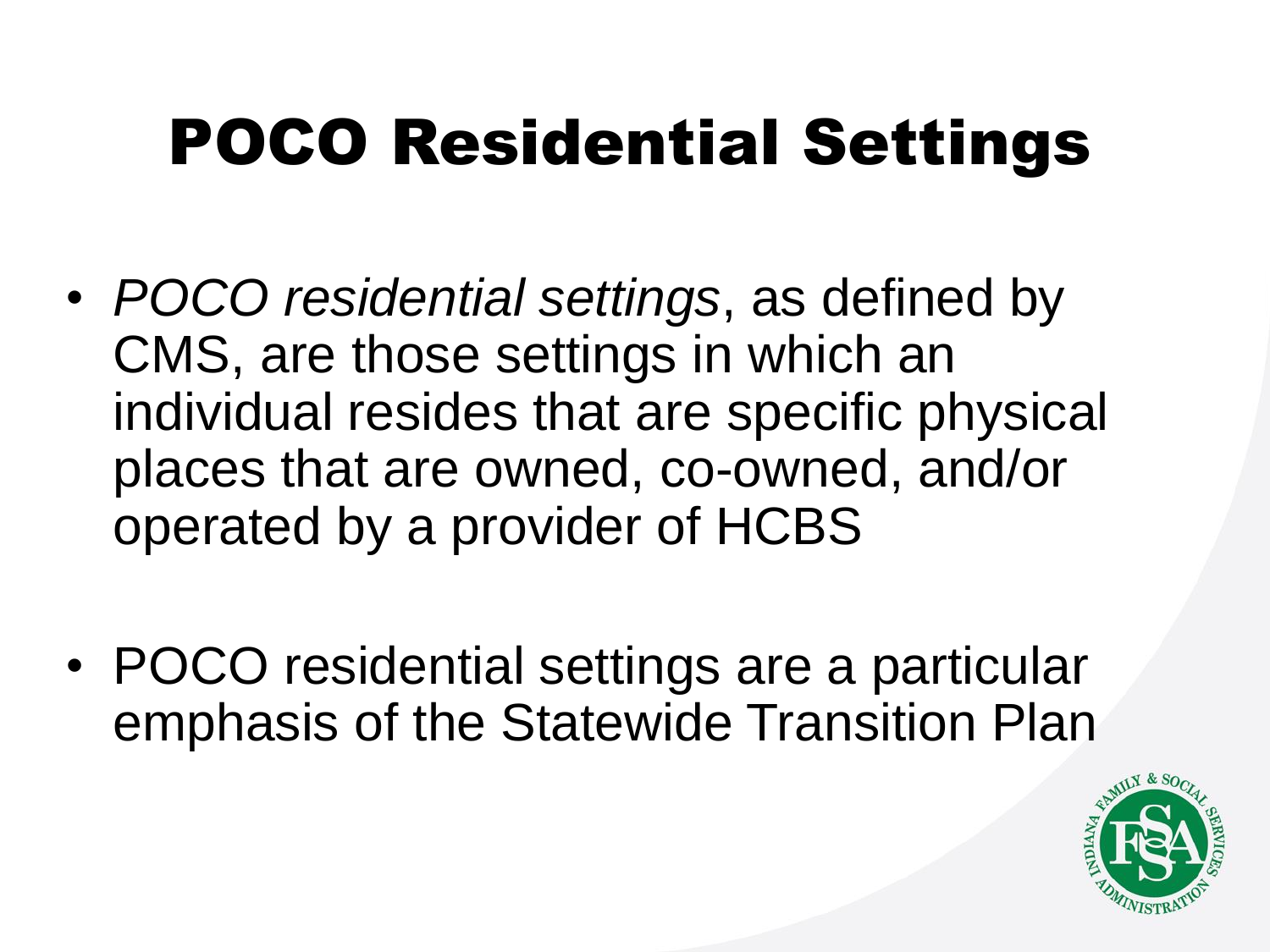## POCO Residential Settings (cont.)

- Indiana has four types of DMHA-certified residential facilities for adults:
	- 1) alternative family homes for adults (AFA)
	- 2) transitional residential living facility (TRS)
	- 3) semi-independent living facilities (SILP)
	- 4) supervised group living (SGL)

Each of these DMHA-certified residential facilities meets the definition of a POCO residential setting

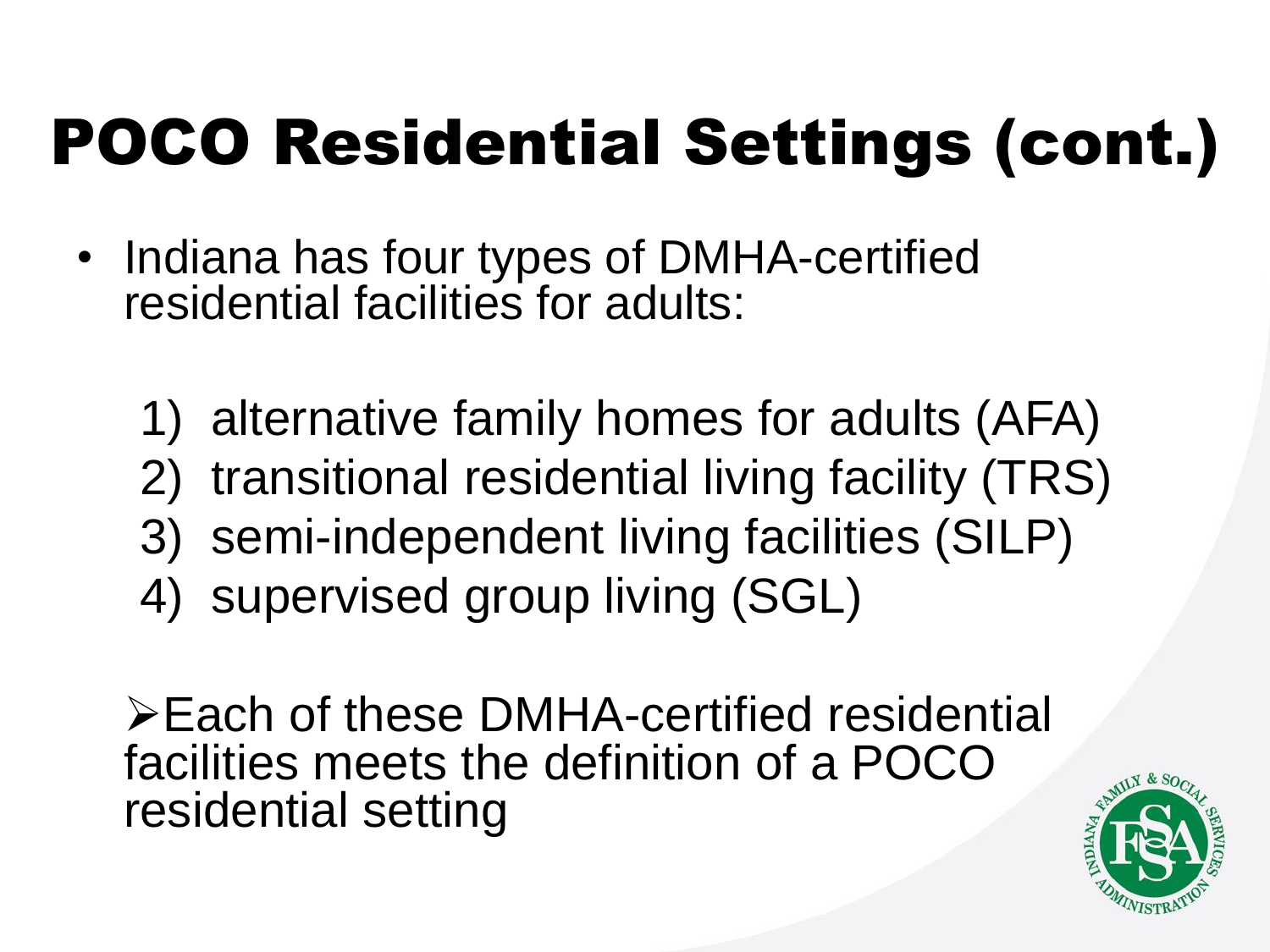## POCO Residential Settings (cont.)

Designation as a POCO residential setting is not limited to only DMHA-certified residential facilities. AMHH/BPHC providers in Indiana can own, control, or operate other types of residential settings.

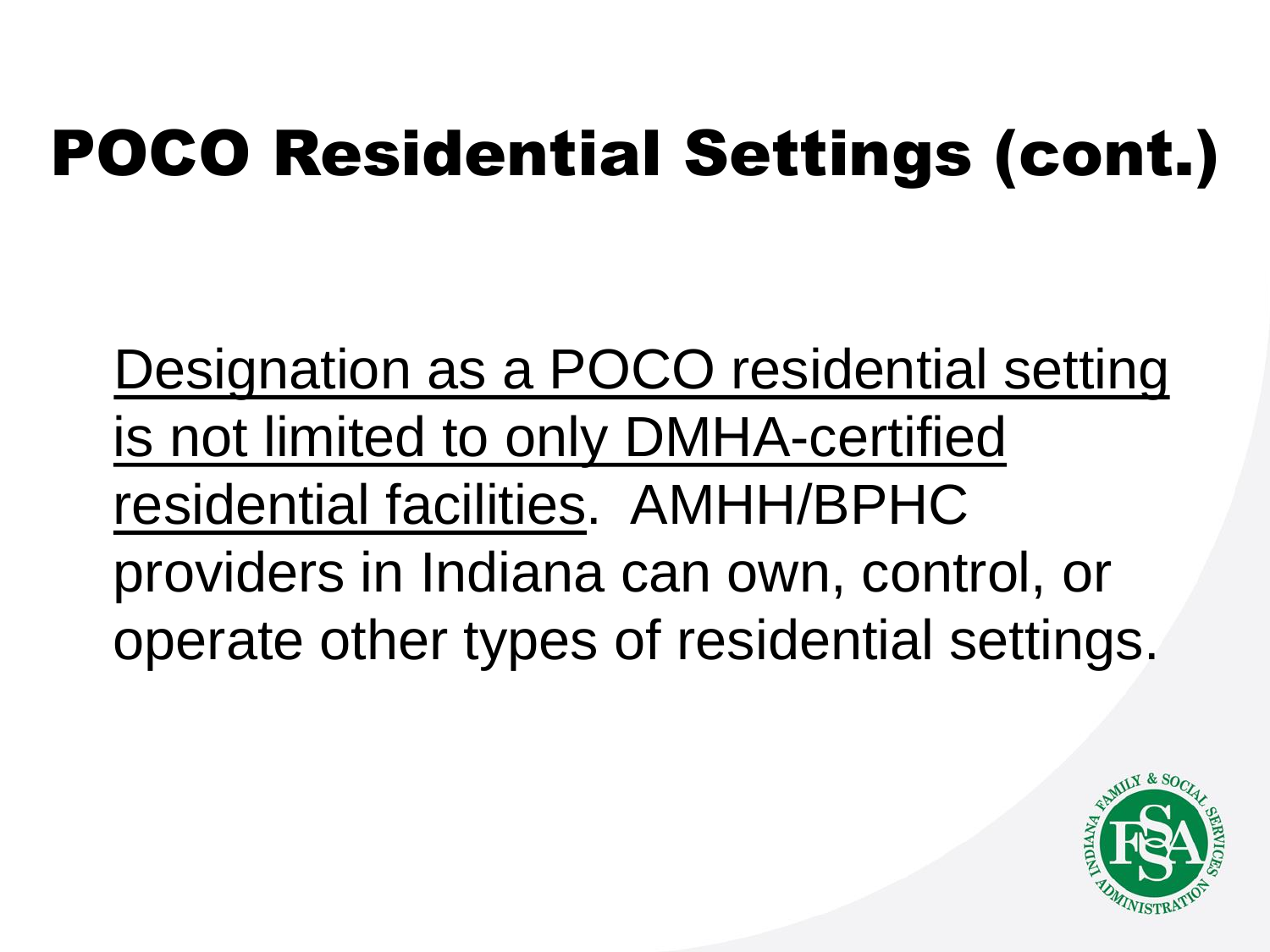### "Presumed Institutional"

The HCBS Final Rule states that any setting that has any of the following three qualities of an institution does not meet the federal HCBS requirements:

- 1) Any setting that is located in a building that is also a **publicly or privately operated facility that provides inpatient institutional care** (that is, a hospital, IMD, ICF/IID, or nursing facility)
- 2) Any setting in a **building on the grounds of, or**  immediately adjacent to, a public institution (defined by CMS as an institution that is the responsibility of a governmental unit or over which a governmental unit exercises administrative control)
- 3) Any other setting that **has the effect of isolating**  individuals receiving Medicaid HCBS from the broader **community of individuals not receiving Medicaid HCB**

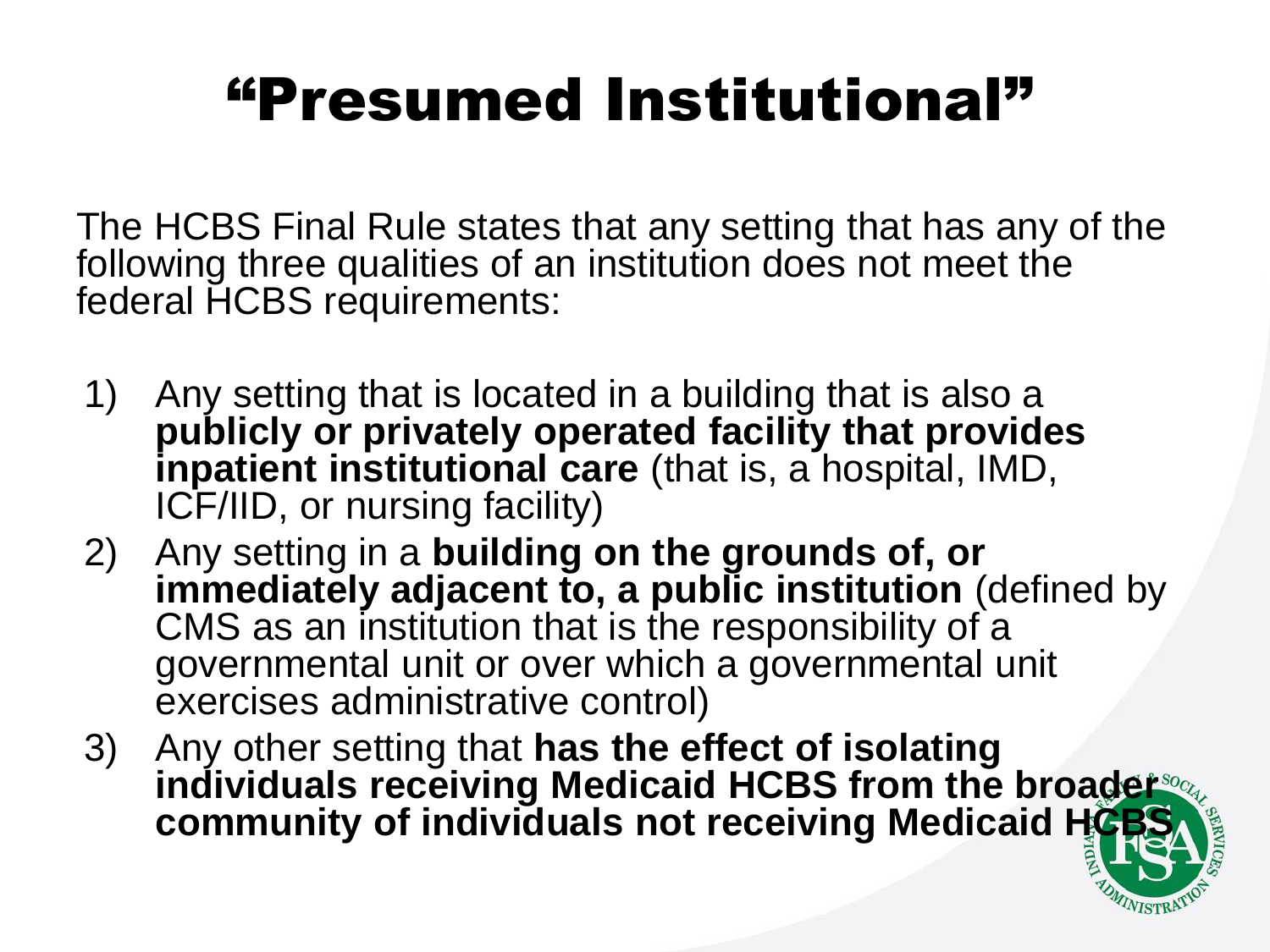### "Presumed Institutional" (cont.)

• The State or other parties may present information to CMS for heightened scrutiny, to overcome the presumption and have the setting be considered home and community-based

• This applies to **ALL** HCBS settings

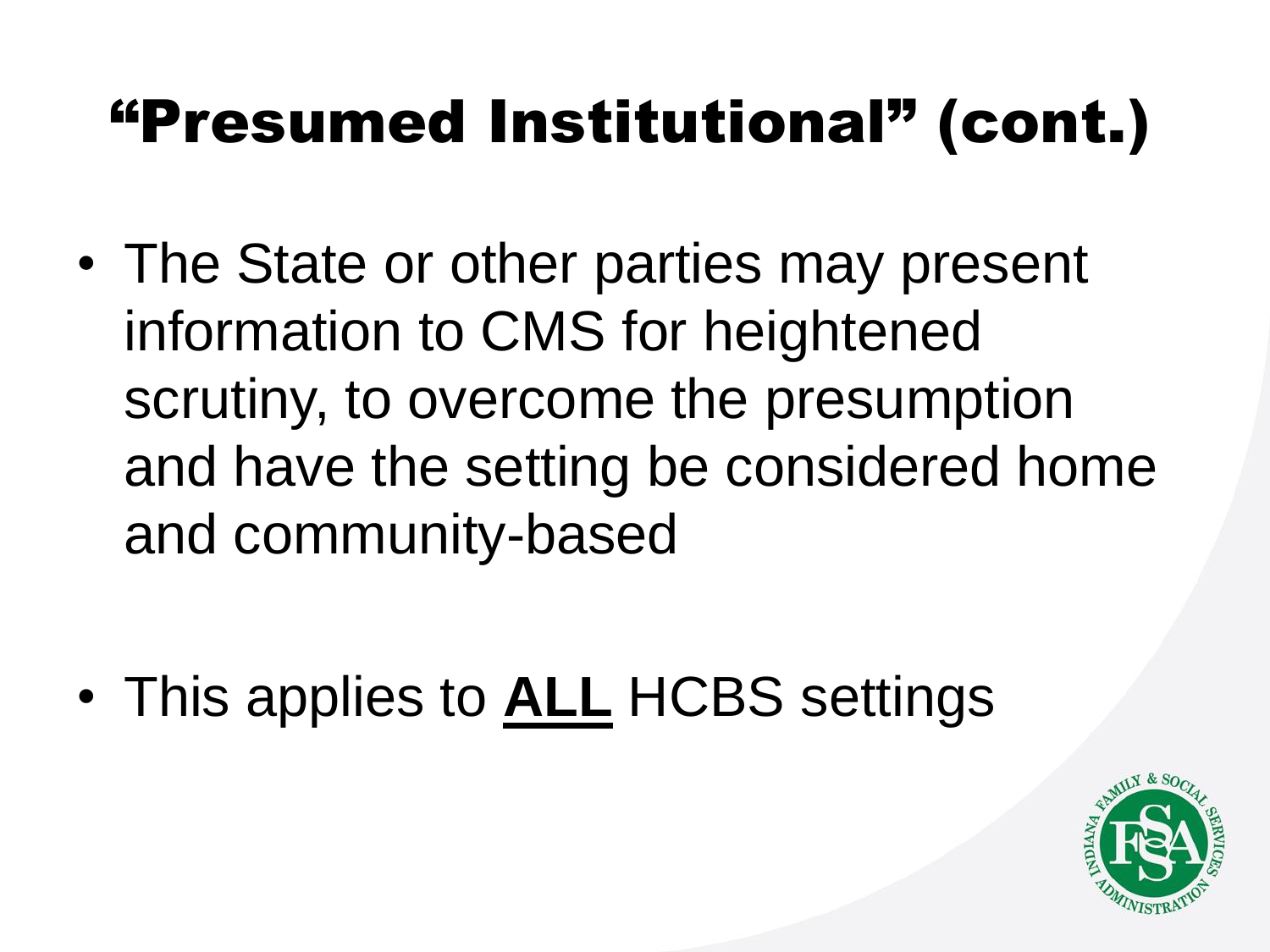## HCBS Compliance Timeline

- **Transition Period:** All existing provider owned and controlled settings (established prior to March 17, 2014) must be fully compliant with the CMS HCBS Final Rule no later than **March 17, 2019**
- **NO Transition Period:** Any new provider owned and controlled settings (established after March 17, 2014) must be fully compliant with the HCBS Final Rule before reimbursable services under a program affected by HCBS Final Rule are provided at that setting

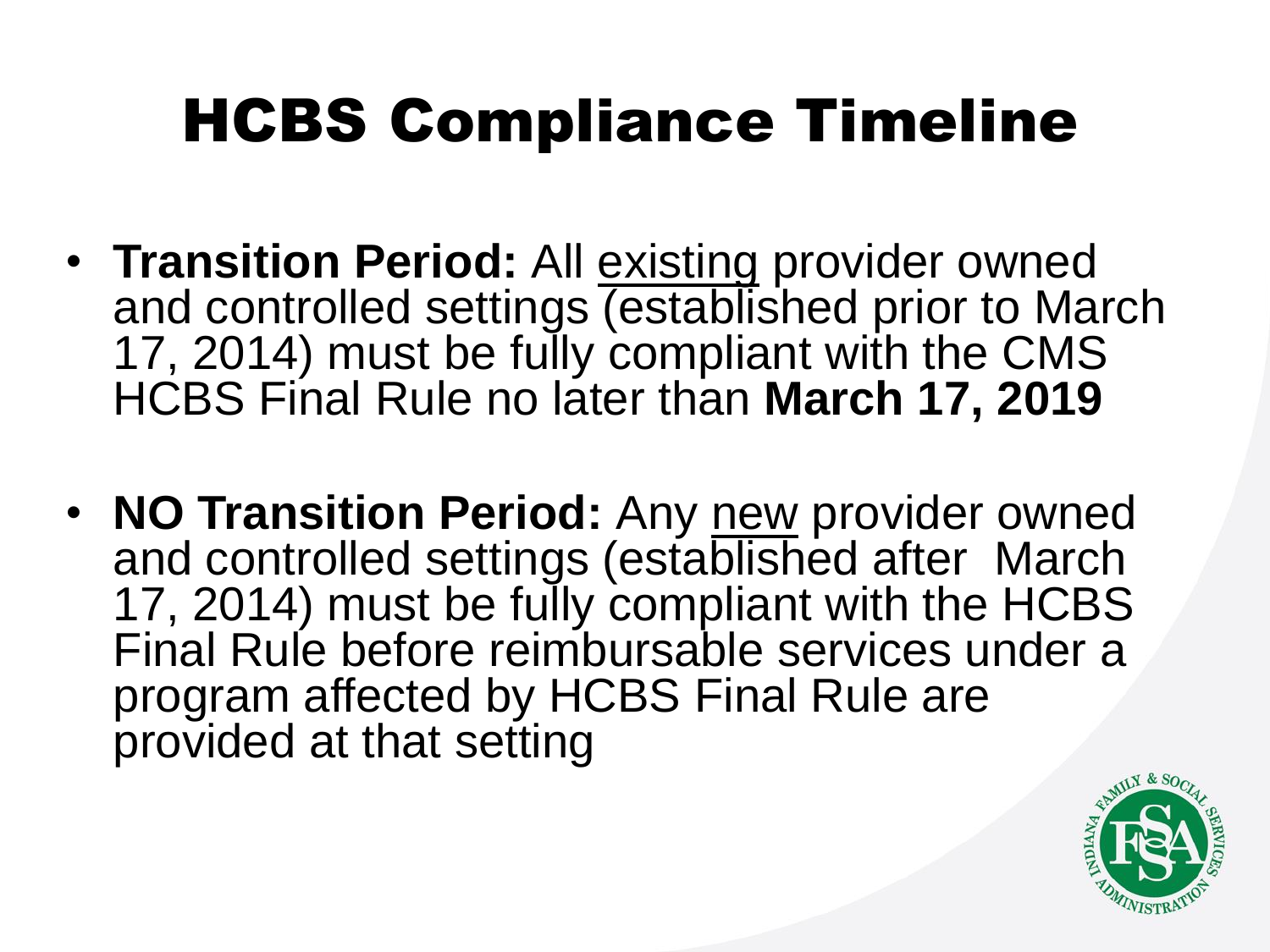### Overall Compliance Requirement

- **All members must live in an HCBScompliant residential setting in order to receive any HCBS service, regardless of the setting where the service is delivered**
- All settings in which HCBS are delivered must be compliant with federal HCBS setting requirements

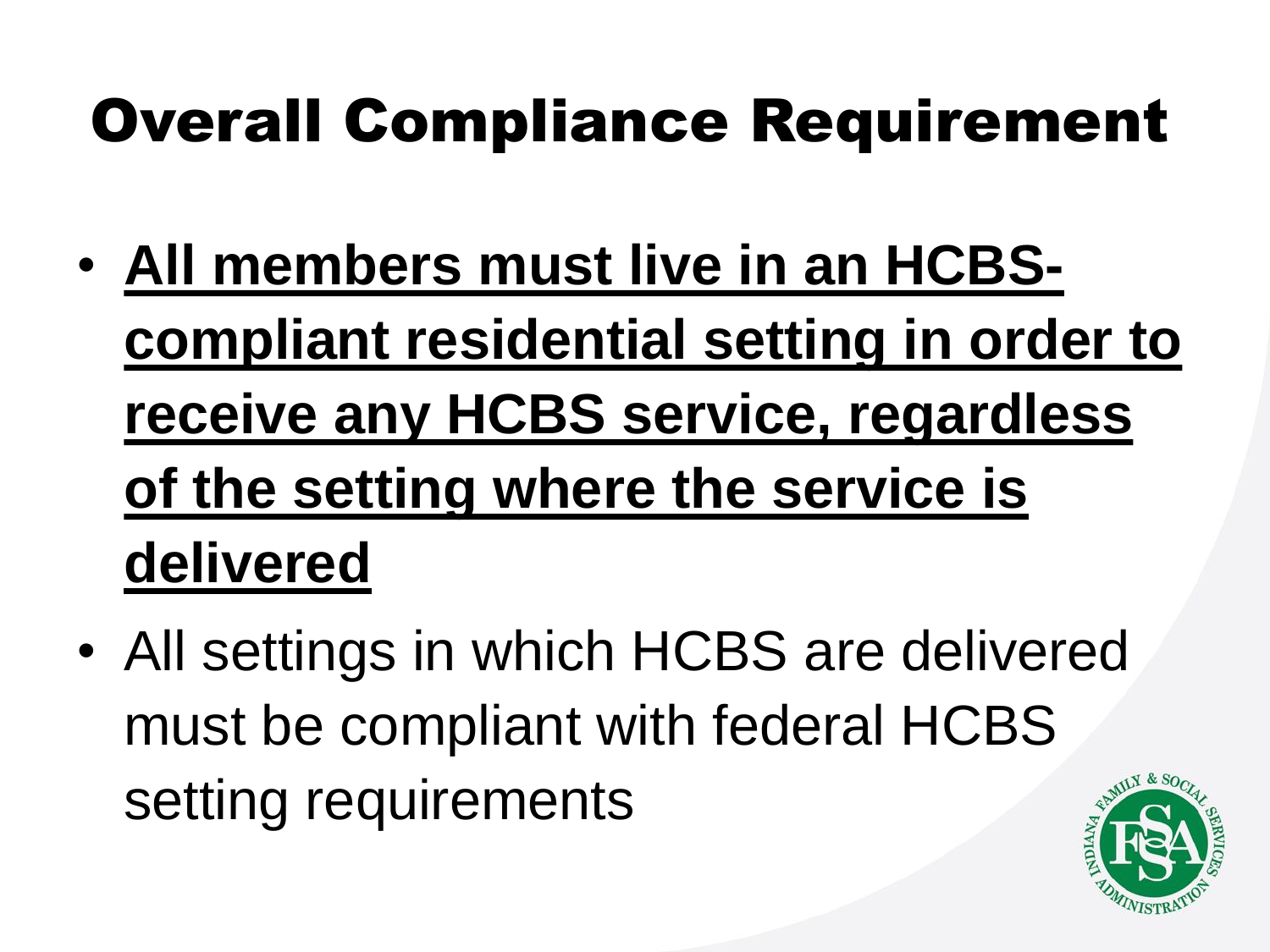## Qualities of an HCBS Setting: The "Big 5"

CMS established five qualities (the "Big 5") that apply to **ALL** settings

- (1) The setting is **integrated in and supports full access of individuals receiving Medicaid HCBS to the greater community**, including opportunities to seek employment and work in competitive integrated settings, engage in community life, control personal resources, and receive services in the community to the same degree of access as individuals not receiving Medicaid HCBS
- (2) The setting is **selected by the individual from among setting options**, including non-disability specific settings and an option for a private unit in a residential setting. The setting options are identified and documented in the person-centered service plan and are based on the individual's needs, preferences, and, fors residential settings, resources available for room and board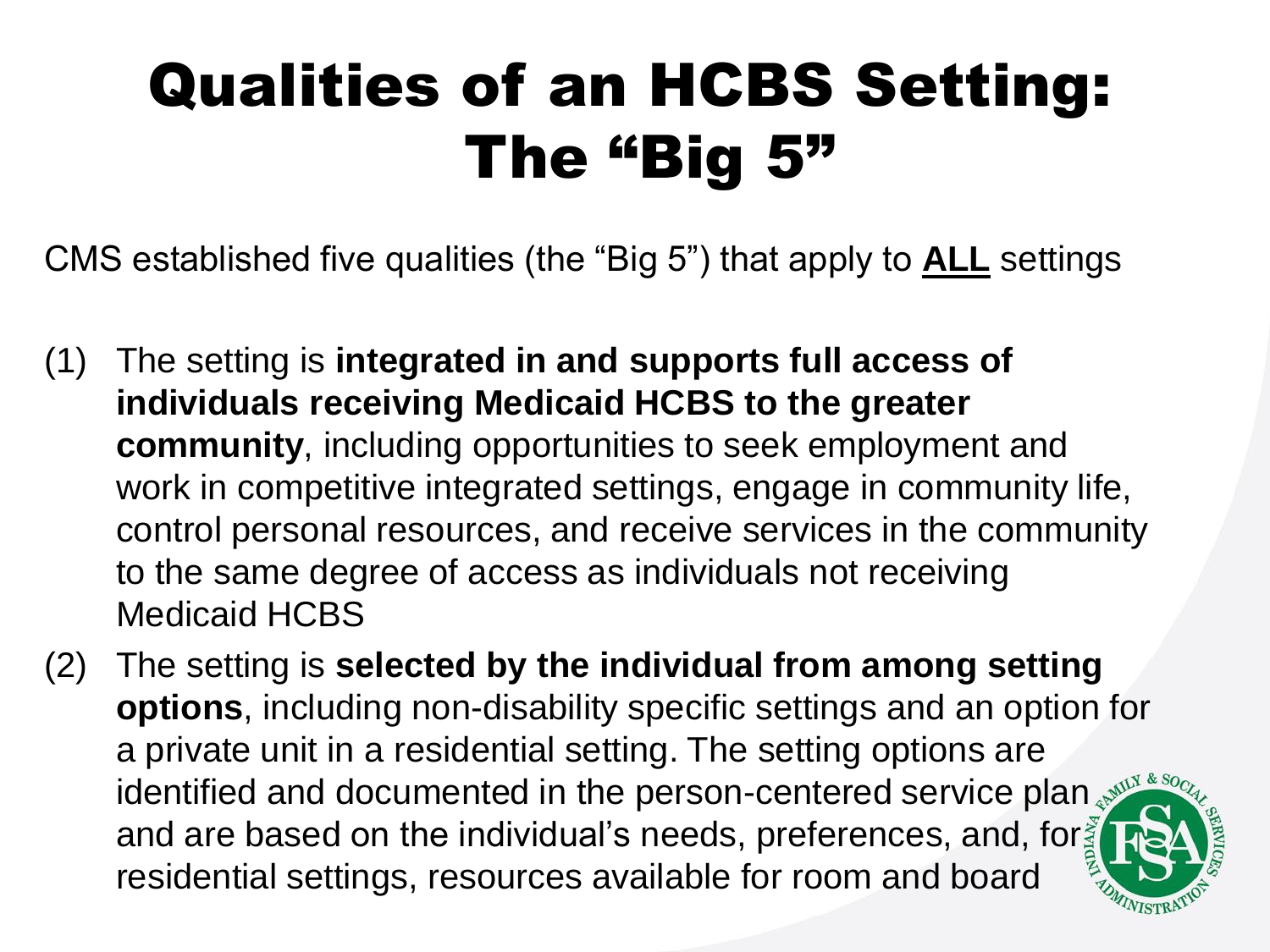## Qualities of an HCBS Setting: The "Big 5" (cont.)

- (3) The setting **ensures an individual's rights of privacy, dignity, and respect, and freedom from coercion and restraint**
- (4) The setting **optimizes**, but does not regiment, **individual initiative, autonomy, and independence in making life choices**, including but not limited to daily activities, physical environment, and with whom to interact
- (5) The setting **facilitates individual choice** regarding services and supports, and who provides them

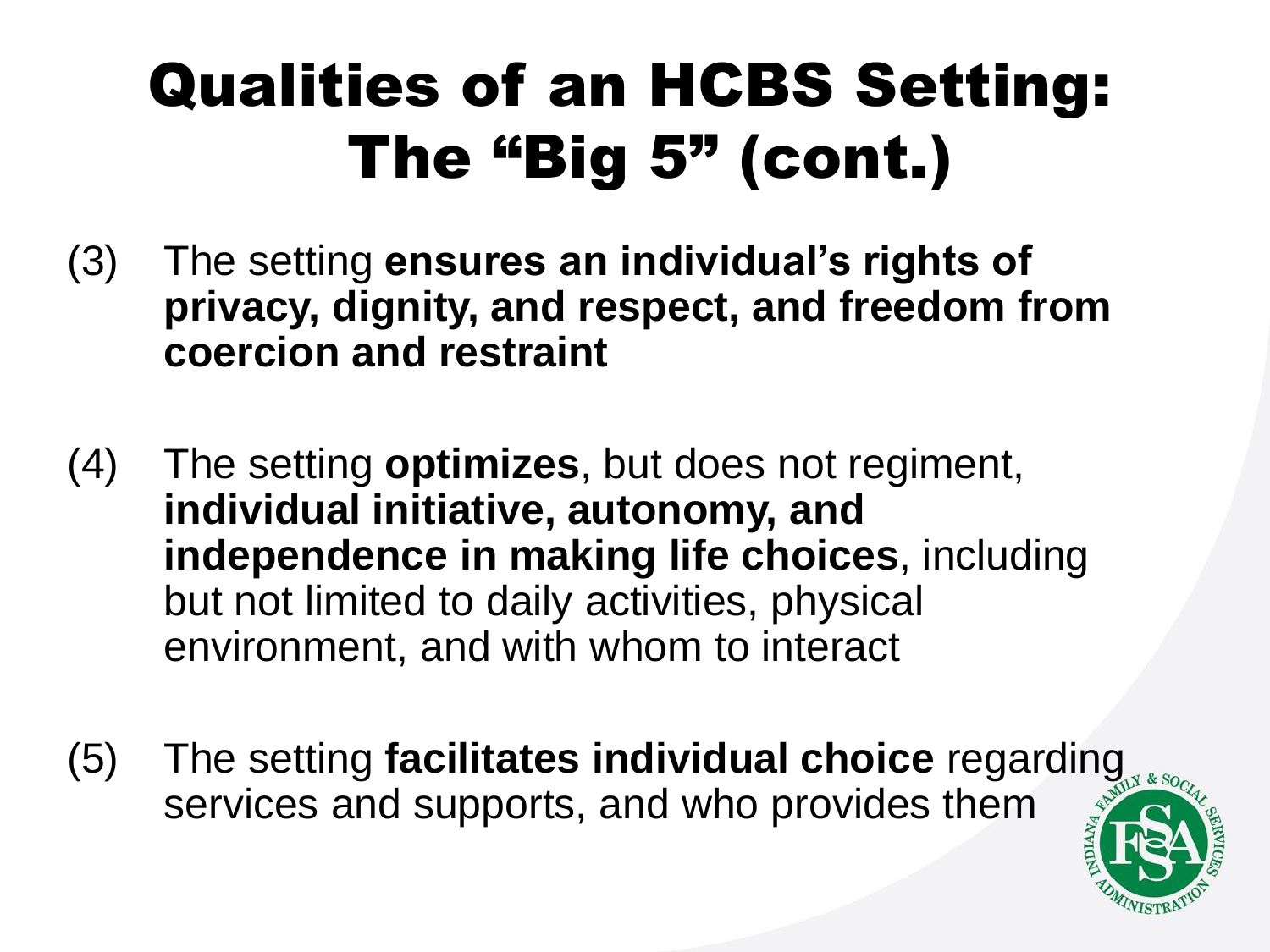#### Additional Required Qualities of POCO Residential Settings (the "POCO 5")

- **POCO residential settings must meet additional conditions in order to be fully HCBS compliant**
- (1) The unit or dwelling is a specific physical place that can be owned, rented, or occupied under a **legally enforceable agreement by the individual receiving services, and the individual has, at a minimum, the same responsibilities and protections from eviction that tenants under the landlord/tenant law of the state, county, city or other designated entity** 
	- $\triangleright$  A residency agreement or other form of written agreement will be in place for each HCBS participant. The written agreement must provide protections that address eviction. processes and appeals comparable to those provided under the jurisdiction's landlord tenant law

WISTR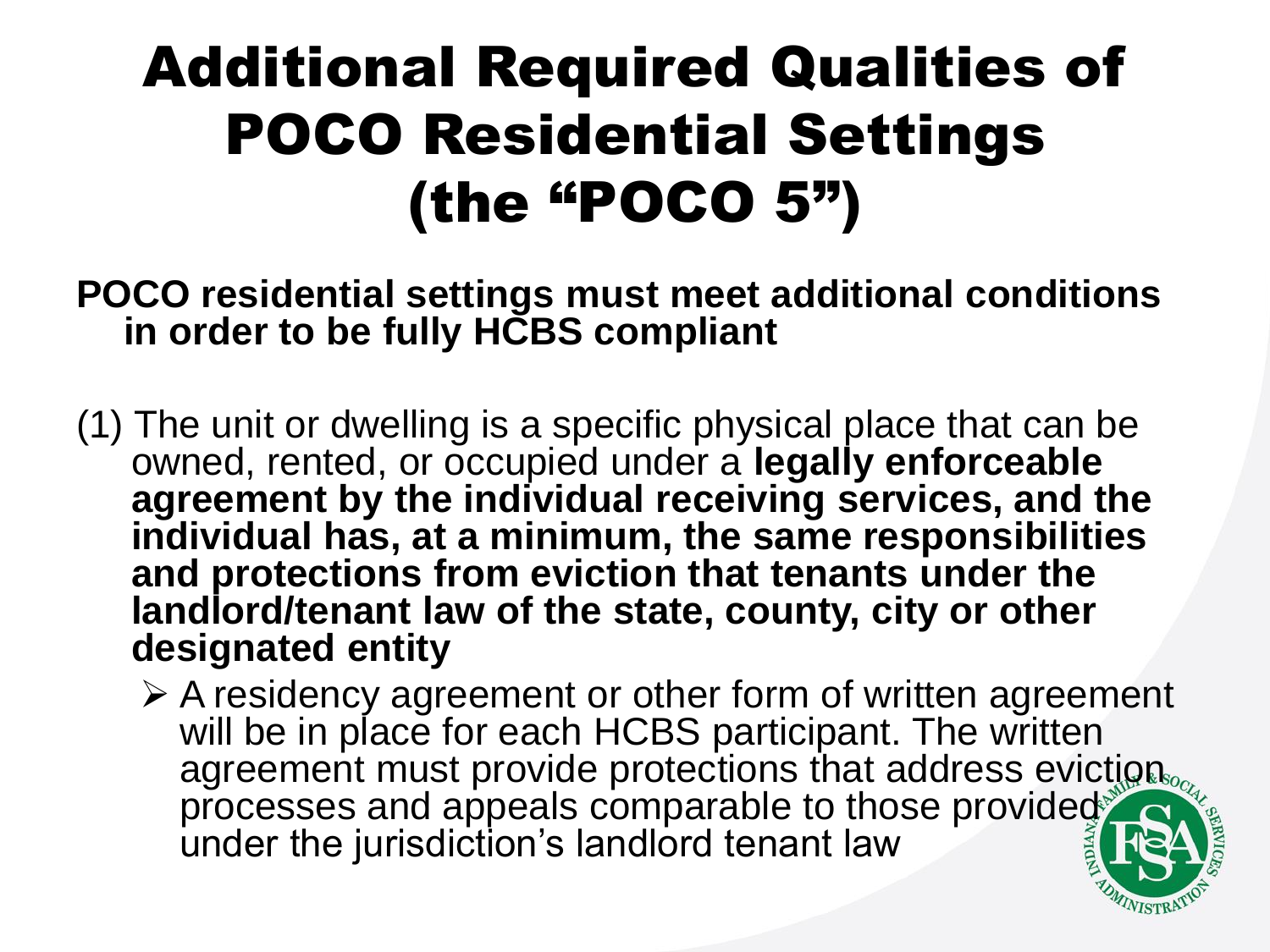#### Additional Required Qualities of POCO Residential Settings (the "POCO  $5"$ ) – cont.

- (2) Each individual has **privacy in their sleeping or living unit**:
	- $\triangleright$  Units have entrance doors lockable by the individual, with only appropriate staff having keys to doors
	- $\triangleright$  Individuals sharing units have a choice of roommates in that setting
	- $\triangleright$  Individuals have the freedom to furnish and decorate their sleeping or living units within the lease or other agreement
- (3) Individuals have the **freedom and support to control their own schedules and activities**, and have access to food any time
- (4) Individuals are able to have **visitors of their choosing at any time**
- (5) The setting is **physically accessible** to the individual

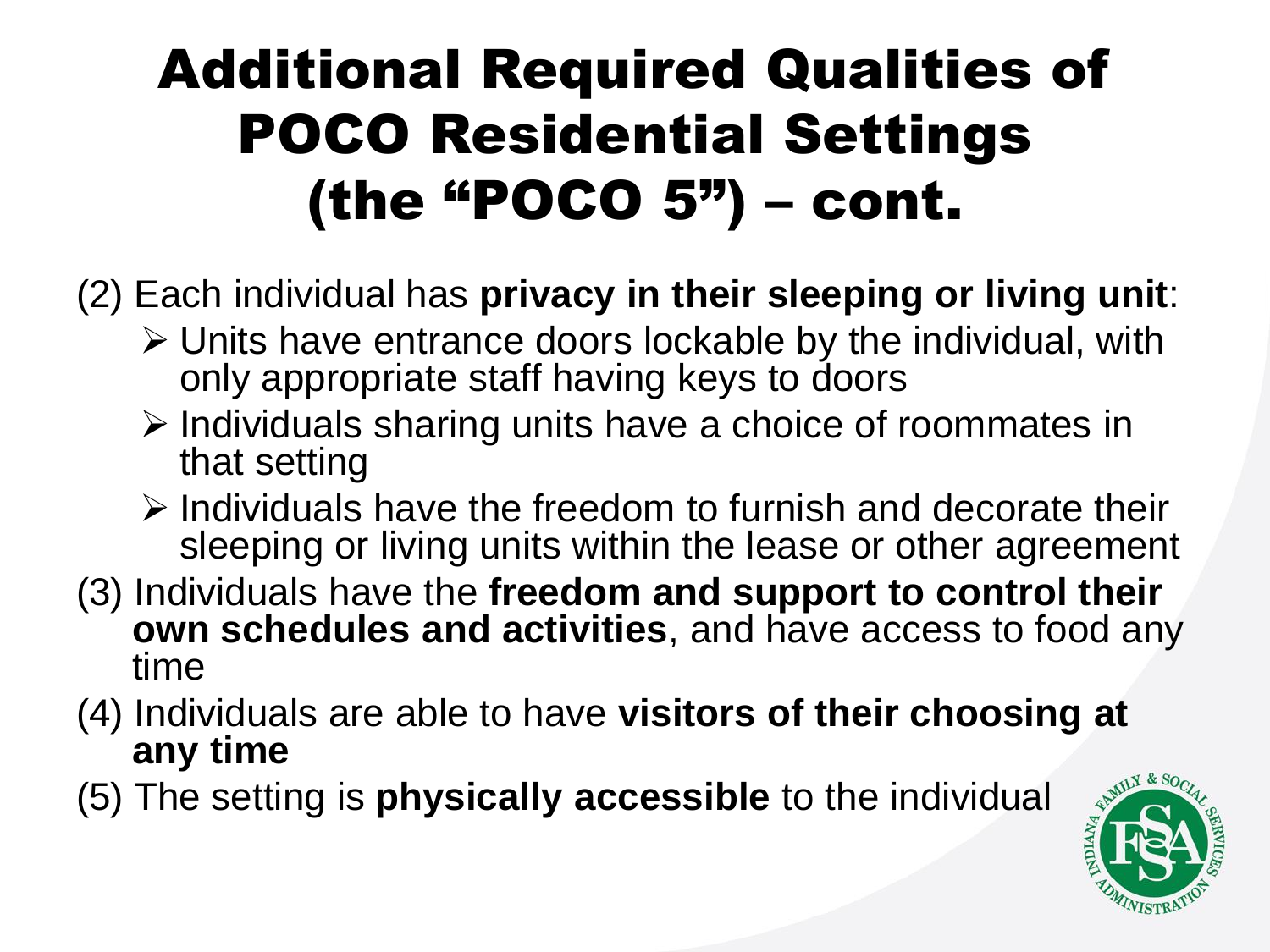#### Summary of HCBS Setting Requirements

- **All members approved for AMHH and/or BPHC services must live in an HCBS-compliant residential setting, regardless of whether they receive HCBS in their homes**
- All settings in which HCBS are delivered must be compliant with federal HCBS setting requirements
- The "Big 5" requirements apply to all settings, including non-POCO residential settings for ALL members enrolled in AMHH and/or BPHC
- POCO residential settings have additional requirements in order to be HCBS-compliant
	- Modifications to the "POCO 5" requirements may be permitted via person-centered treatment planning
- Settings which are "presumed institutional" may be reviewed under heightened scrutiny
- Indiana is implementing a Statewide Transition Plan to enst HCBS compliance by March 2019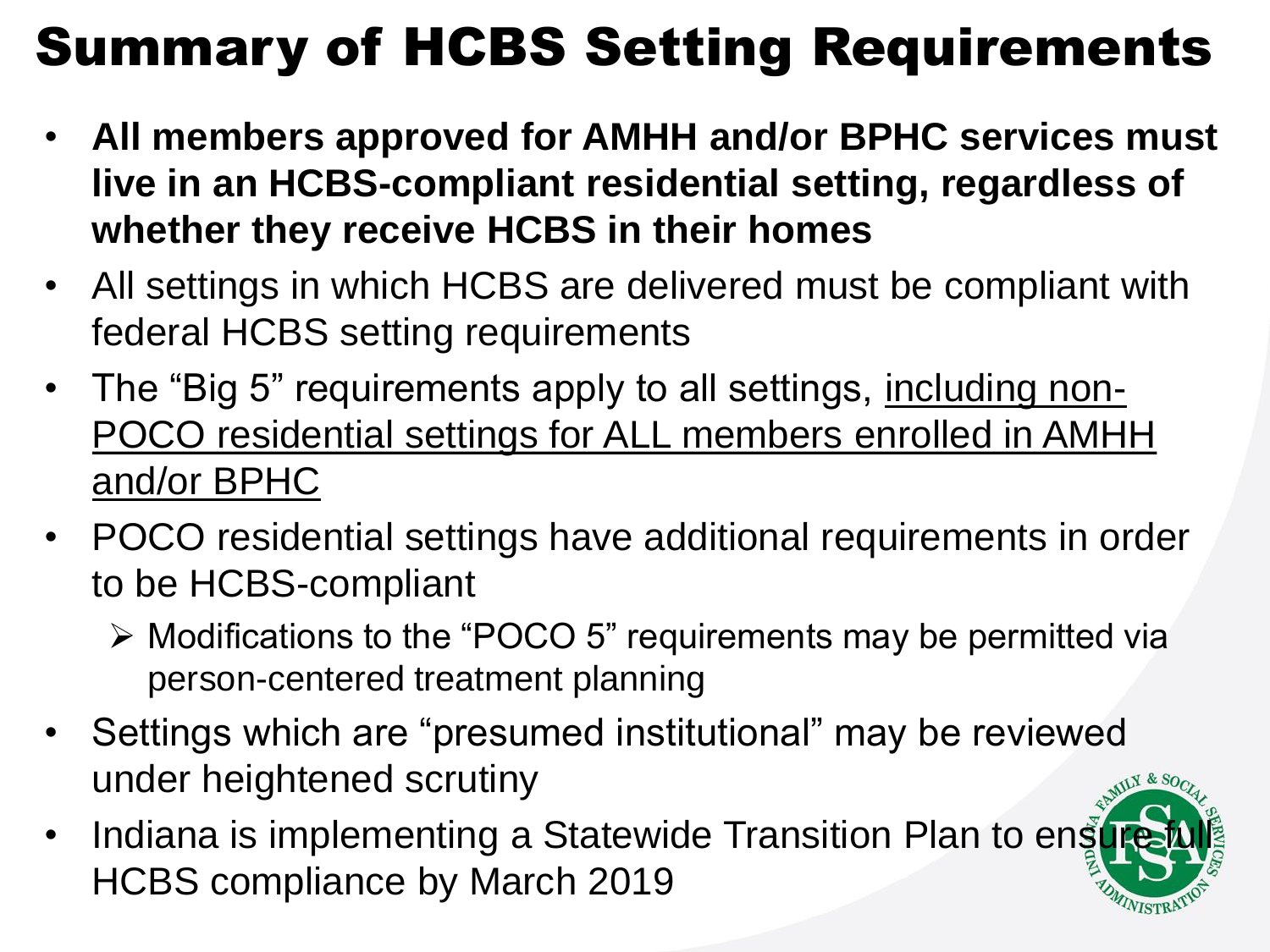# Indiana's HCBS Statewide Transition Plan (STP)

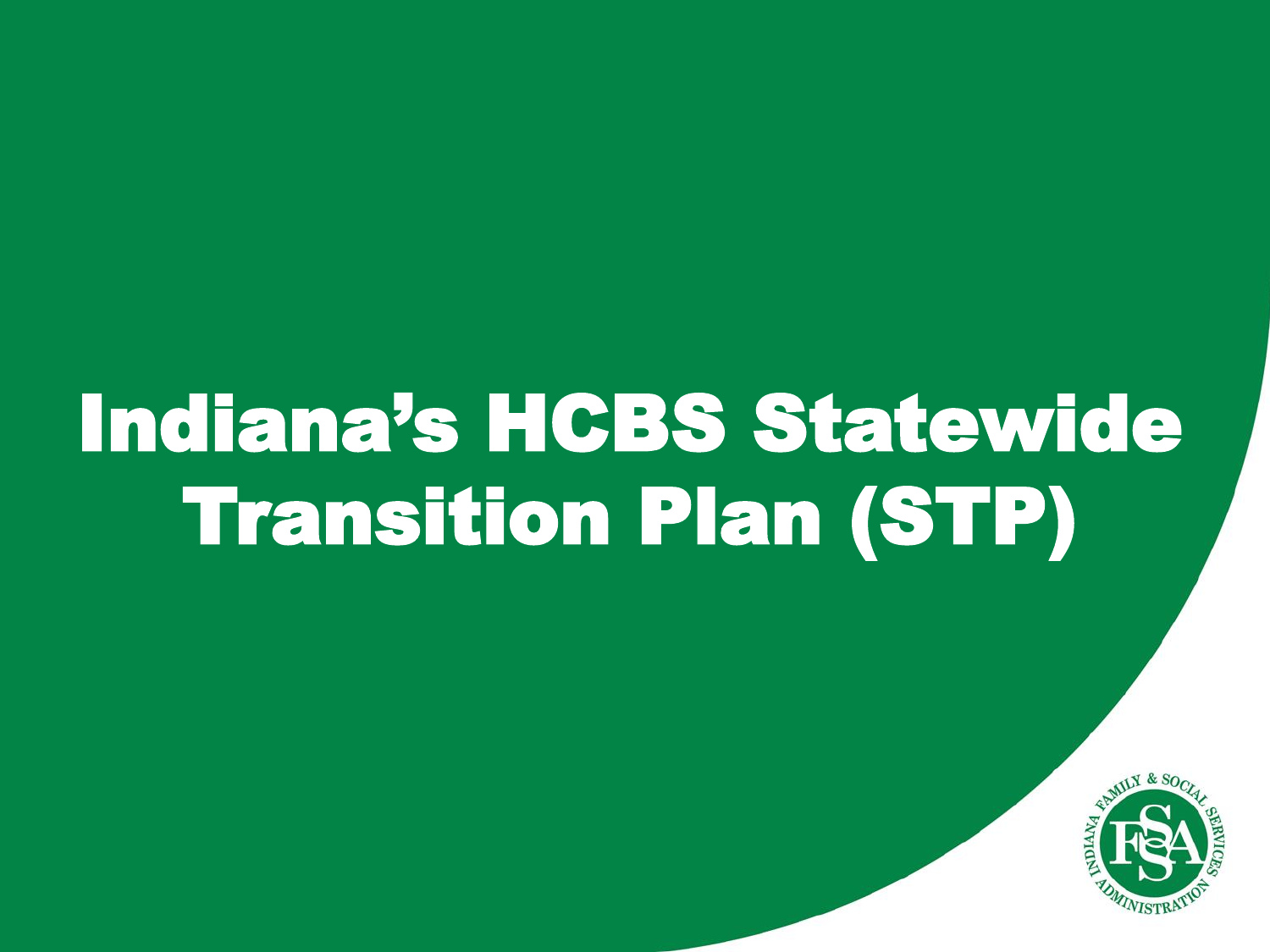## Statewide Transition Plan (STP)

- The STP is required by CMS and must demonstrate how Indiana will ensure all settings where members live, and in which HCBS are delivered, will meet federal HCBS setting requirements by March 2019
- The plan must be submitted to and approved by CMS
- The plan defines activities and timelines for DMHA and provider agencies to accomplish the following:
	- 1) Identification of affected settings
	- 2) Assessment of identified settings
	- 3) Remediation planning and implementation (where required) to:
		- a) Bring settings into full compliance
		- b) Transition of members to a new setting
		- c) Transition members to non-HCBS services
	- 4) Ongoing monitoring of HCBS compliance

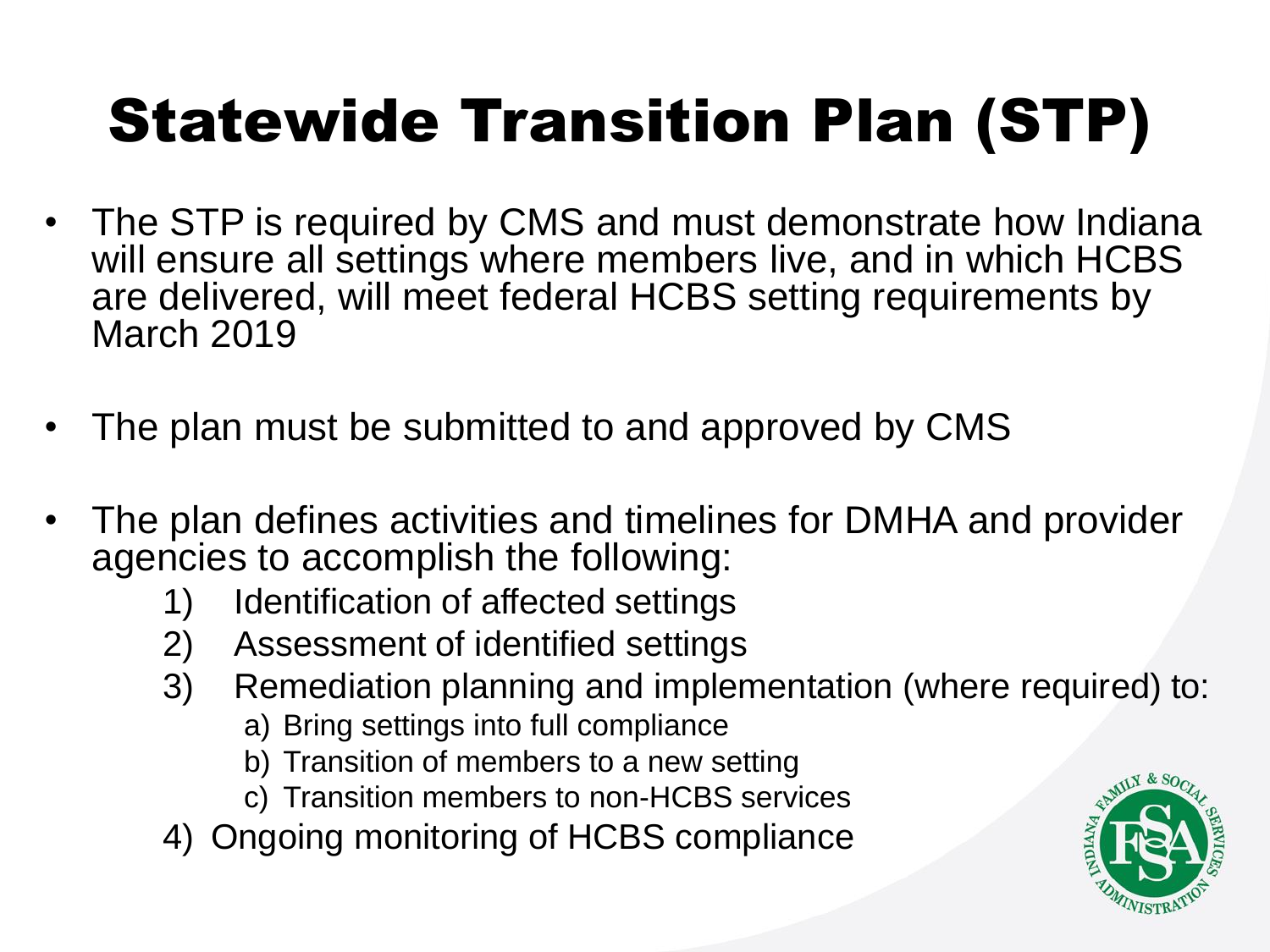### Transition Plan Milestones

- Initial STP submitted to CMS in December 2014
- Revised STP to be submitted April 2016
	- $\triangleright$  Includes plans and timelines for identification, assessment, and remediation of all settings
	- 30-day public comment period will precede submission
- Second revised STP to be submitted to CMS early fall 2016. This submission must include:
	- $\triangleright$  Results of site-specific assessments
	- Updated remediation plans and timelines
	- $\triangleright$  Another 30-day public comment period
- **Ongoing revisions to the plan may occur, based on public comment and CMS review and approvally**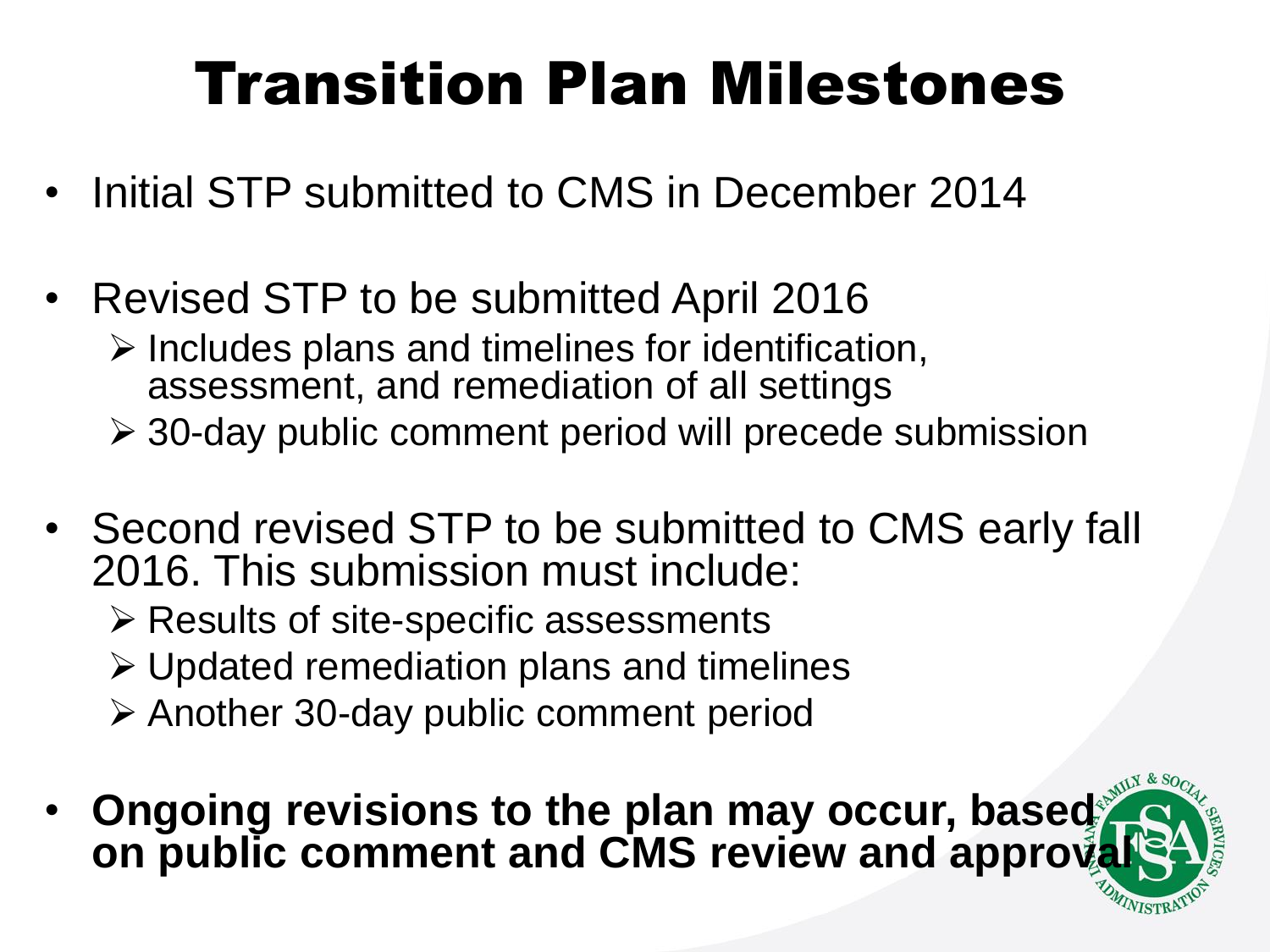## STP Strategy

- DMHA has developed four strategies for ensuring HCBS setting compliance, each specific to a type of setting:
	- 1) POCO residential
	- 2) POCO non-residential
	- 3) Non-POCO residential
	- 4) Presumed institutional
- The strategies include required steps and timelines for:
	- 1) Identification and screening
	- 2) Preliminary compliance designation and Setting Operating Authority (SOA) response
	- 3) Remediation plan (if required)

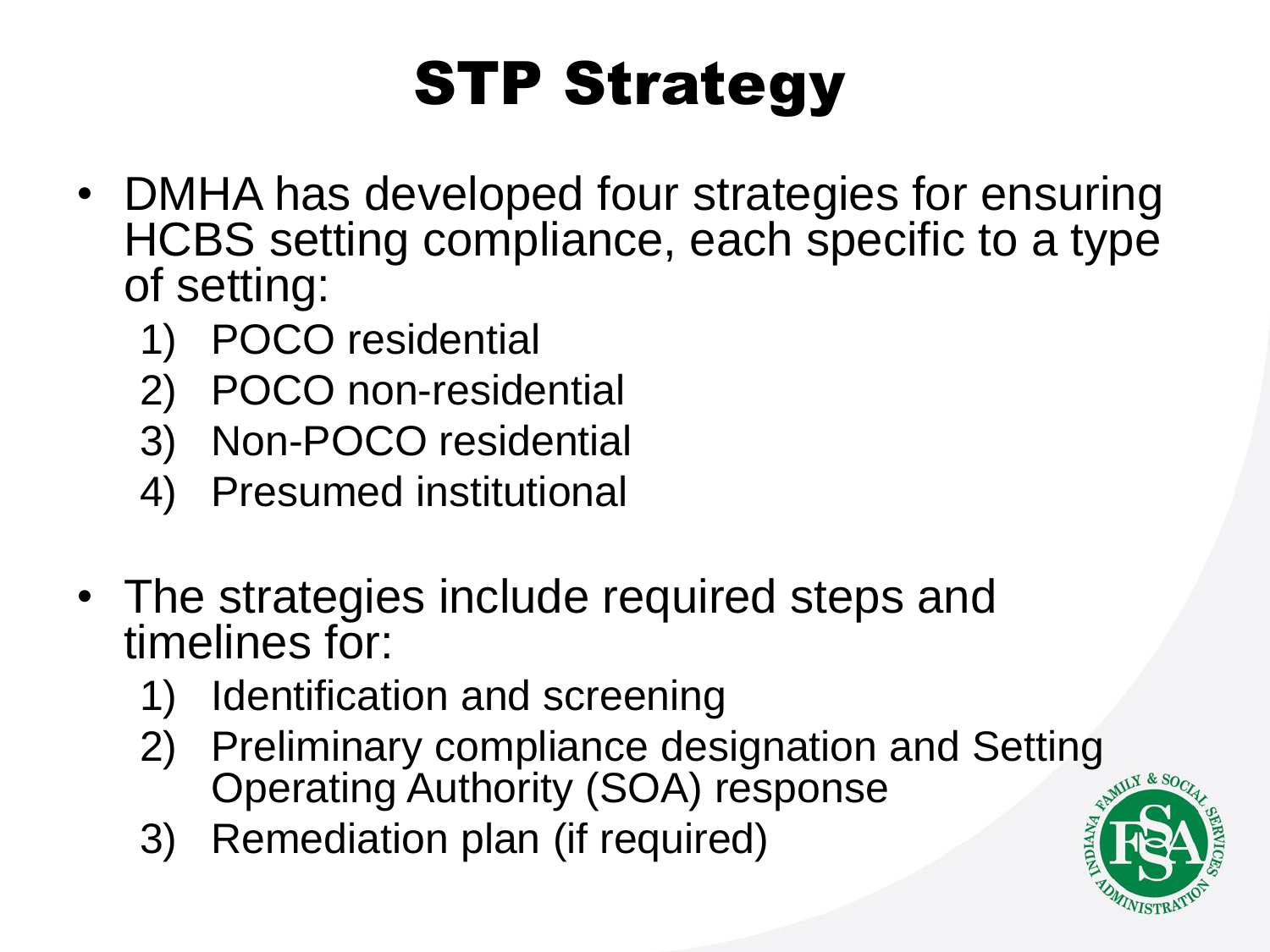### Good News

CMS considers non-POCO nonresidential settings to be *de facto* compliant with HCBS setting requirements

 $\triangleright$  These are settings in the community accessible to all individuals: restaurants, stores, libraries, churches, community centers, etc.

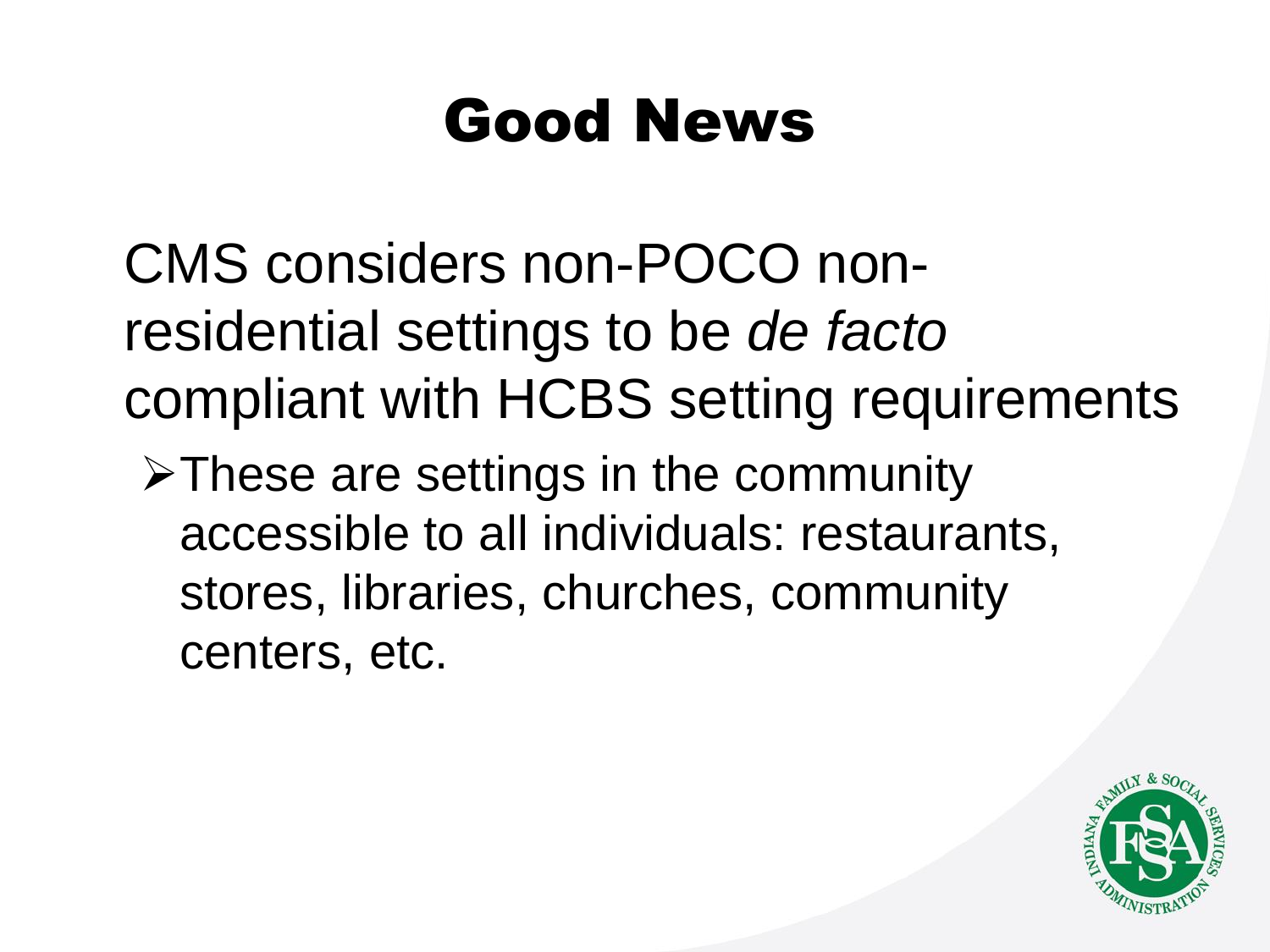## Remediation Plans in the STP

DMHA has defined three kinds of remediation plans in the STP, each of which may be applicable to any and all setting types

1) HCBS Setting Action Plan 2) HCBS Member Transition Plan 3) Heightened Scrutiny Plan

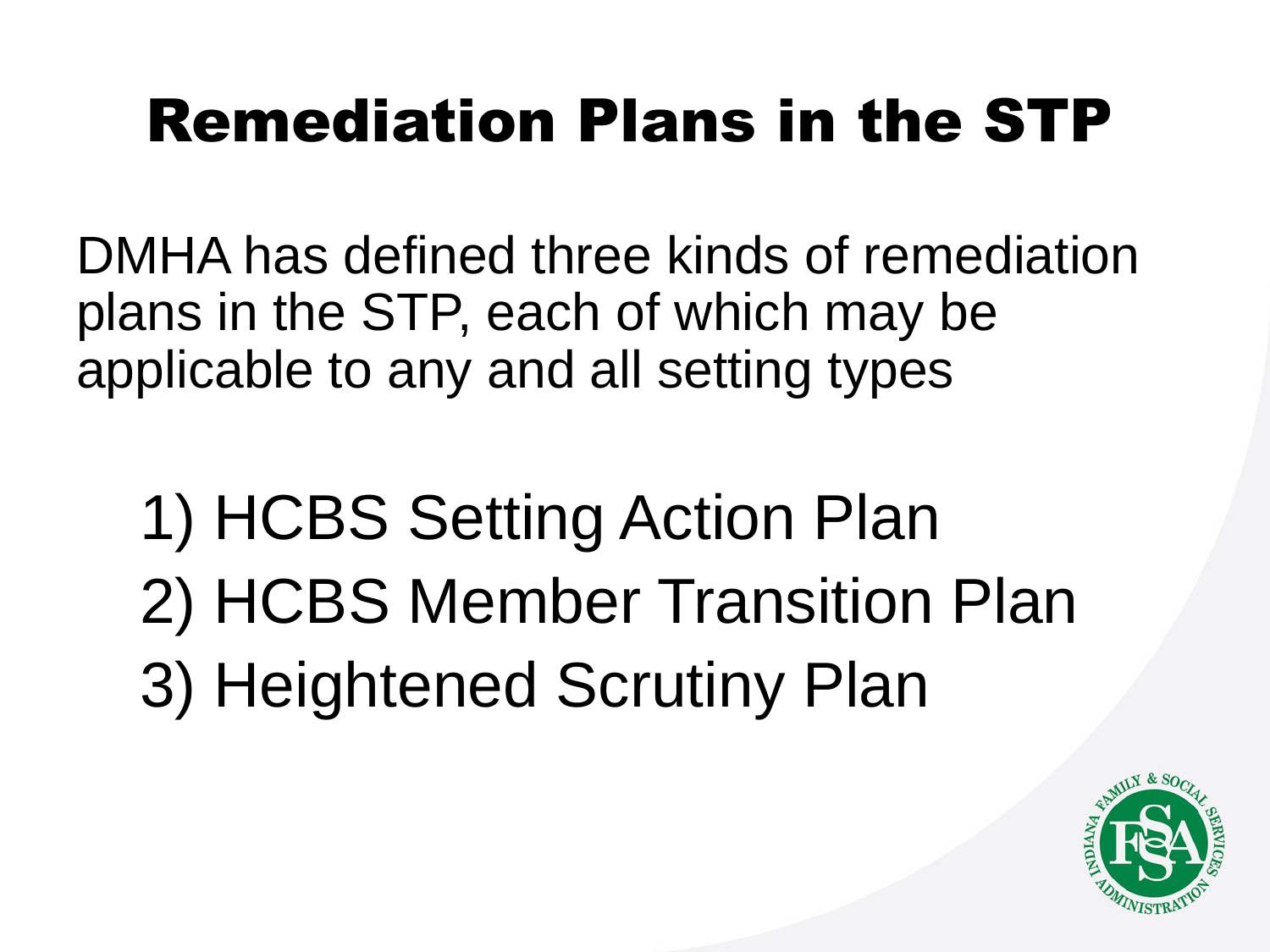## HCBS Setting Action Plan

- The HCBS Setting Action Plan is designed to assist a Setting Operating Authority (SOA) to bring a setting into full HCBS compliance
	- A Setting Operating Authority (SOA) is the setting owner, landlord, property management company, CMHC, or other party with responsibility for and control over the setting
	- $\triangleright$  The SOA has final responsibility for implementing required modifications
- The plan must identify the following:
	- $\triangleright$  Qualities of the setting which are out of compliance with HCBS
	- $\triangleright$  Remediation activities which will bring the setting into full HCBS compliance
	- $\triangleright$  Timeframe and milestones for completion of remediation activities
	- $\triangleright$  Party/parties responsible for completing remediation activities

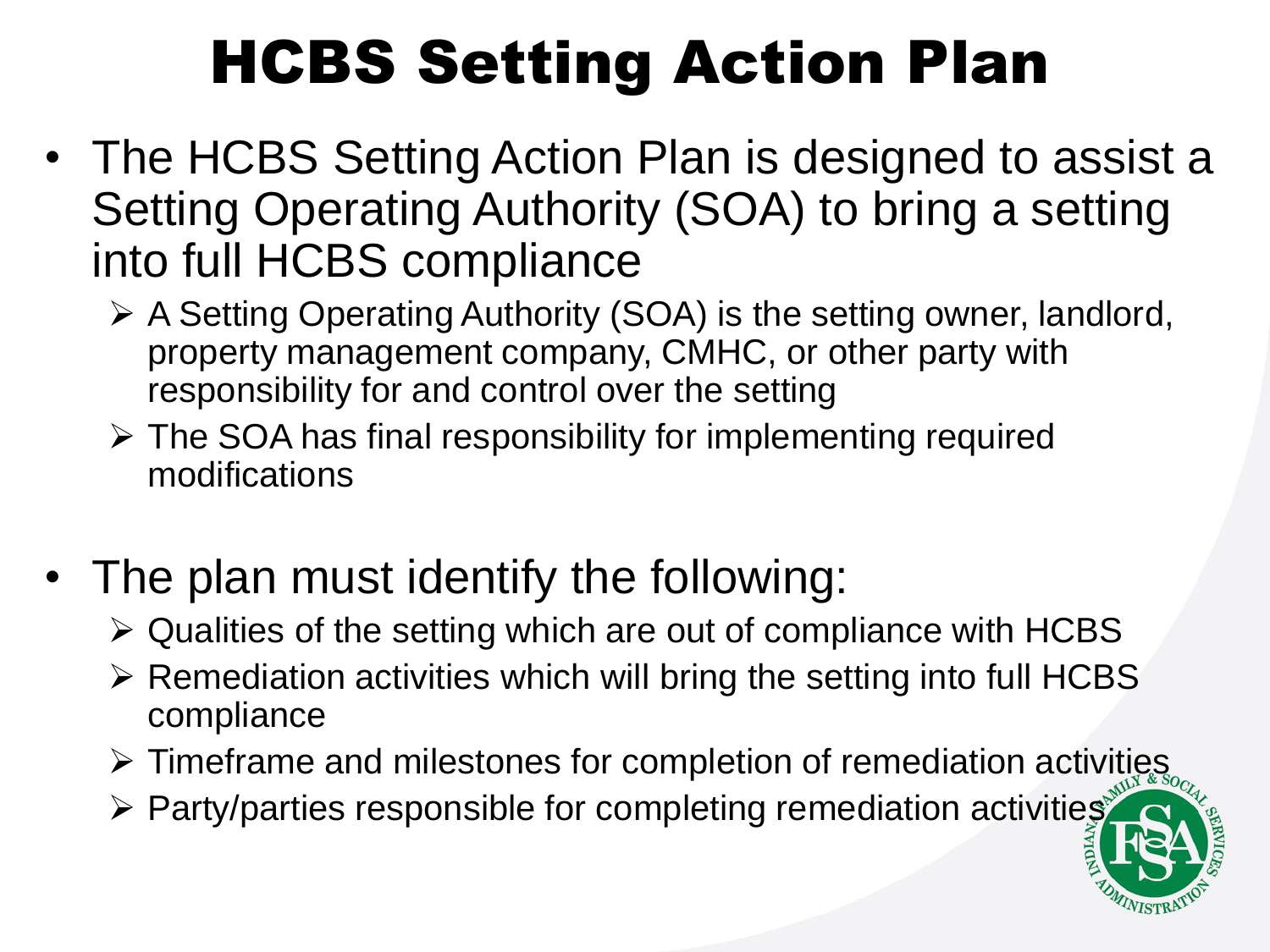## HCBS Member Transition Plan

The HCBS Member Transition Plan is designed to ensure a member's service needs will continue to be met if their residential setting is unable to become fully compliant with federal HCBS requirements, as determined by:

- 1) Decision by the provider and/or SOA that remediation will not be undertaken to bring the setting into full HCBS compliance, **or**
- 2) Decision by DMHA that a "Presumed Institutional" setting will not be reviewed via heightened scrutiny

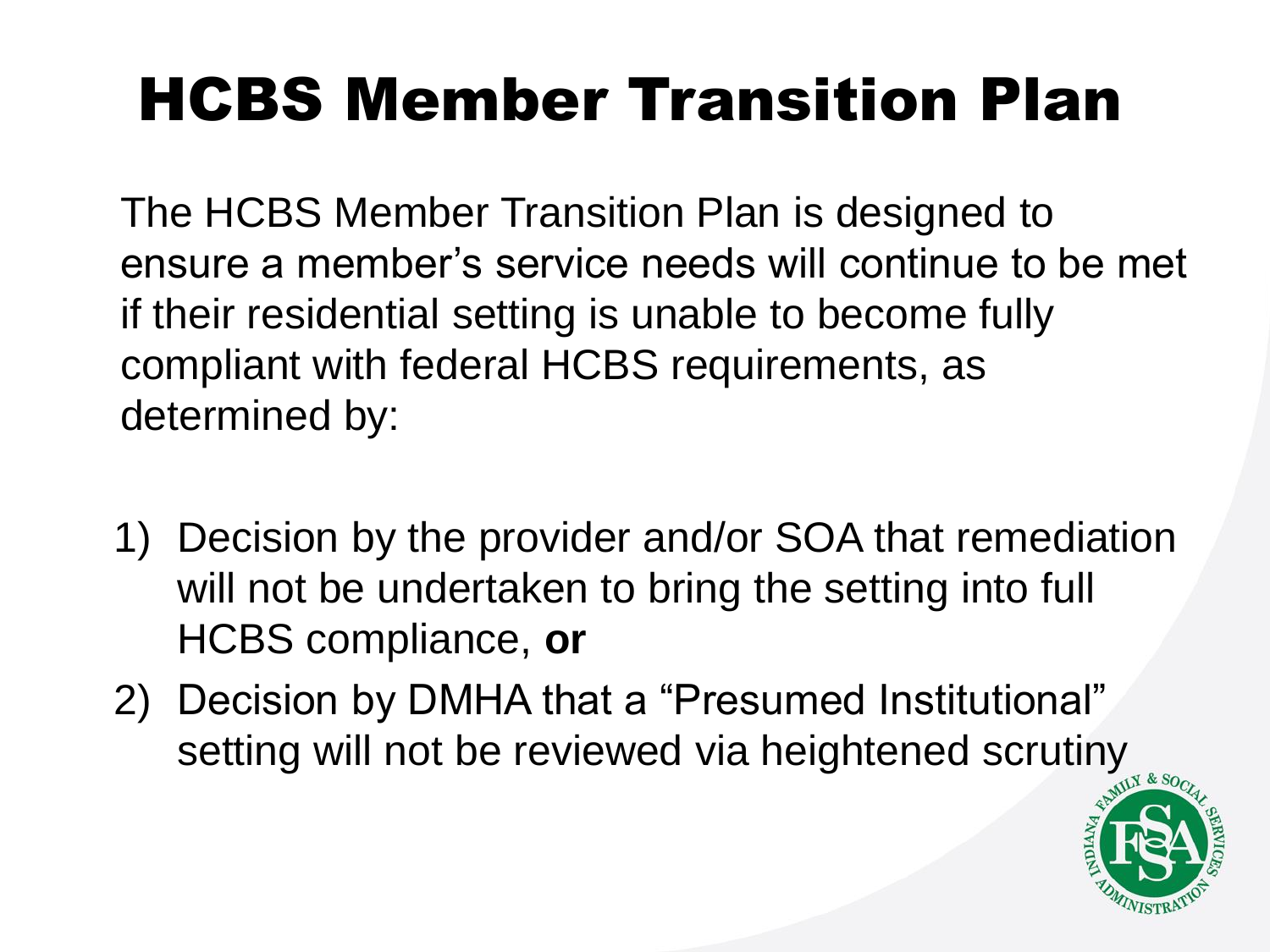## HCBS Member Transition Plan (Cont.)

The HCBS Member Transition Plan must identify:

- 1) Qualities of the setting which are out of compliance
- 2) Decision made by the member (with input from family/friends/guardian) whether to discontinue participation in HCBS and remain in the current non-compliant residential setting **OR** to move to a fully HCBS compliant setting in order to continue to receive HCBS
- 3) Timeframe and milestones for implementing the required action based on the SOA and/or the member's decision
- 4) Party/parties responsible for assisting the member throughout the transition process

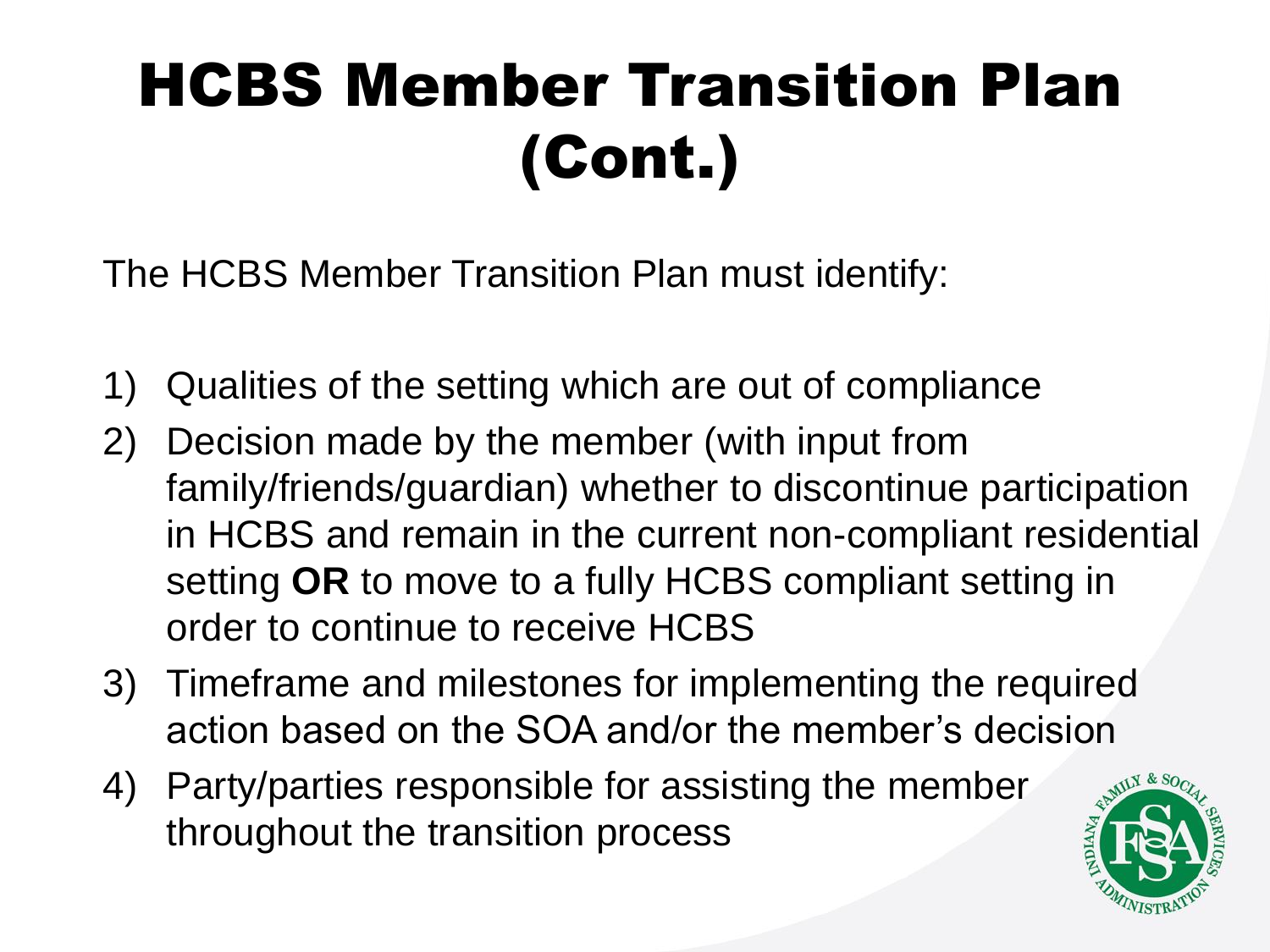## Heightened Scrutiny Plan

- DMHA will make the final determination for all settings as to whether the setting has qualities of an institution ("Presumed Institutional")
- DMHA will make the final decision regarding whether the "Presumed Institutional" determination will be rebutted via the heightened scrutiny process
- For all settings for which the presumption will be rebutted, DMHA and the provider agency will develop a Heightened Scrutiny Plan
- The Heightened Scrutiny Plan specifies:  $\triangleright$  Information to be gathered in order to rebut the presumption,  $\triangleright$  Party/parties responsible for gathering the information  $\frac{1}{2}$  $\triangleright$  Timeline for submission to CMS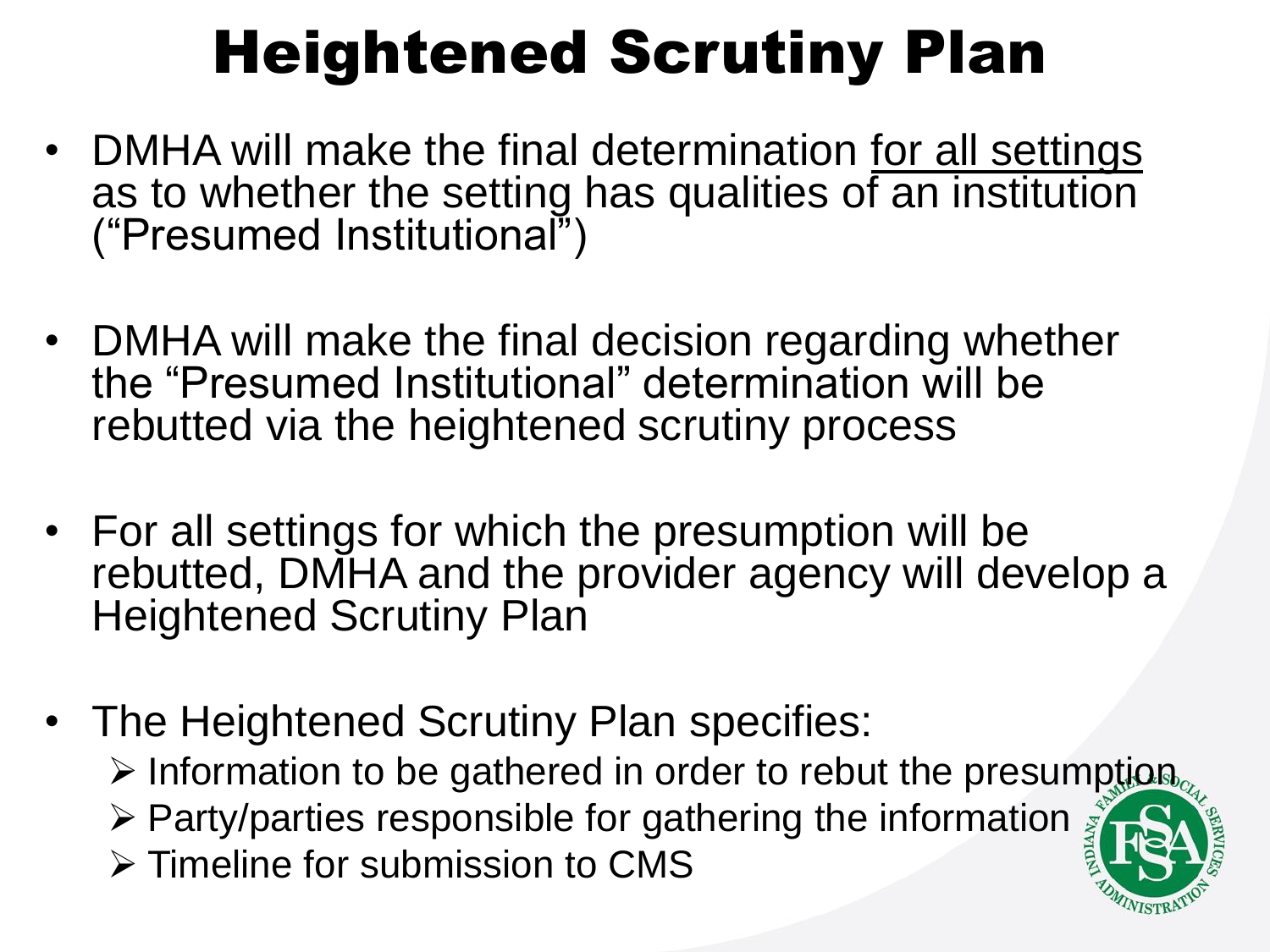# Step 1: Identification and Screening of HCBS Settings

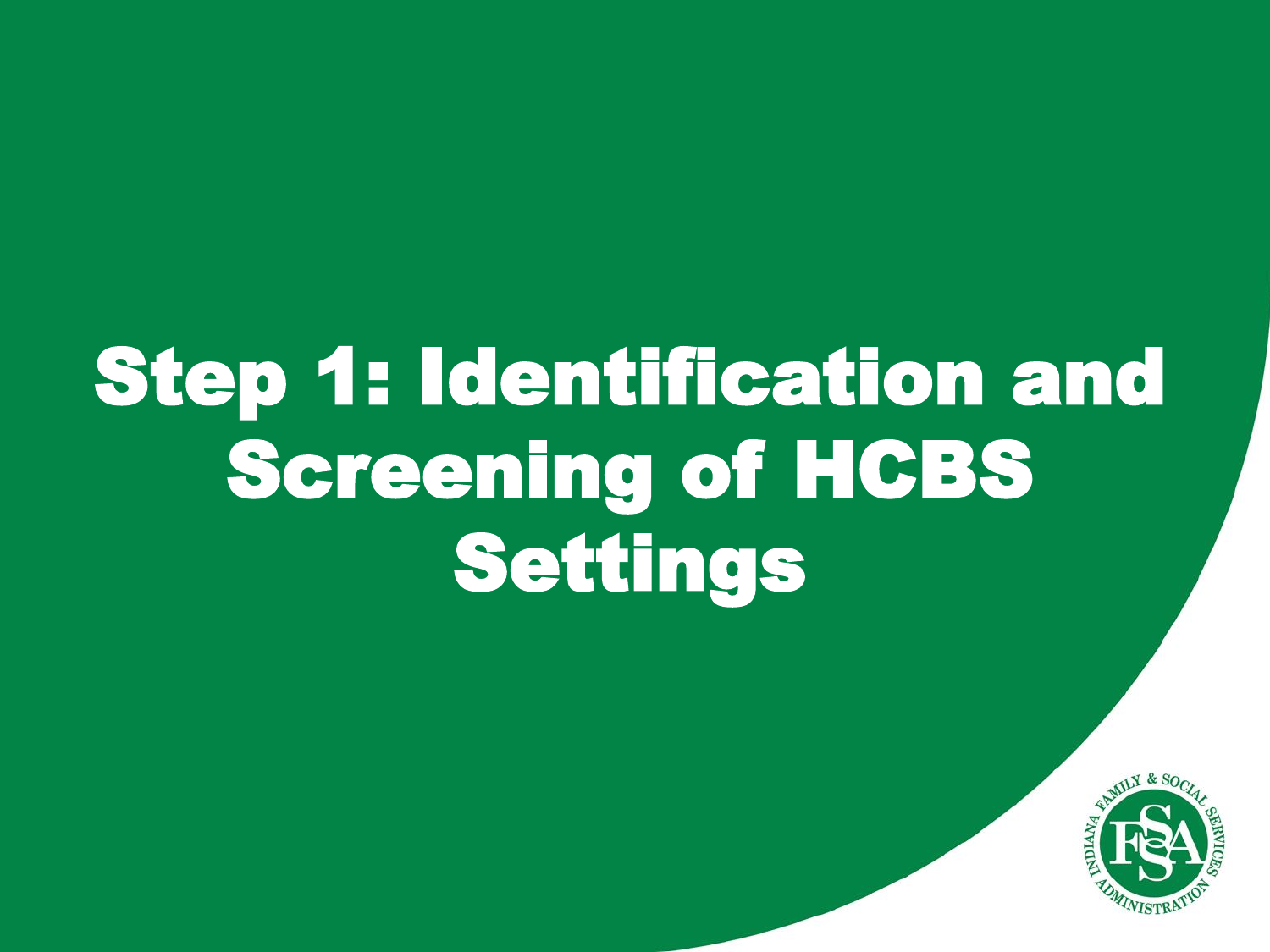## Identified HCBS Settings **Statewide**

- 164 existing POCO residential settings identified by provider self-assessment
	- $\triangleright$  Approximately 205 members enrolled in AMHH and/or BPHC live in POCO residential settings, based on January 2016 DARMHA data
- 143 existing POCO non-residential settings preliminarily identified by DMHA
	- $\triangleright$  POCO non-residential settings include outpatient clinics, day service sites, and other facilities operated by a CMHC where clinical services are delivered
	- $\triangleright$  DMHA identified these sites based on the clinic/service locations advertised on each CMHC's website
- Approximately 2,800 AMHH/BPHC members live in non-POCO residential settings, based on January 2016 DARMHA data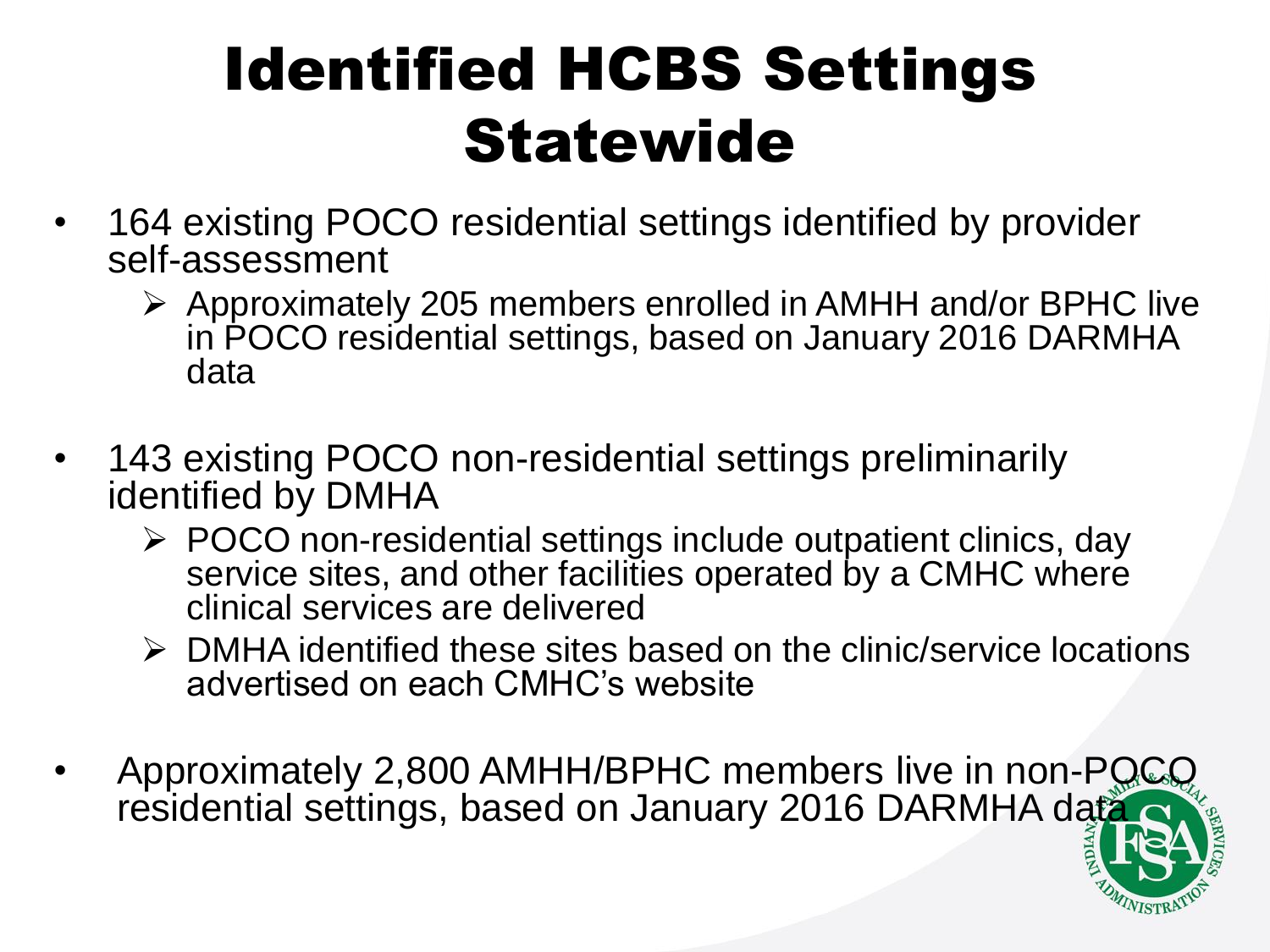## HCBS Residential Screening Tool

- An HCBS Residential Screening Tool will be available prior to March 10, 2016
- The tool will assist providers in identifying what kind of residential setting an AMHH or BPHC applicant is living in (POCO/non-POCO), and whether that setting is:
	- 1) Fully HCBS compliant
	- 2) Not fully HCBS compliant
	- 3) Potential Presumed Institutional

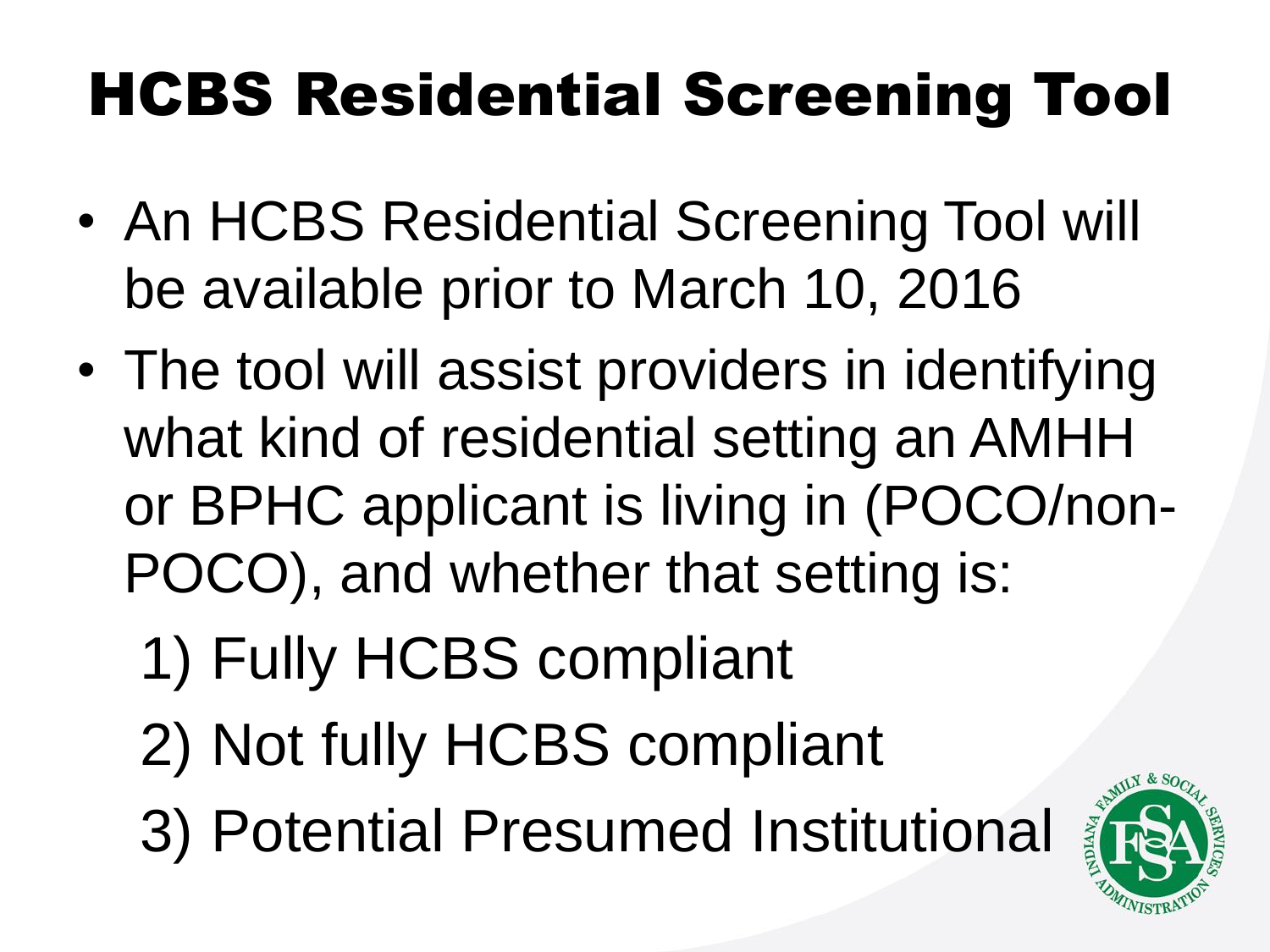## HCBS Residential Screening Tool (cont).

- The HCBS Residential Screening Tool must be completed during the application process for **every AMHH and BPHC application submitted on or after April 1, 2016**
	- **An attestation will be added** to the AMHH and BPHC applications in DARMHA, indicating that the tool has been completed with the member prior to application submission
	- A signed/dated copy of the completed **tool must be kept in the member's clinical record, and the pay of the member's clinical record, and the second** will be reviewed during 1915(i) QA site visits beginning SFY2017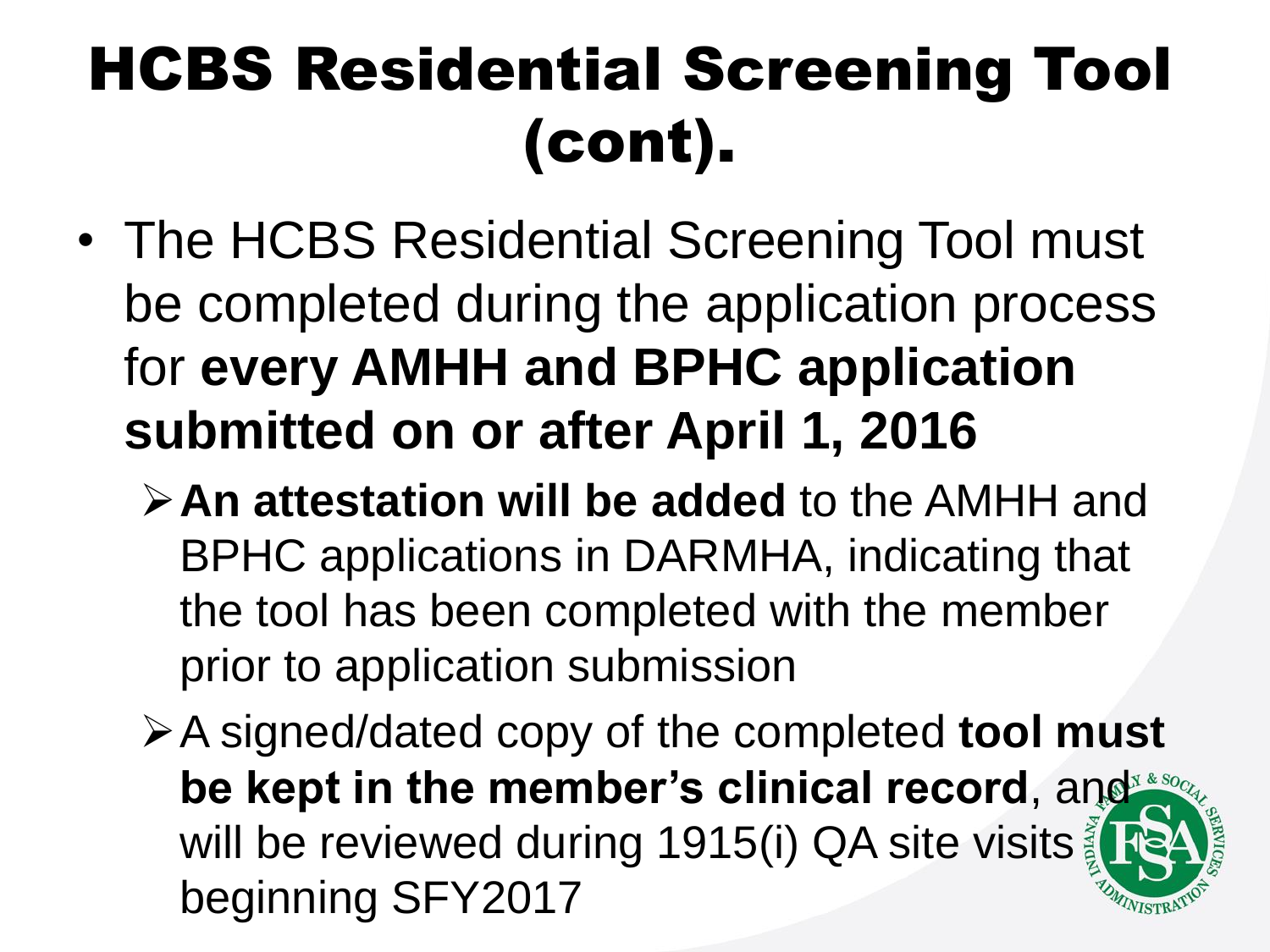## HCBS Residential Screening Tool (cont).

- AMHH and BPHC applications submitted between April 1, 2016 through June 30, 2016 for which the screening tool was not completed will be placed in "DMHA Pending" status for 7 calendar days
- This is to allow providers the opportunity to complete the HCBS Residential Screening Tool before the application is reviewed by the SET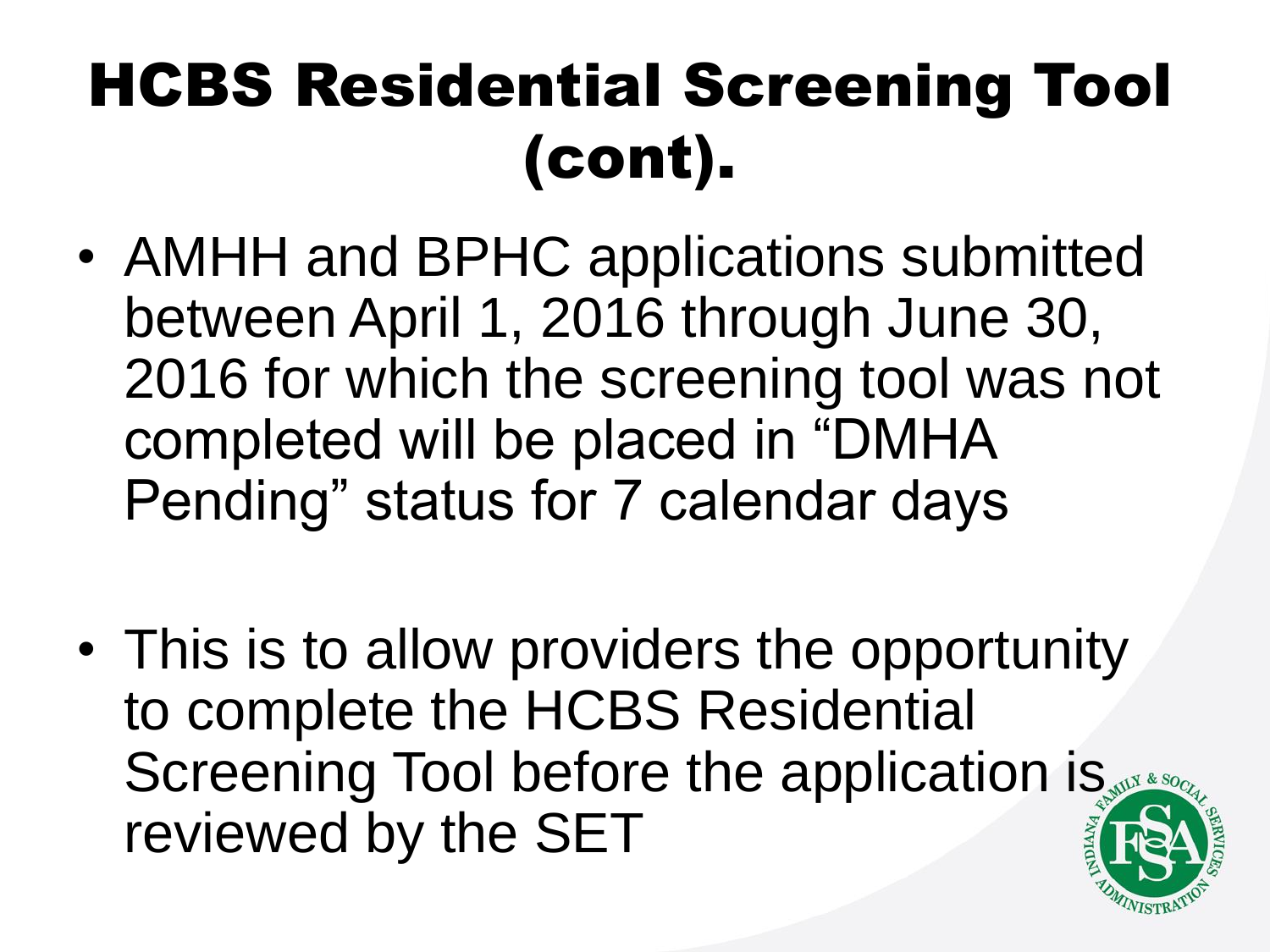## HCBS Residential Screening Tool (cont.)

Questions are divided into four sections:

- 1) Establish whether setting has qualities of an institution
- 2) Establish whether setting is POCO or non-POCO
- 3) Establish presence of "Big 5" qualities for all settings
- 4) Establish presence of "POCO 5" qualities for POCO residential settings

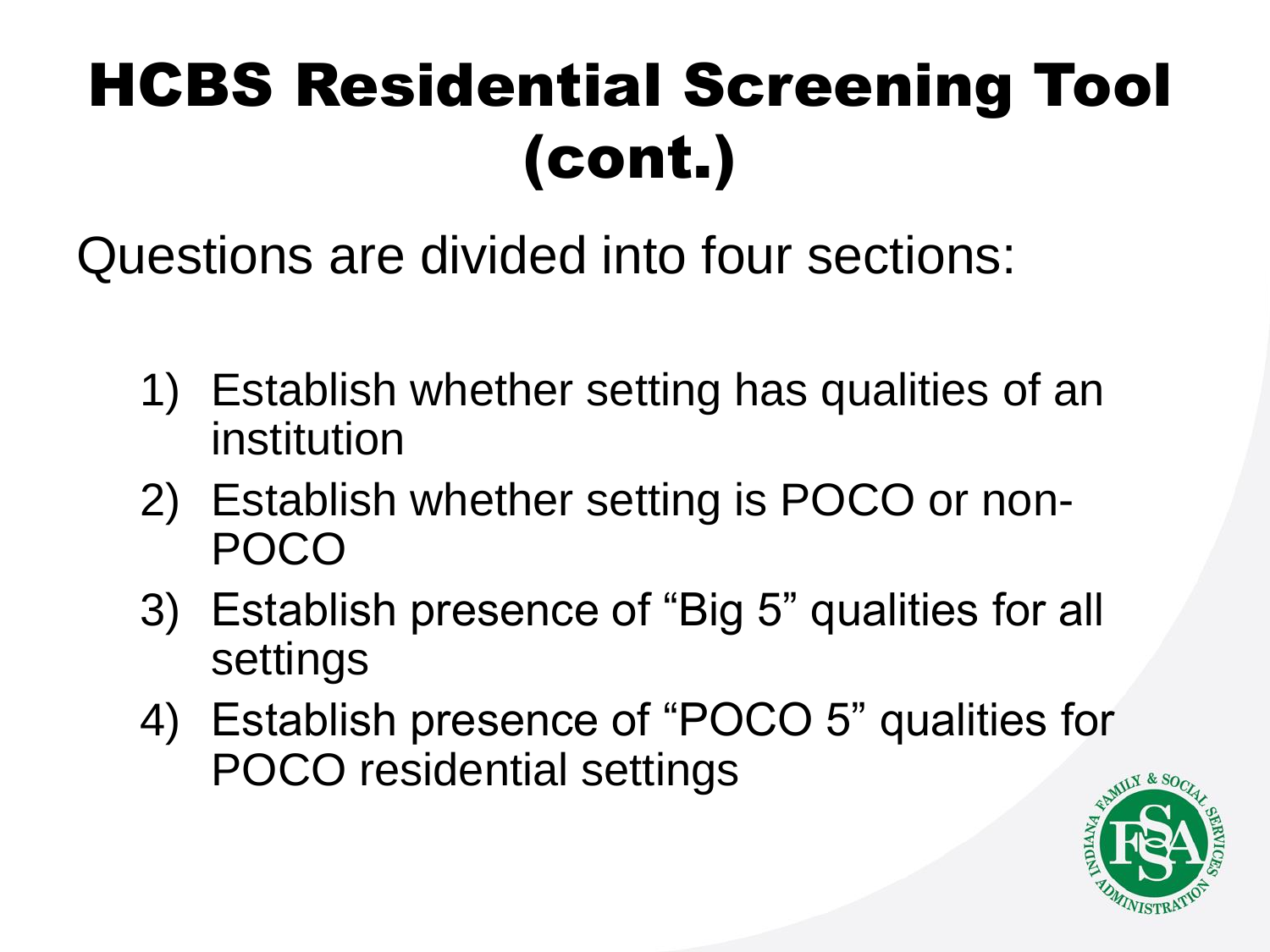## Modification to AMHH and BPHC Applications in DARMHA (current view)

| <b>Current Living Situation:</b> |                                      |
|----------------------------------|--------------------------------------|
| Community-based Settings         | <b>Institutional Settings</b>        |
| $\bigcirc$ Independent Living    | Nursing Home                         |
| $\bigcirc$ Homeless              | $\Box$ Hospital                      |
| Residential Facility             | Institution for Mental Disease (IMD) |
| Supported Living                 | $\bigcirc$ ICF/IID                   |
|                                  | Jail/Correctional Facility           |

#### **Description of the Living Situation:**

Describe the applicant's current living situation (as of the date of application), including the features of the housing situation that ensure it meets criteria for a home and/or community-based setting. If the applicant is currently in an institutional setting but is being discharged to the community within 90 days, please provide anticipated discharge date and expected living situation post-discharge.

lives in an assisted living (not a nursing home) community. She was required to live there by her sister, who is her quardian, after she was hospitalized three years ago due to complications from her anorexia.

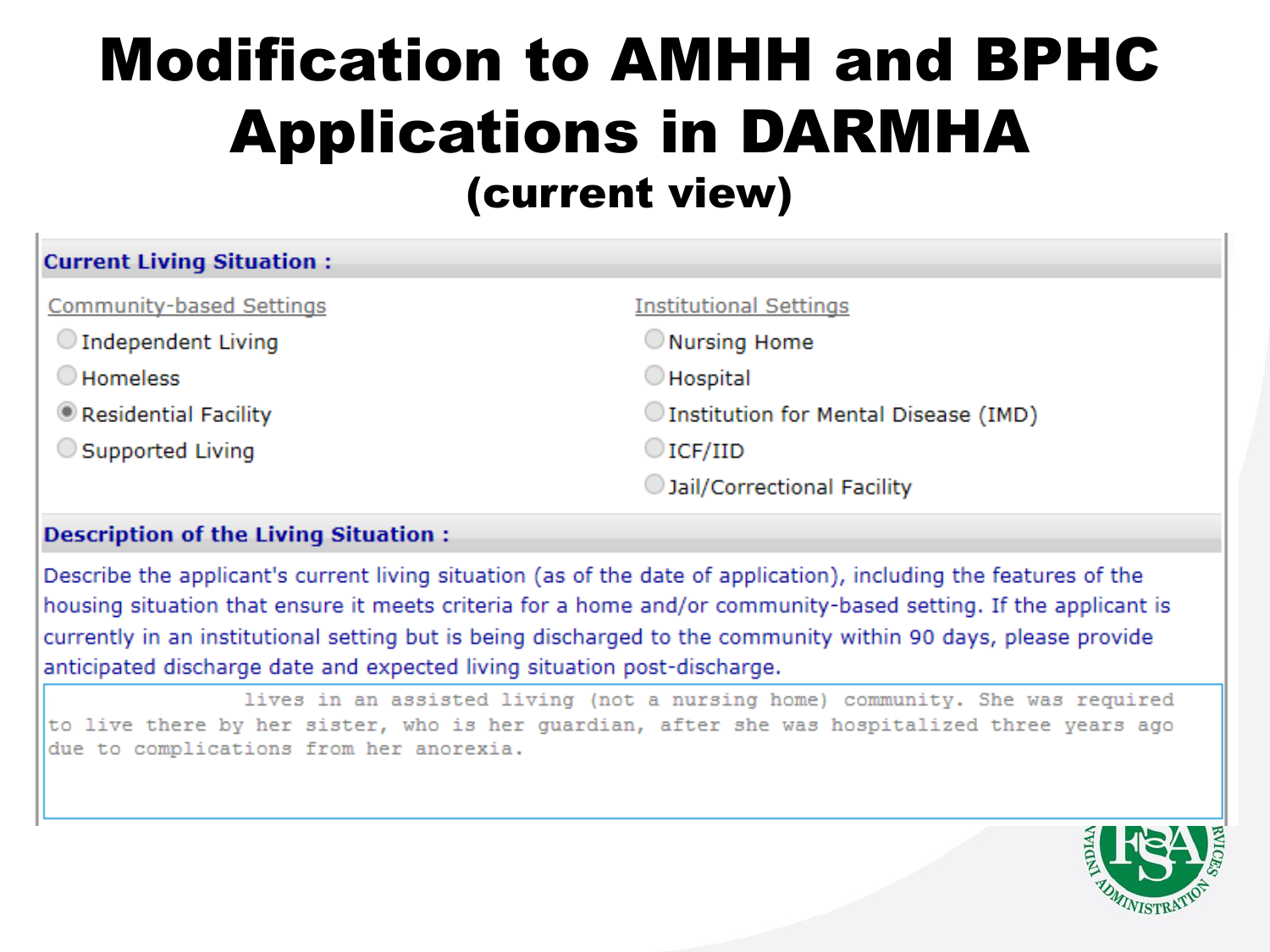## Modification to AMHH and BPHC Applications in DARMHA (concept modified view – April 1, 2016)

#### **Current Living Situation:**

#### **Community-based Settings**

- Non-POCO residential setting that fully complies with HCBS requirements
- Non-POCO residential setting that does not fully comply with HCBS requirements
- POCO residential setting that fully complies with HCBS requirements
- POCO residential setting that does not fully comply with HCBS requirements
- $\bullet$  Potential Presumed Institutional setting
- <u> Institutional Settings</u>  $\bigcirc$  Nursing Home  $\bigcirc$  Hospital ICF/IID
	- $\bigcirc$  Institution for Mental Disease (IMD)  $\hspace{0.05in}$

**Description of the Living Situation:** 



Jail/Correctional Facility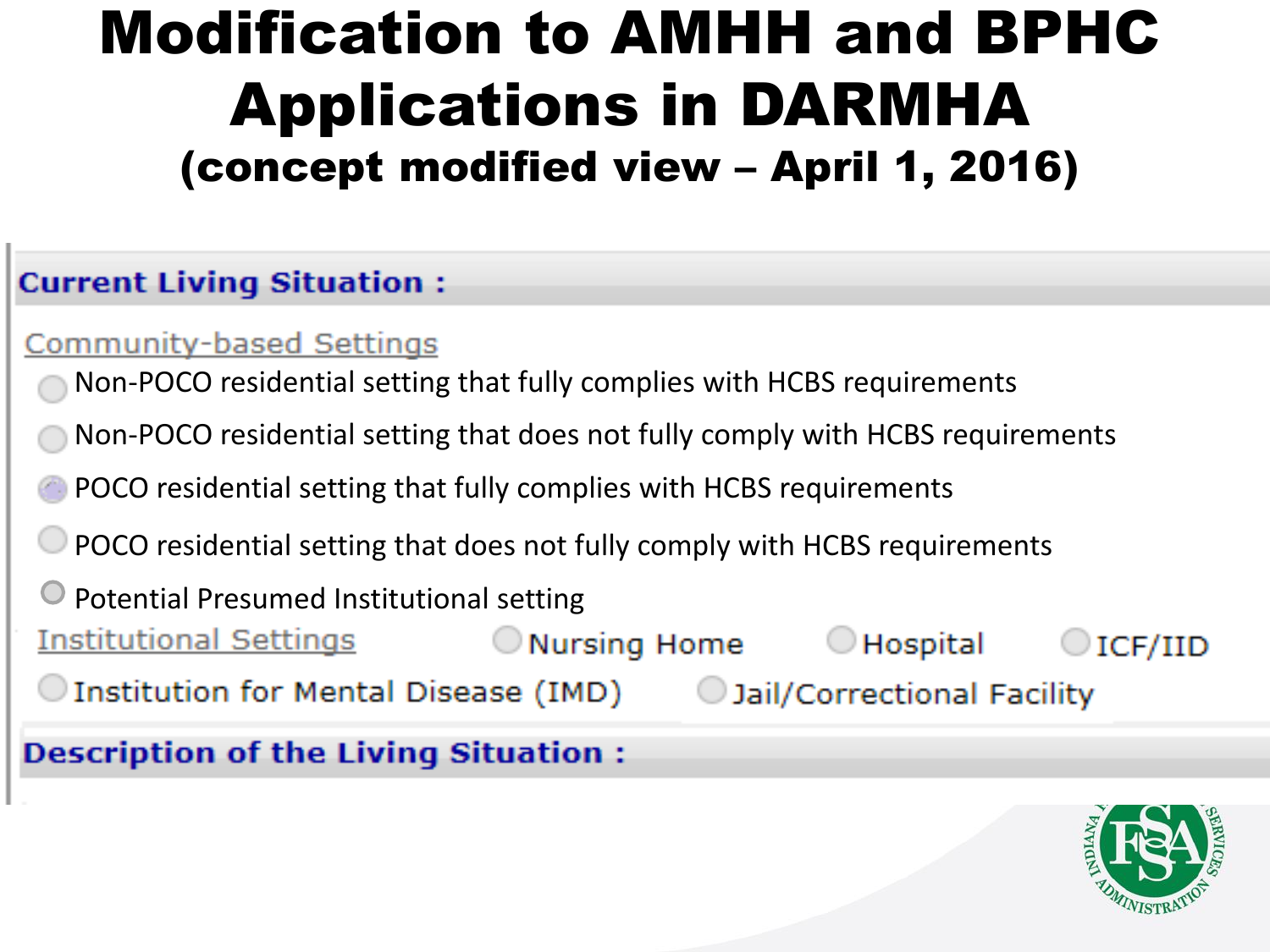## Modification to AMHH and BPHC Applications in DARMHA (concept modified view – April 1, 2016) (Cont.)

#### **Current Living Situation:**

Community-based Settings

Non-POCO residential setting that does not fully comply with HCBS requirements

Select all of the following qualities that are not present at the setting:

- Is integrated in and support full access to the greater community
- Is selected by the individual from among setting options
- Ensures an individual's rights of privacy, dignity, respect, and freedom from coercion and restraint
- Optimizes individual initiative, autonomy, and independence in making life choices
- Facilitates individual choice regarding services and supports, and who provides them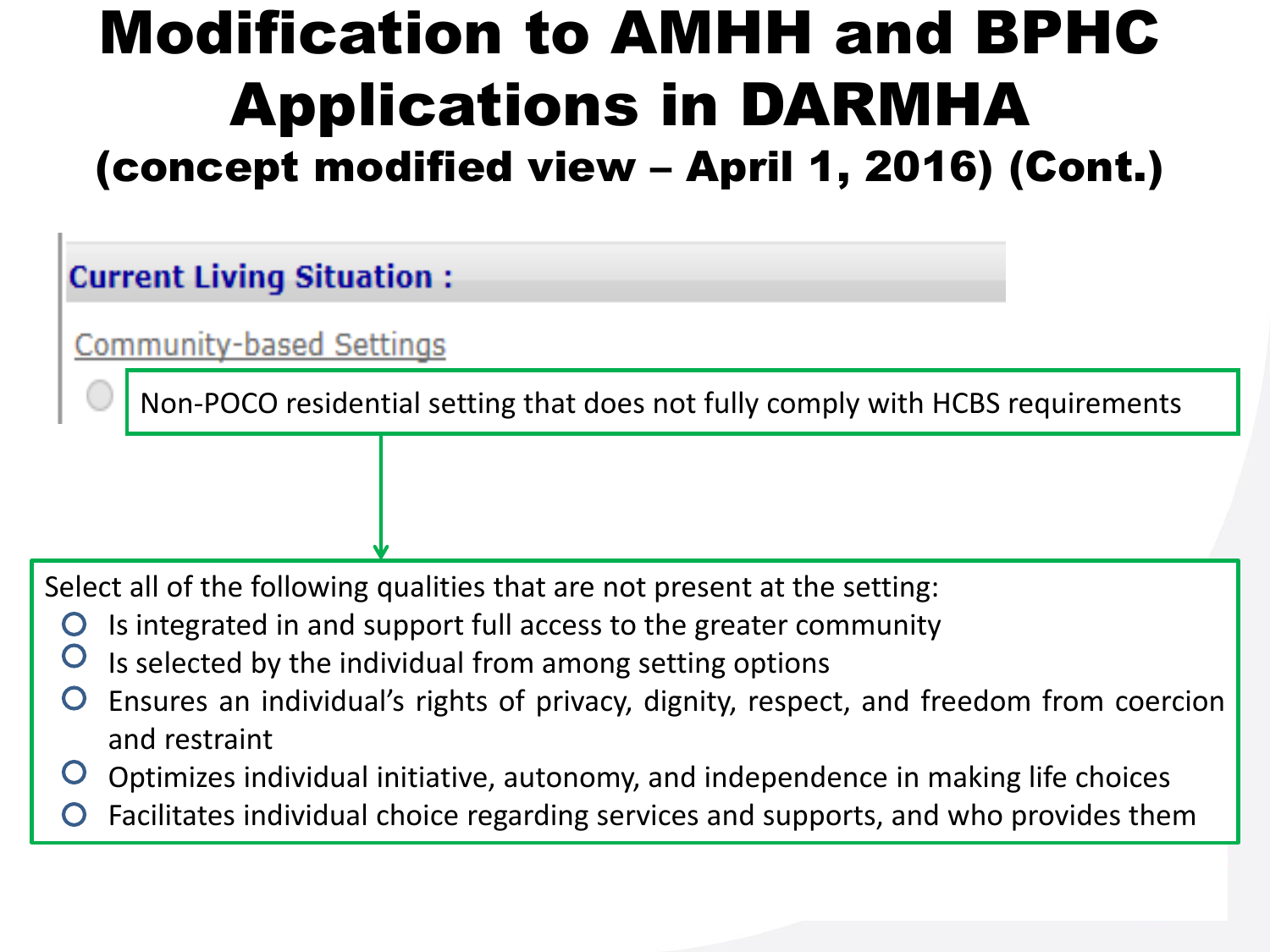## Modification to AMHH and BPHC Applications in DARMHA (concept modified view – April 1, 2016) (Cont.)

#### **Current Living Situation:**

**Community-based Settings** 

POCO residential setting that does not fully comply with HCBS requirements

Select all of the following qualities that are not present at the setting:

- Be integrated in and support full access to the greater community
- Č Be selected by the individual from among setting options
- Ensure an individual's rights of privacy, dignity, respect, and freedom from coercion and restraint
- $\bigcirc$ Optimize individual initiative, autonomy, and independence in making life choices
- Facilitate individual choice regarding services and supports, and who provides them  $\bigcirc$
- Individual does not have lease or other legally enforceable agreement  $\bigcirc$
- Individual does not have privacy in their sleeping or living unit:  $\bigcap$ 
	- –Units have entrance doors lockable by the individual, with only appropriate staff having keys to doors
	- –Individuals sharing units have a choice of roommates in that setting
	- –Individuals have the freedom to furnish and decorate their sleeping or living units within the lease or other agreement
- Individual does not have freedom and support to control their own schedules and activities, and have access to food any time
- Individual is not able to have visitors of their choosing at any time
- Setting is physically accessible to the individual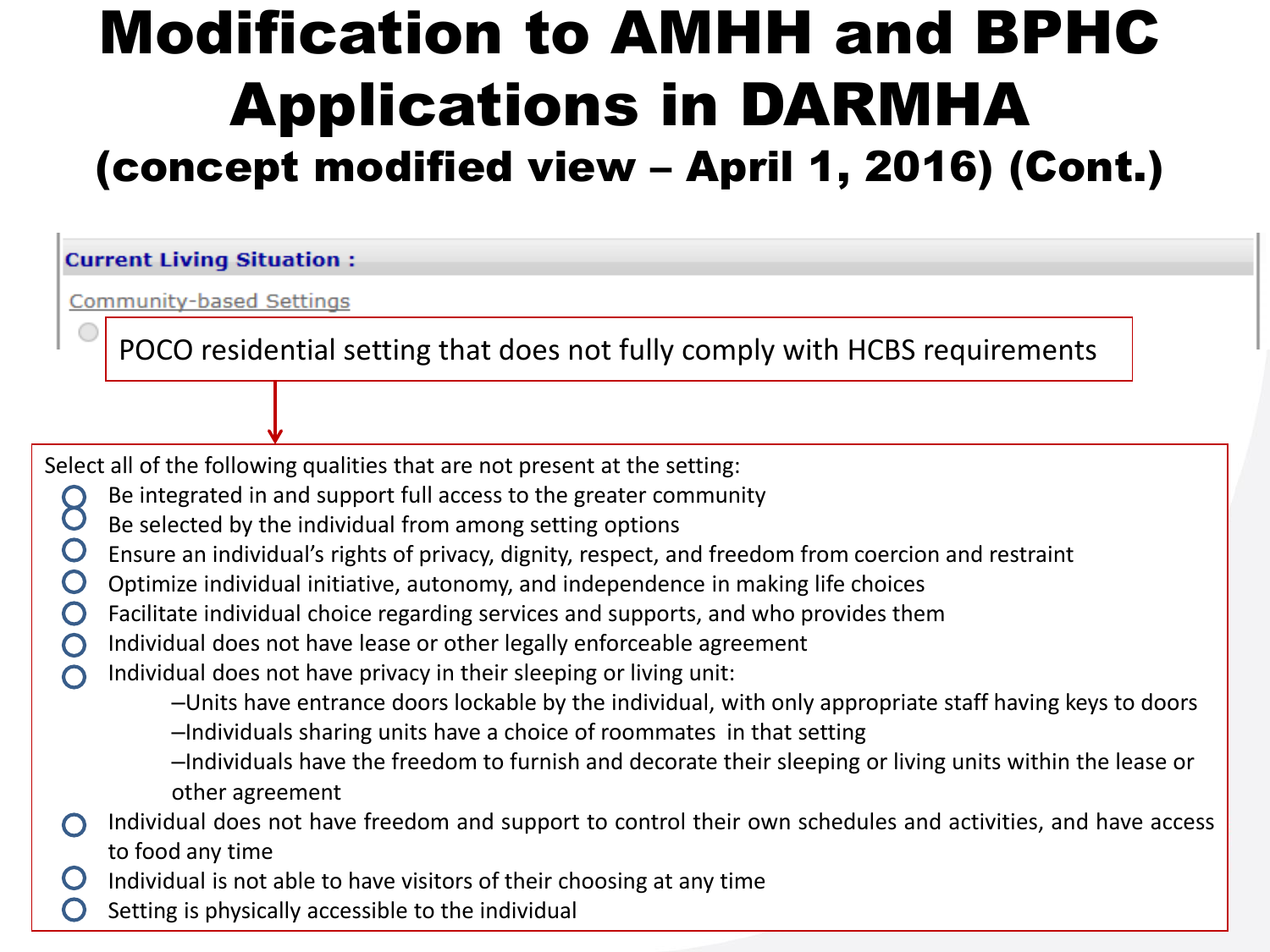## Modification to AMHH and BPHC Applications in DARMHA (concept modified view – April 1, 2016) (Cont.)

**Current Living Situation:** 

**Community-based Settings** 

Potential Presumed Institutional setting

Select all of the following institutional qualities that are present at the setting:

- Located in a building that also provides institutional care
- Located on or adjacent to a public institution
- Has the effect of isolating members receiving HCBS services

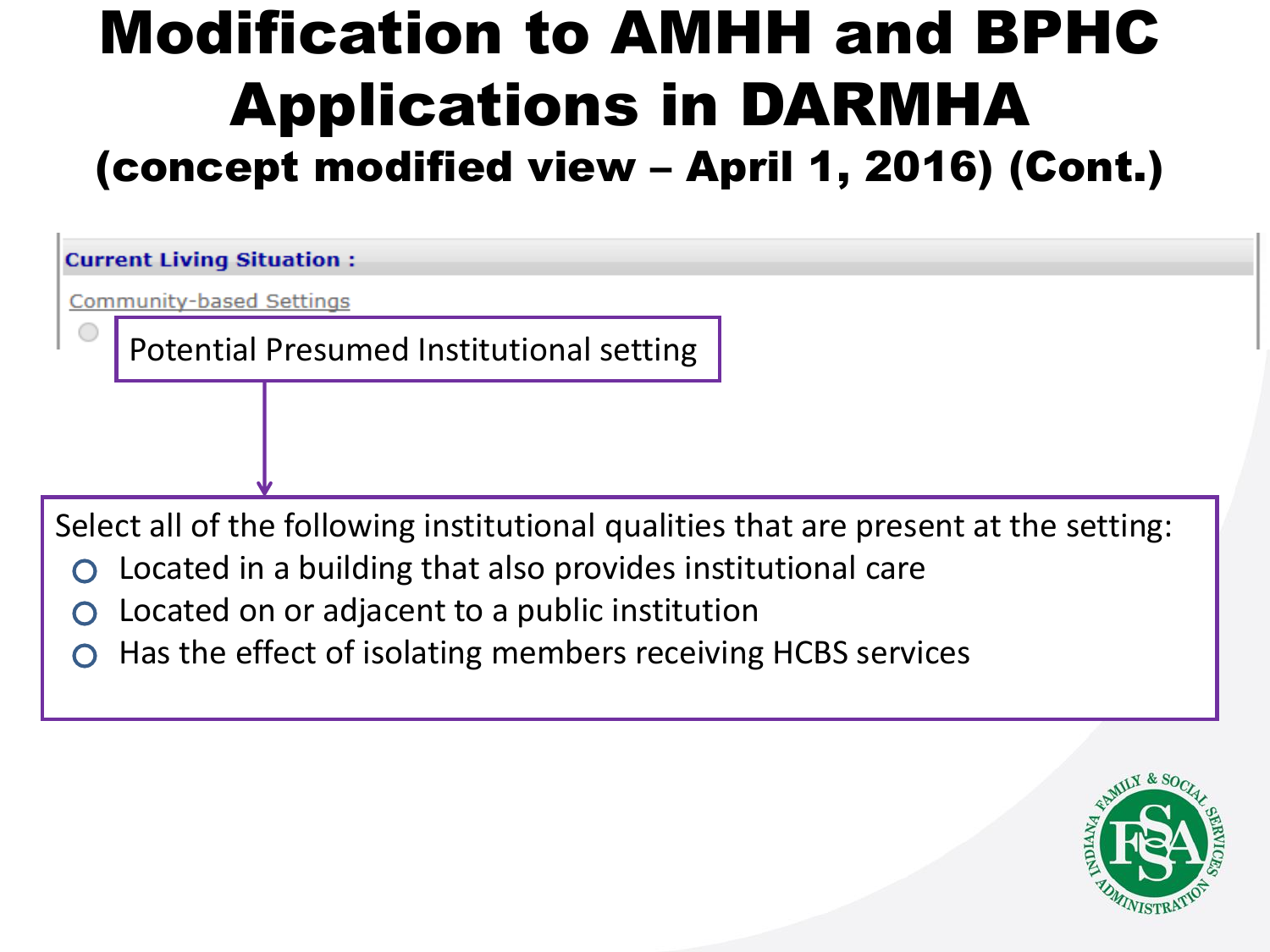## Modification to AMHH and BPHC Applications in DARMHA (draft new attestation – April 1, 2016)

□ The HCBS Residential Screening Tool has been completed with the applicant, and a signed copy retained in the clinical record

Date:

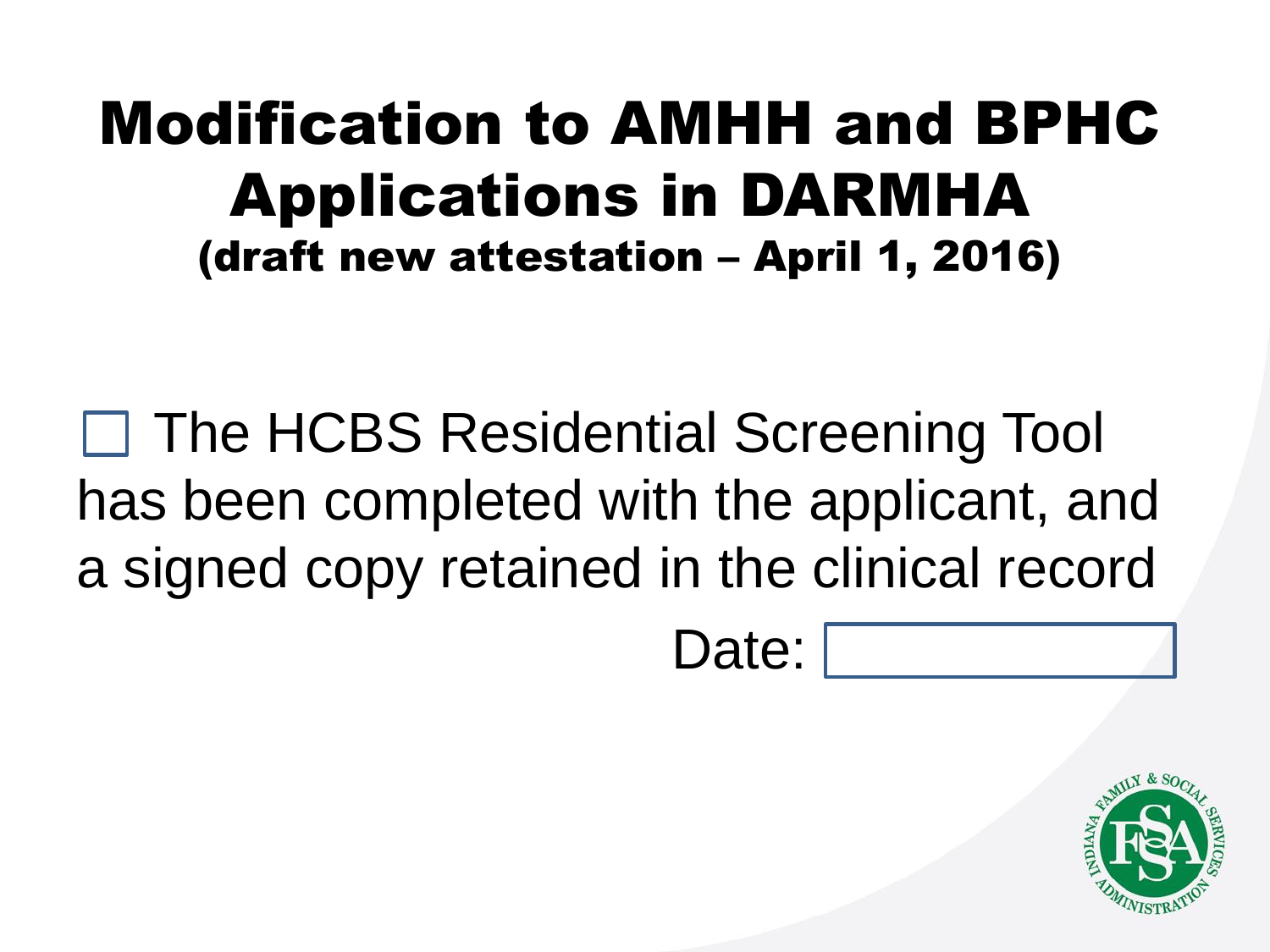## Screening for Presumed Institutional Qualities: POCO Residential Settings

- DMHA will screen all provider-identified POCO residential settings for institutional qualities by May 15, 2016
- All POCO residential settings which may have qualities of an institution will be designated "Potential Presumed Institutional" by DMHA, and the designation communicated to providers within 15 calendar days of the designation
- POCO residential settings designated "Potential Presumed Institutional" will be scheduled for joint DMHA/provider on-site assessments, to be completed before December 31, 2016
- Following the on-site assessment, DMHA will make the final determination as to whether the setting has institutional qualities, and communicate that determination to the provider, within 15 calenda $\kappa_1 \ast s_{0c}$ days of the on-site assessment

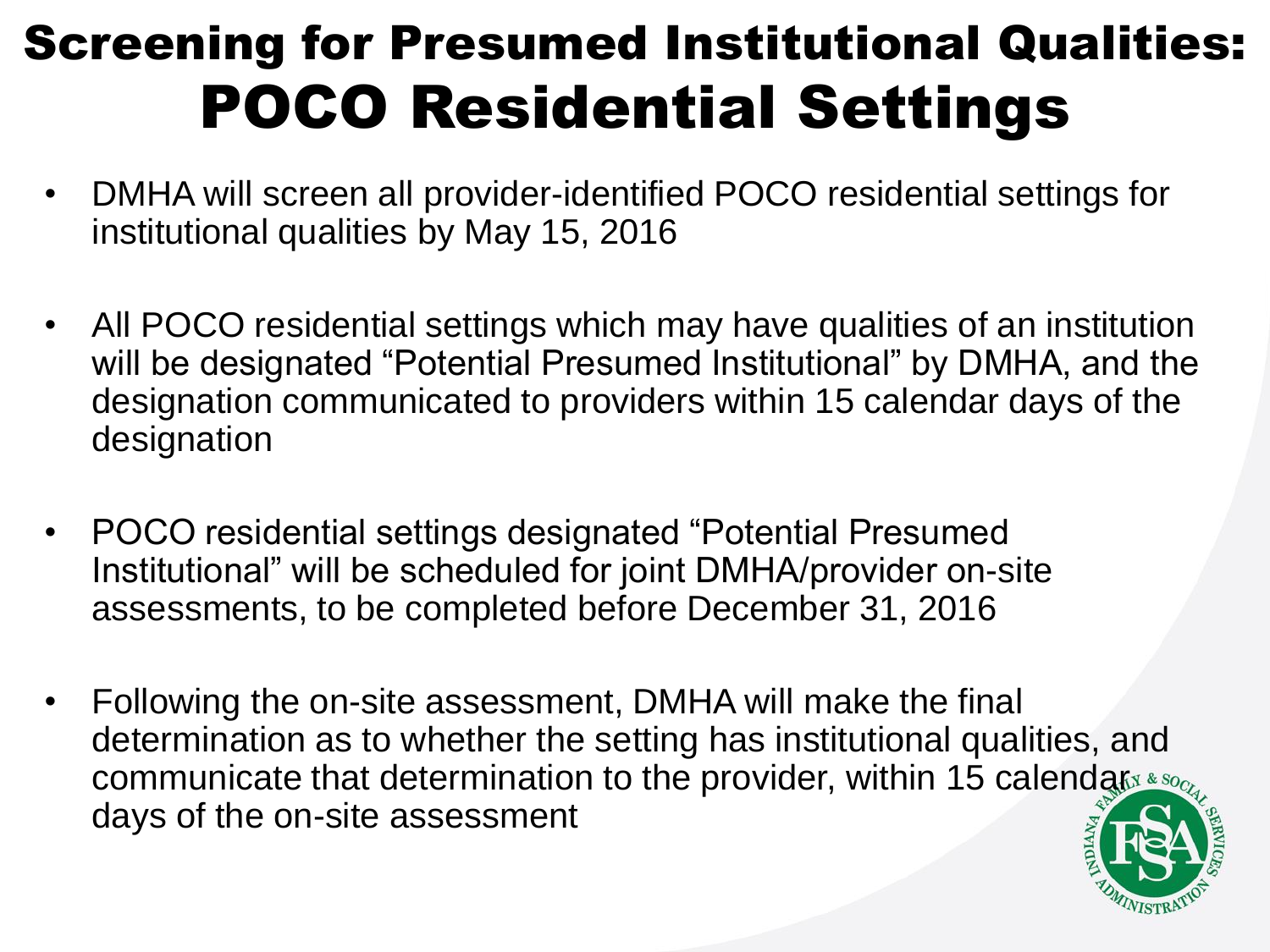## Screening for Presumed Institutional Qualities: POCO Non-Residential Settings

- Provider agencies must screen their POCO non-residential settings for institutional qualities between April 1 – April 30, 2016, using the DMHAdeveloped "HCBS POCO Non-Residential Setting Screening Tool" (available prior to April 1, 2016)
- Any POCO non-residential setting which may have qualities of an institution will be designated "Potential Presumed Institutional" by DMHA, and scheduled for joint DMHA/provider on-site assessments before December 31, 2016
- Following the on-site assessment, DMHA will make the final determination as to whether the setting has institutional qualities, and communicate that determination to the provider, within 15 calendar  $\epsilon_{\text{so}_c}$ days of the on-site assessment

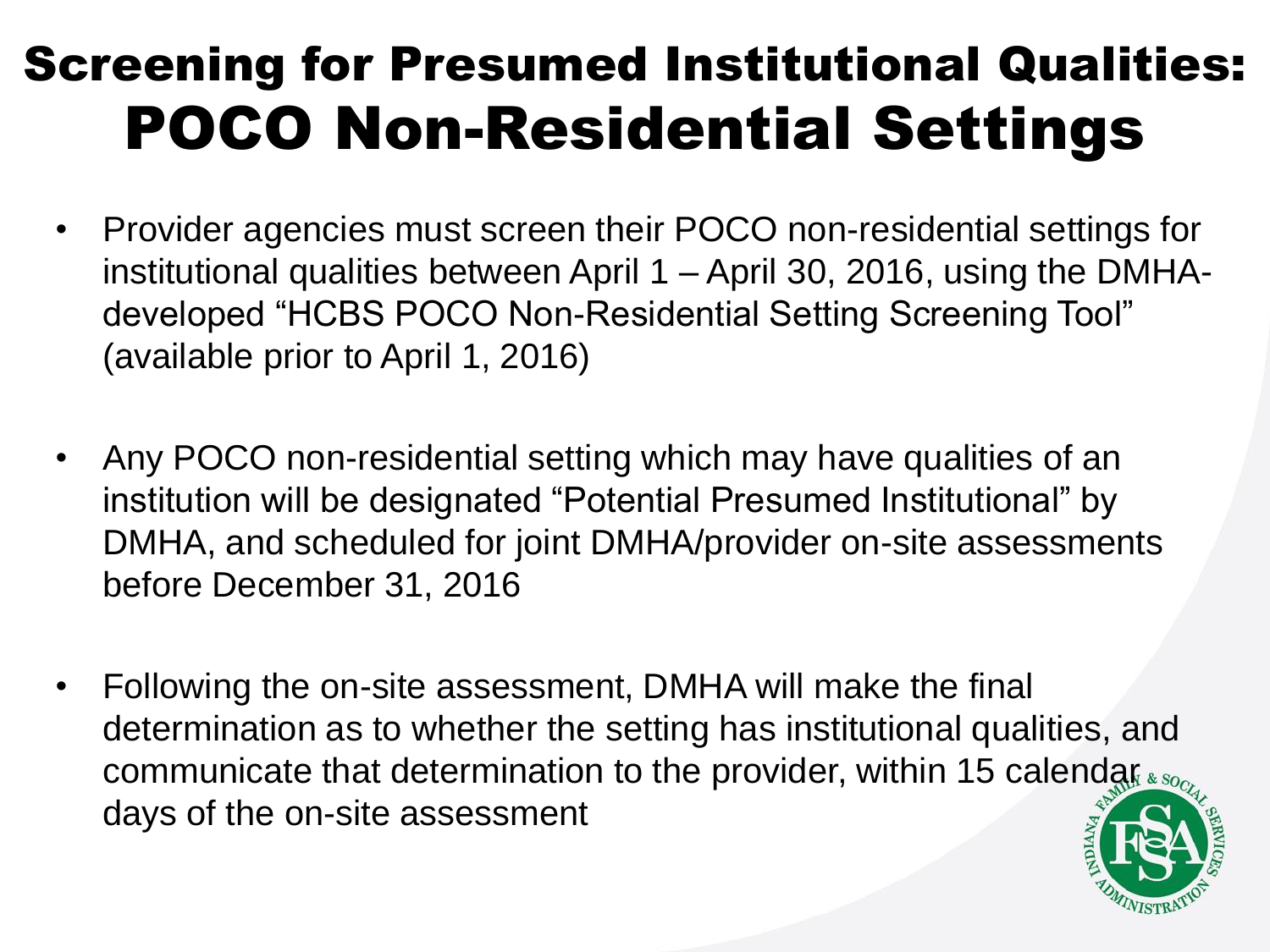## Screening for Presumed Institutional Qualities: Non-POCO Residential Settings

- Provider agencies must screen all non-POCO residential settings, to determine the presence of institutional qualities
- Screening will be conducted by using the HCBS Residential Screening Tool (available by March 10, 2016)
	- Non-POCO residential settings which may have institutional qualities must be reported to DMHA beginning April 1, 2016
	- Reporting will occur by selecting "Potential Presumed Institutional" under "Current Living Situation" on the AMHH and BPHC applications in DARMHA, beginning April 1, 2016
- Non-POCO residential settings for which "Potential Presumed Institutional" was selected on the DARMHA application will be reviewed by the SET
- A preliminary compliance designation will be made by DMHA and the set communicated to the provider within 15 days of the application review

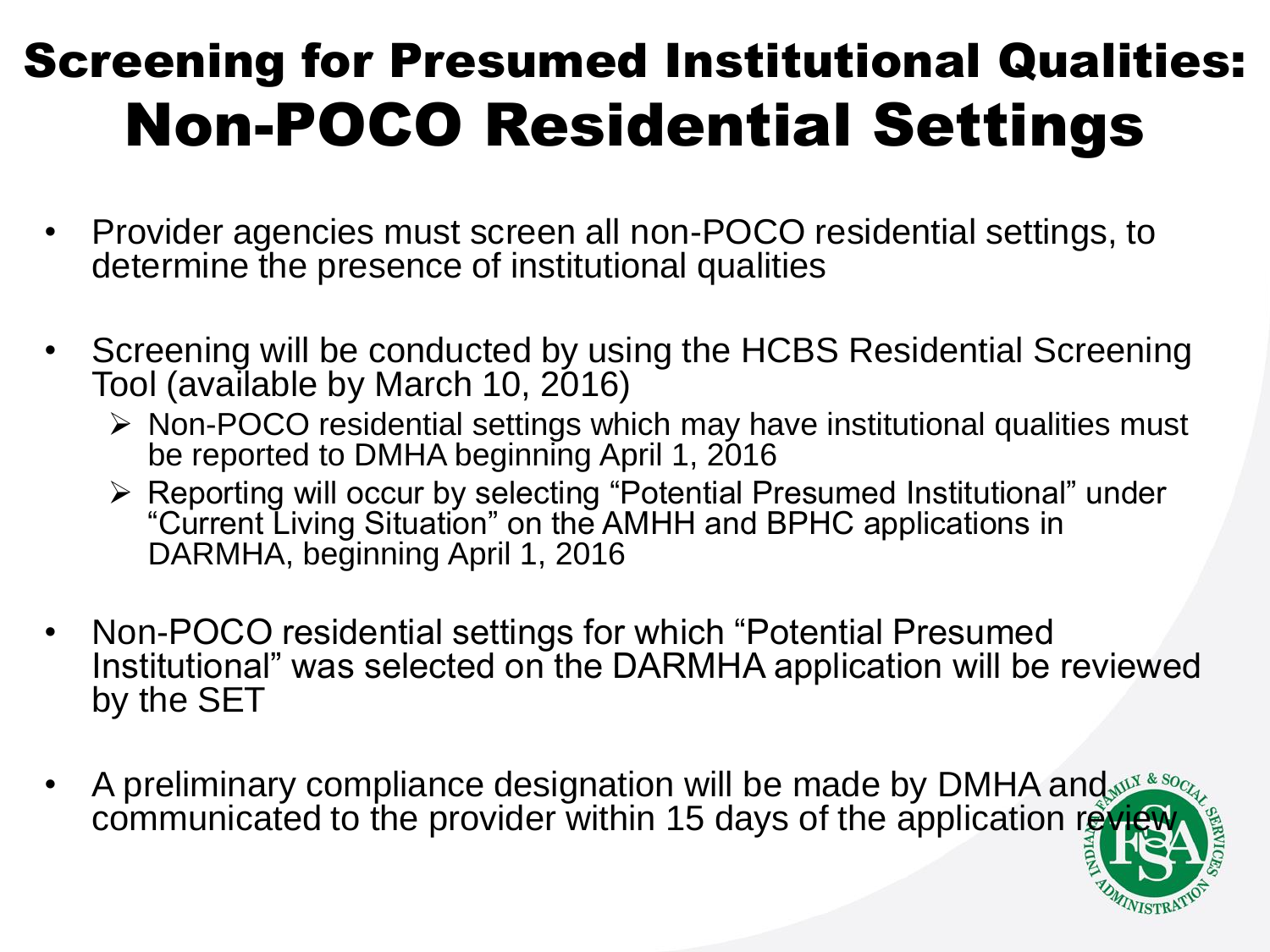# Step 2: Preliminary Compliance Determinations and Provider Response

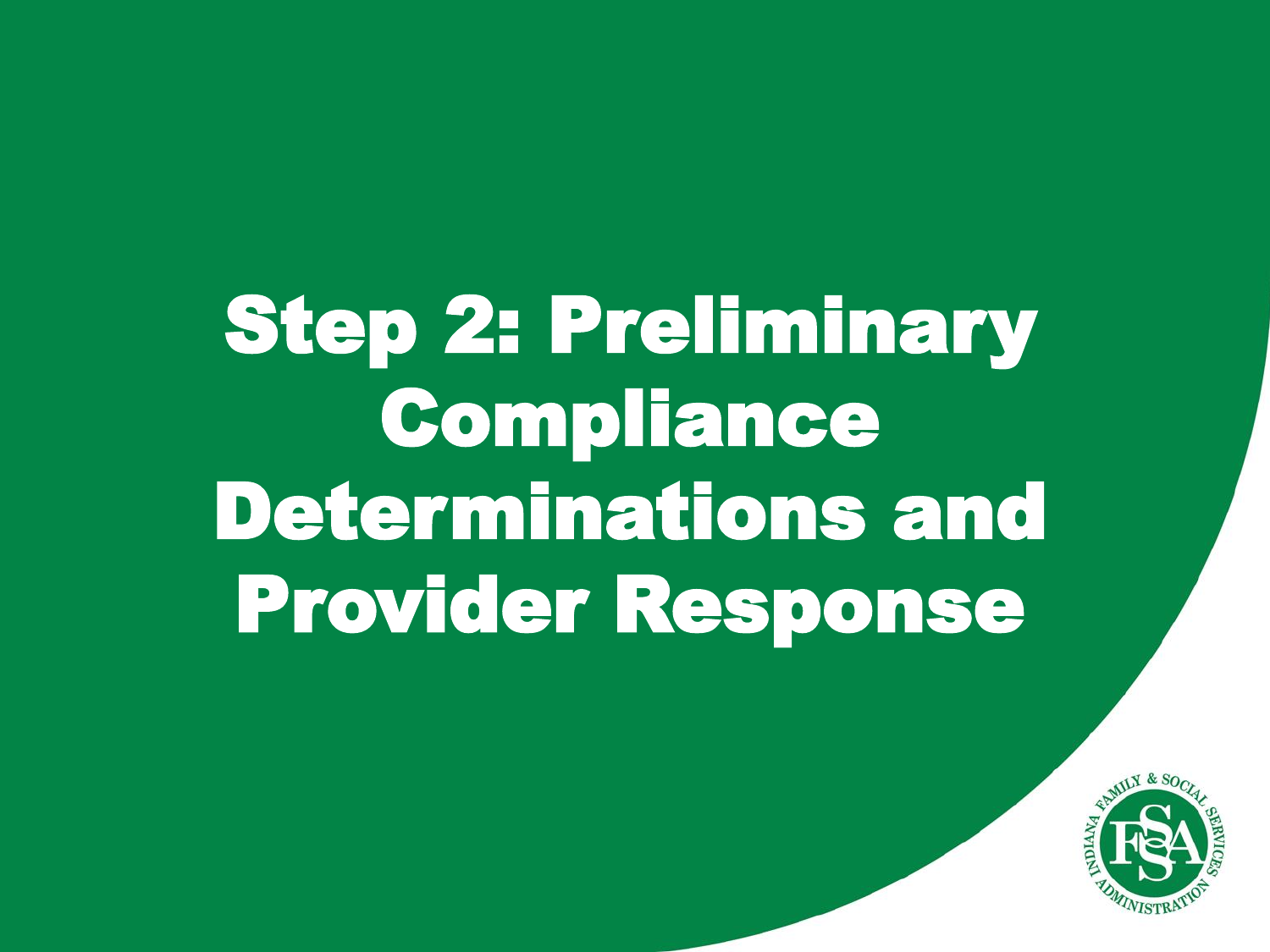## Ensuring HCBS Setting Compliance is Site-Specific

- CMS requires Indiana to ensure that every setting in which HCBS are delivered meets federal HCBS setting requirements
- Full HCBS compliance of POCO settings (residential and nonresidential) must be verified by a combination of provider selfreport, resident surveys, and DMHA on-site assessments
- Full HCBS compliance of non-POCO residential settings must be verified by provider on-site assessments of a statistically valid sample of those settings
- Ongoing monitoring for HCBS setting compliance will be included with AMHH and BPHC QA site visits

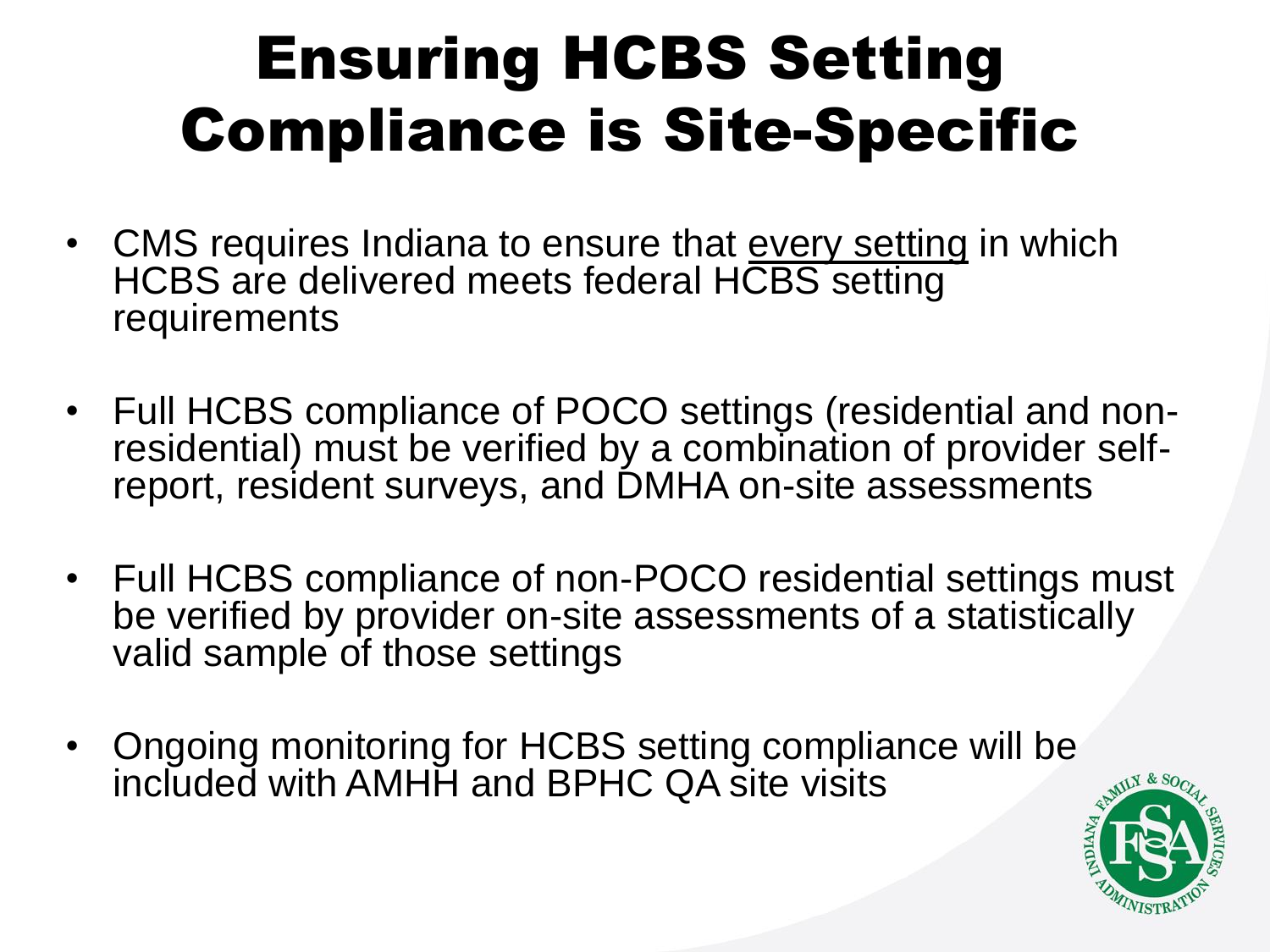## Resident Surveys

- Link: <https://www.surveymonkey.com/r/9MCPNWC>
- Member-friendly format, intended to capture the resident's perceptions and experience of living at the POCO residential setting
- Providers must ensure:
	- Each resident at every POCO residential setting has an opportunity to complete the survey (regardless of whether the resident is enrolled in AMHH and/or BPHC)
	- $\triangleright$  Each resident has the opportunity to complete the survey in private
- Must be completed, electronically or on paper, by March 15, 2016
	- $\triangleright$  Electronic submissions via SurveyMonkey
	- $\triangleright$  Paper submissions must be collected and batch mailed to DMHA no later than March 18, 2016
- Resident surveys will be used to validate the results of the provider selfassessments ("provider surveys") completed between Sep 2015 and Jan 2016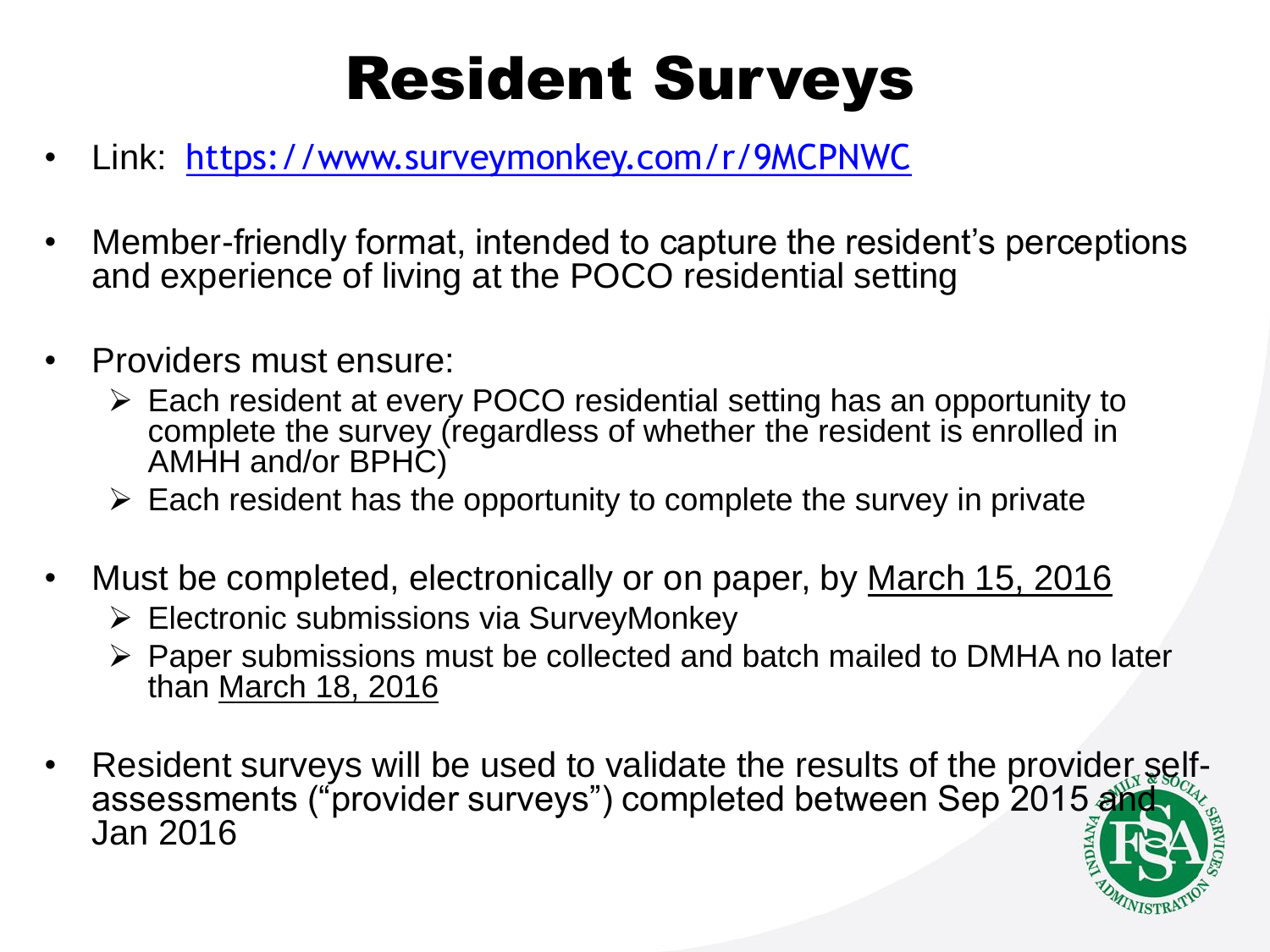## Preliminary Compliance Designations: POCO Residential Settings

Between March 15 and May 15, 2016, DMHA will crosswalk the results of the provider self-assessment and resident surveys. DMHA will look for consistency between the provider selfassessment and the resident surveys as to whether each of the 10 HCBS requirements for each PÓCO residential setting (the "Big 5" plus the "POCO 5") has been met

- $\triangleright$  Requirements which are assessed as being met, and for which there is crosswalk alignment, will be considered compliant
- $\triangleright$  Requirements which are assessed as not being met, and for which there is crosswalk alignment, will be considered non-compliant
- $\triangleright$  Requirements for which there is no crosswalk alignment will be further investigated by the SET and a determination made

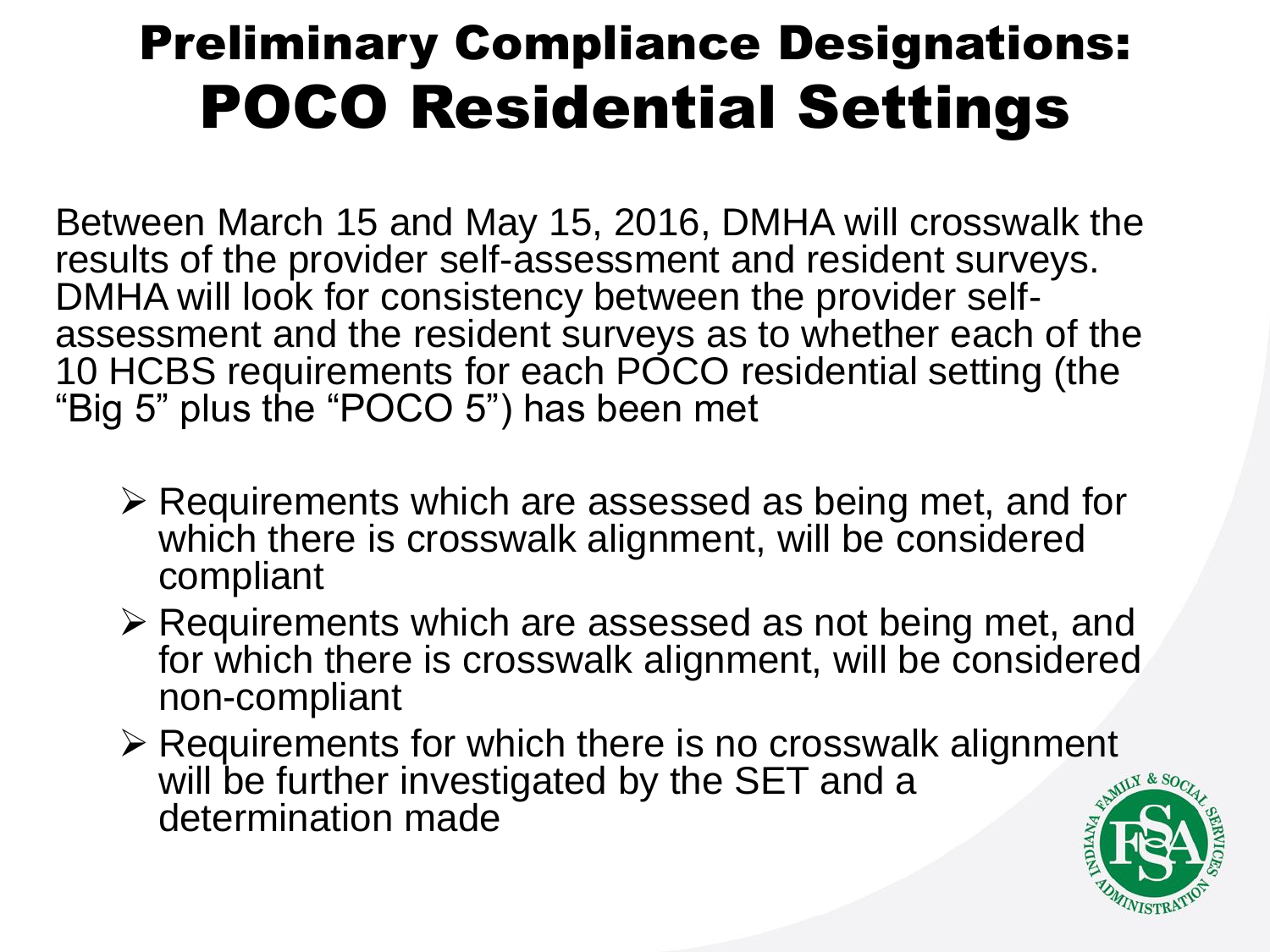## Preliminary Compliance Designations: POCO Residential Settings (cont.)

DMHA expects that:

- Most POCO residential settings will require remediation
- Final compliance determination will be made after remediation or opt-out decision by provider and/or SOA
- Final compliance determinations will be either "Fully Compliant" or "Unable to Fully Comply"

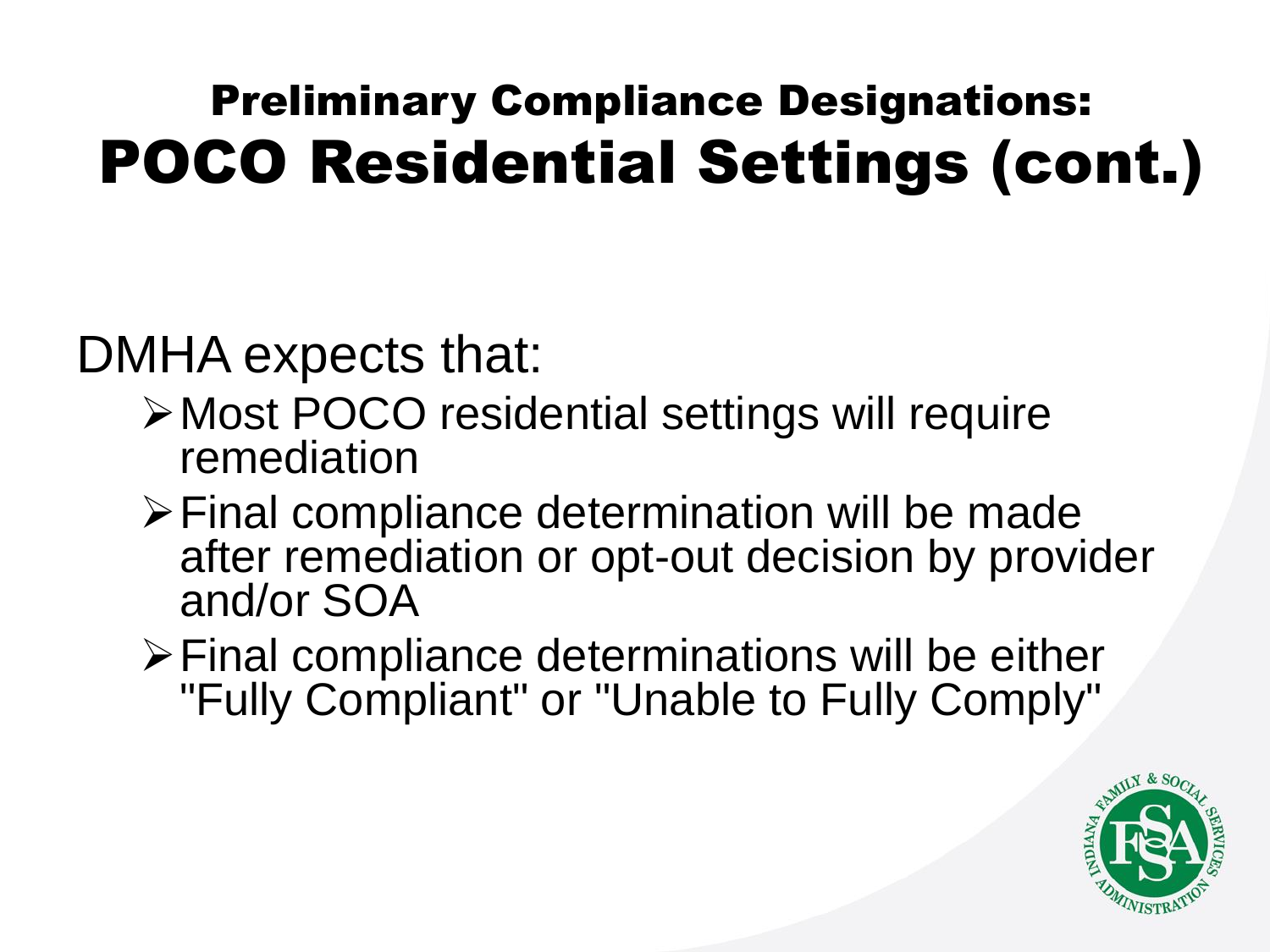## Preliminary Compliance Designations: POCO Residential Settings (cont.)

- DMHA will make preliminary compliance designations for all identified POCO residential settings by May 15, 2016
- DMHA will notify providers of the preliminary compliance designation no later than 15 calendar days after the designation is made (no later than May 30, 2016)
- Three preliminary compliance designations are possible:
	- **1) "Potential Presumed Institutional"** (this designation supersedes the others)
	- **2) "Needs Modifications"**
	- **3) "Fully HCBS Compliant"**

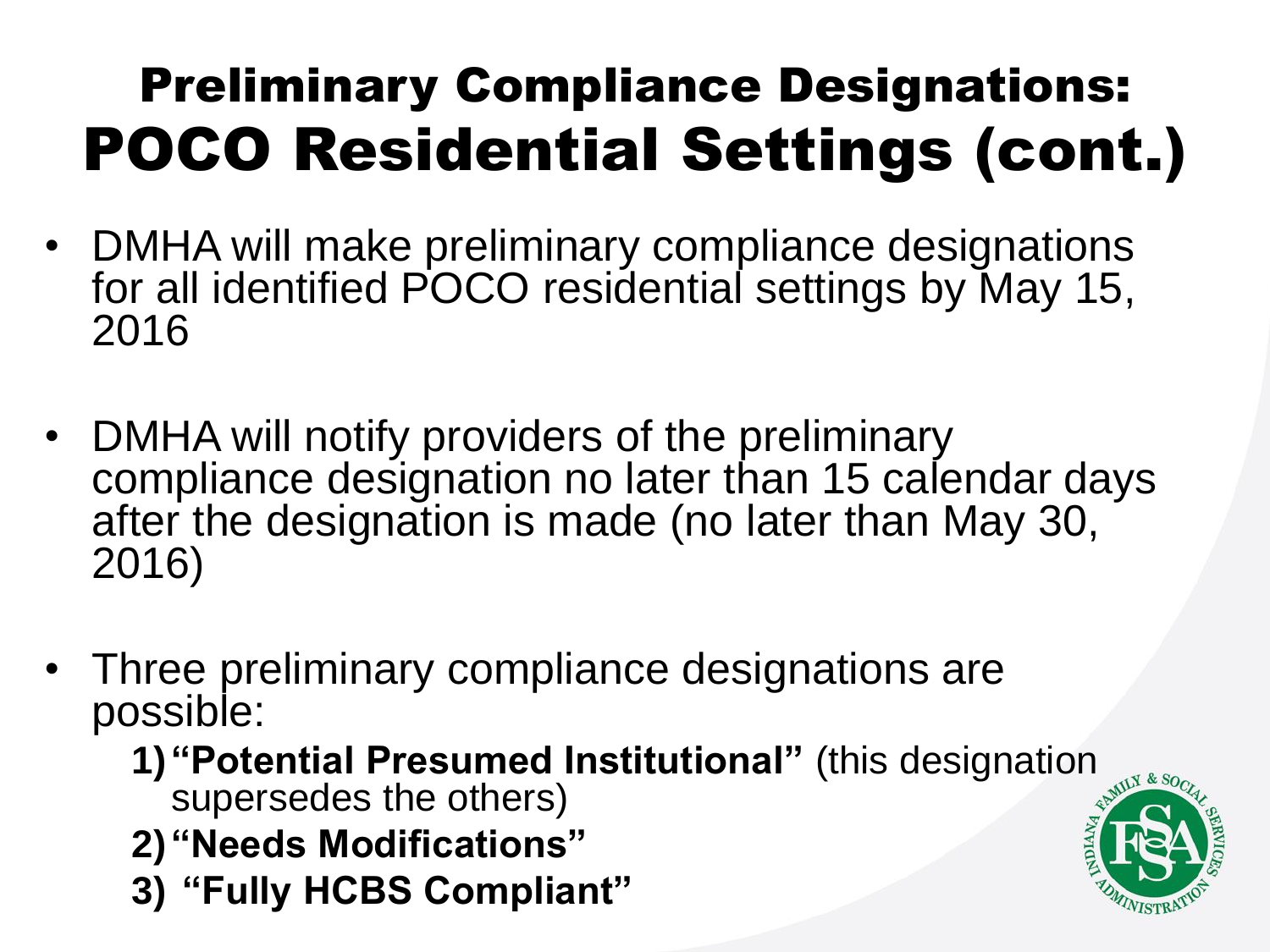## Preliminary Compliance Designations: POCO Non-Residential Settings

- Between April 1 and April 30, 2016, providers must complete self-assessments on all of their POCO nonresidential settings, using the forthcoming web-based "HCBS POCO Non-Residential Setting Screening Tool"
- In May 2016, DMHA will review the provider selfassessments of POCO non-residential settings, assign one of three preliminary compliance designations, and communicate the designation to the provider:

**1)"Potential Presumed Institutional"** (this designation supersedes the others) **2)"Needs Modifications" 3)"Fully HCBS Compliant"**

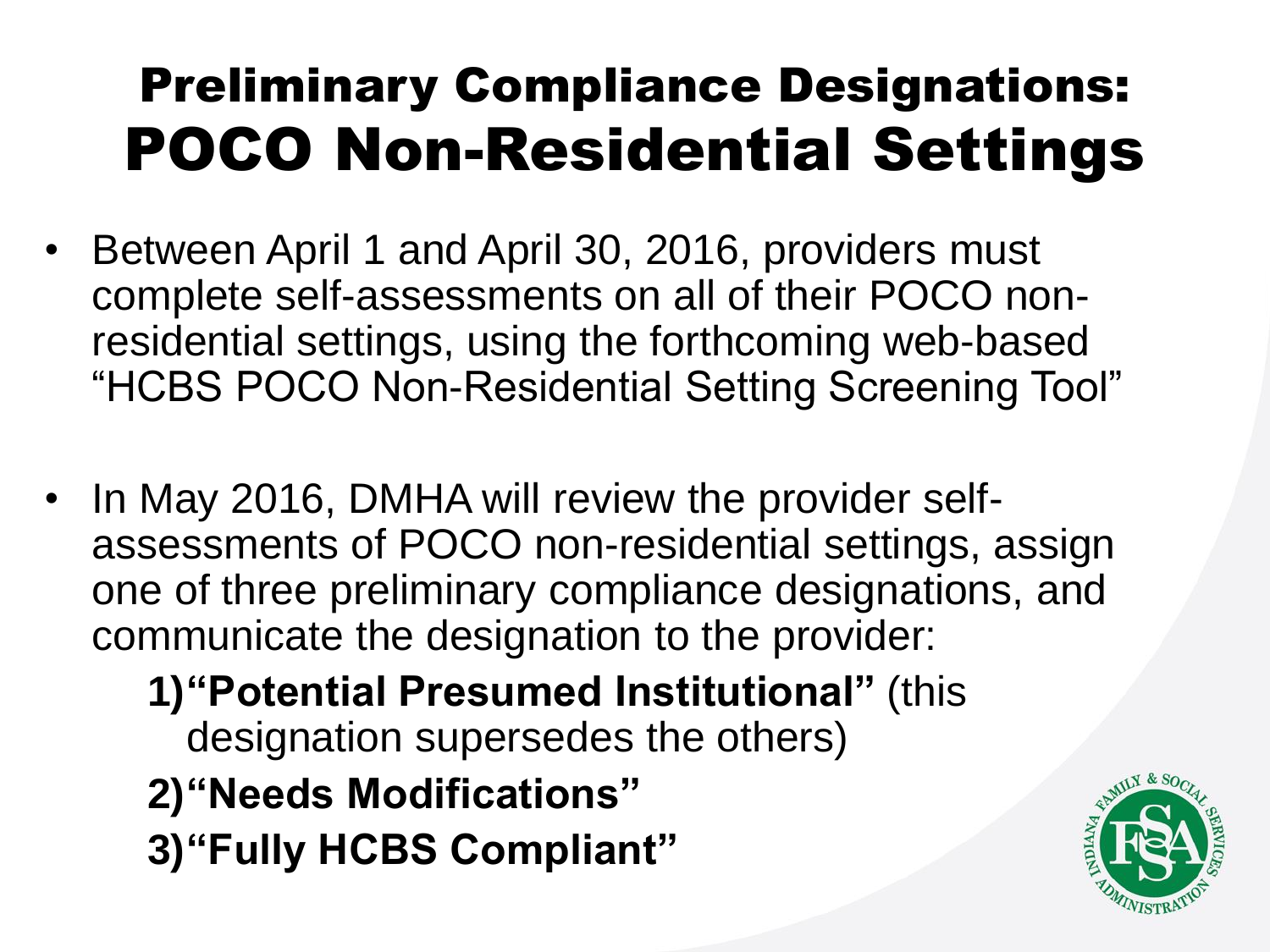## Preliminary Compliance Designations: Non-POCO Residential Settings

- Providers will report compliance information for all non-POCO residential settings (as determined by the HCBS Residential Screening Tool) beginning April 1, 2016 via the updated "Current Living Situation" section of the AMHH and BPHC application in DARMHA
- DMHA will make one of three preliminary compliance designations:
	- **1) "Potential Presumed Institutional**" (this designation supersedes the others)
	- **2) "Needs Modifications"**
	- **3) "Fully HCBS Compliant"**
- For settings preliminarily designated as "Needs Modifications" or "Potential Presumed Institutional", DMHA will communicate that designation to the soprovider within 15 calendar days of SET review of application. Providers will then initiate remediation action as required.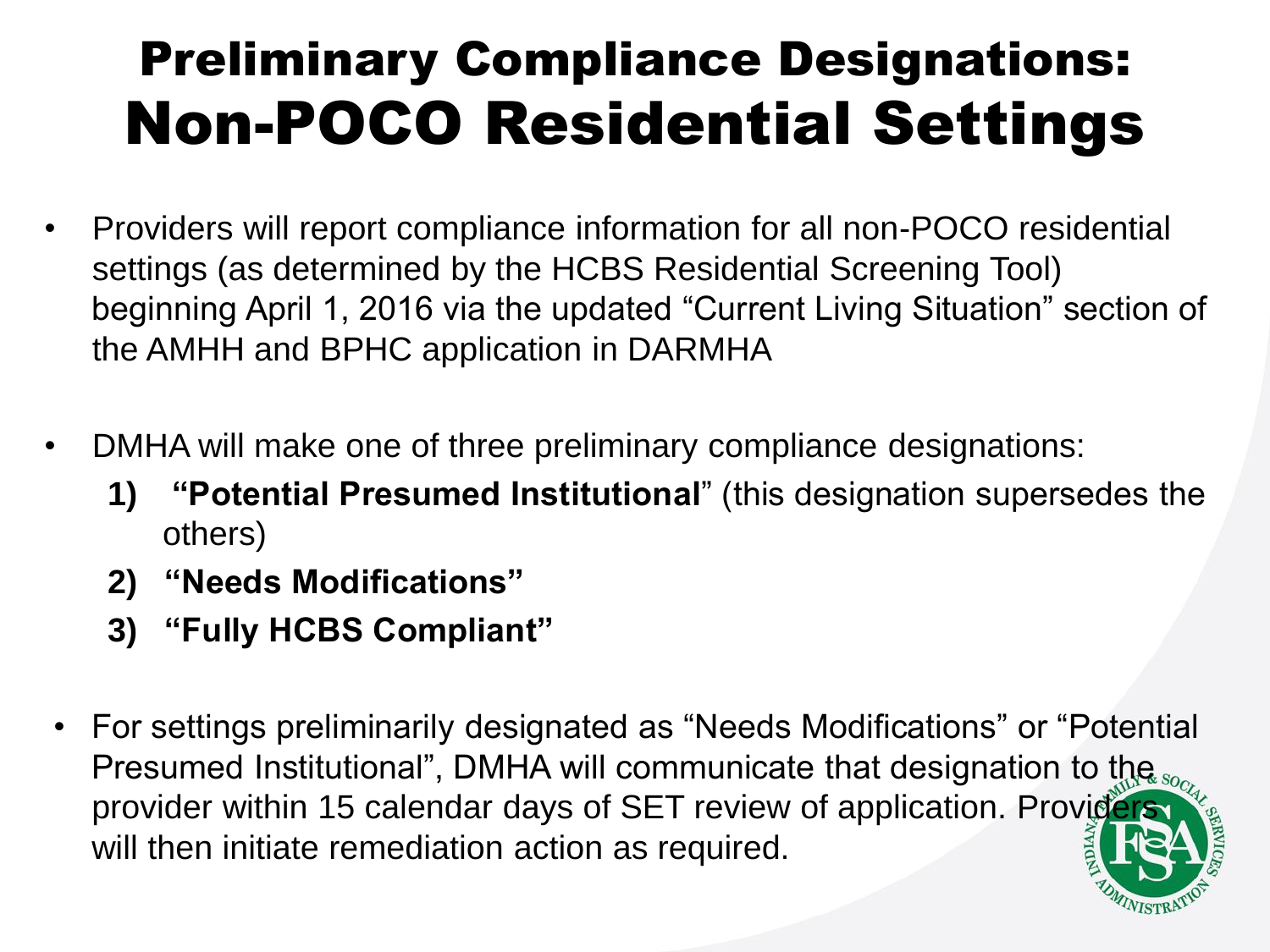## Resident and SOA Notification Requirement Timeframe for Providers

**For all non-compliant settings (those preliminarily designated "Needs Modifications" or "Potential Presumed Institutional"), the provider must notify affected residents (and a third-party Setting Operating Authority [SOA] if one is involved) of the setting's preliminary designation as HCBS non-compliant no later than 7 calendar days from the date of DMHA notification**

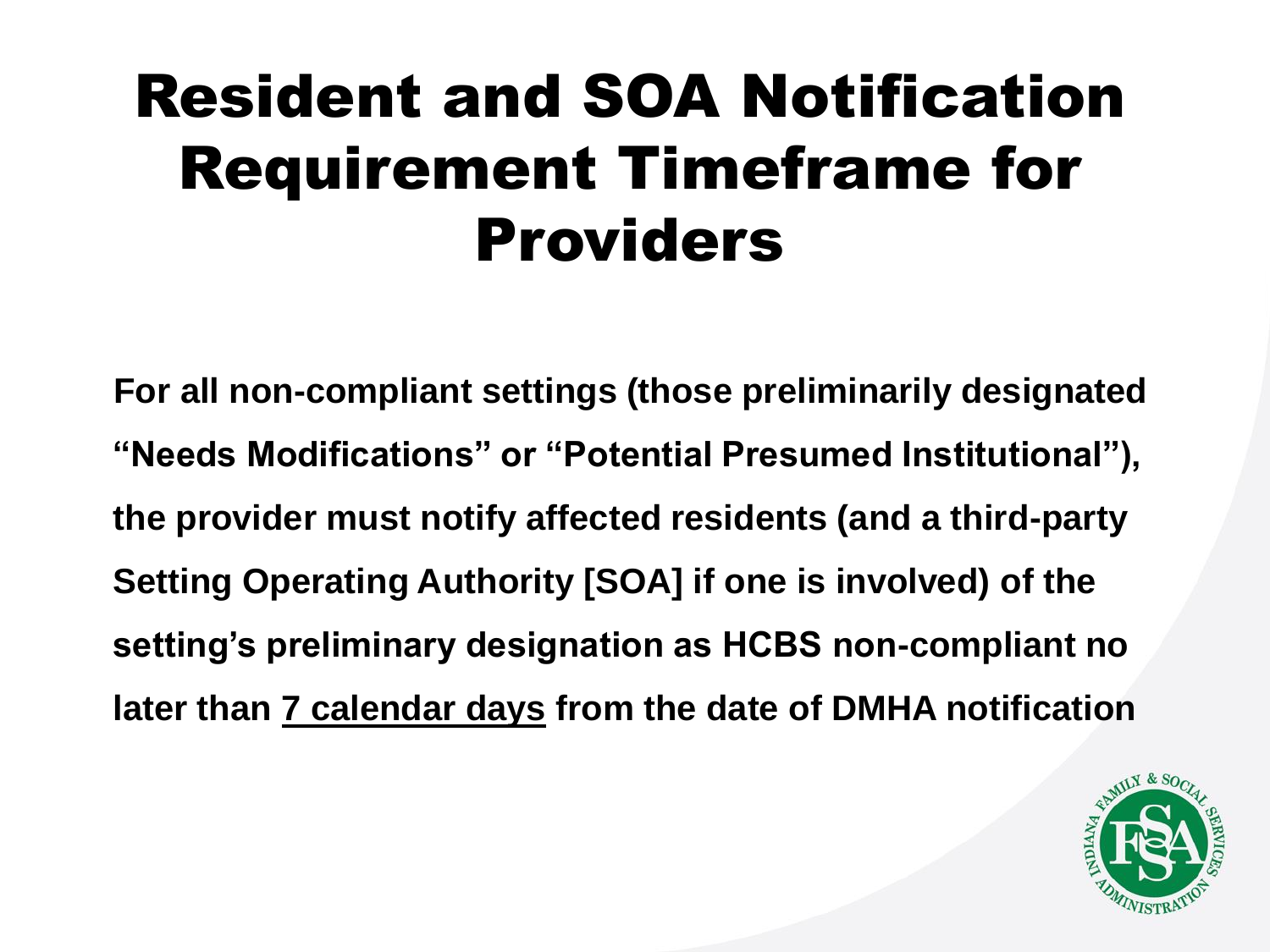#### Required Response: All POCO Settings with "Potential Presumed Institutional" Preliminary Non-Compliance Designation

- DMHA and provider must conduct a joint on-site assessment no later than December 31, 2016 in order to determine whether the setting has institutional qualities
- DMHA will make and communicate the following decisions within 30 calendar days of the joint on-site assessment:
	- $\triangleright$  final determination whether the setting is presumed institutional
	- $\triangleright$  if so, whether DMHA will submit evidence to rebut the presumption, or allow the presumption to stand
- If the setting is determined not to be presumed institutional,  $\mathbb{R}^{N}$  & so DMHA will reassigned the setting to another preliminary compliance designation (Fully Compliant or Needs Modifice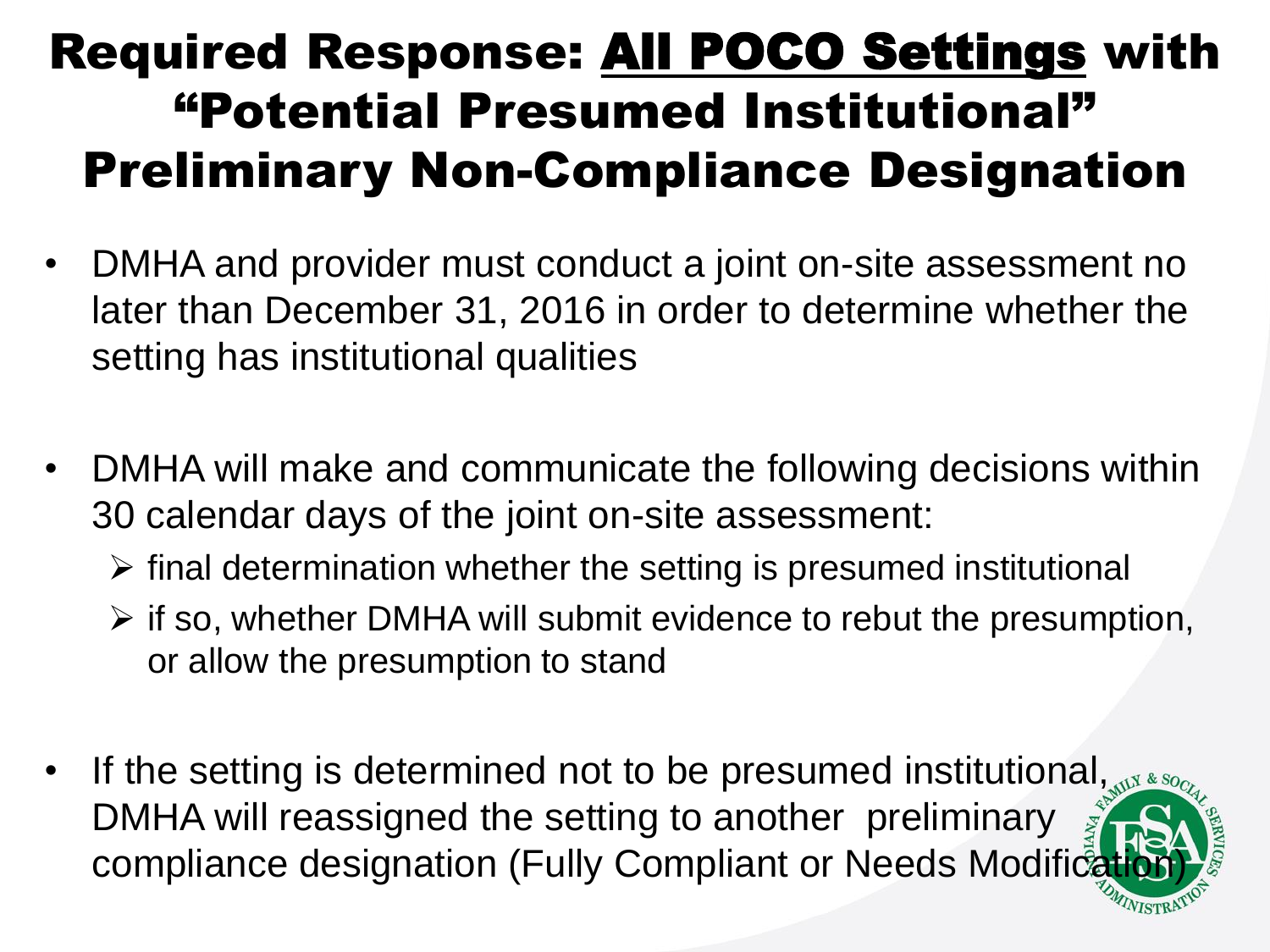### Required Response: All POCO Settings with "Needs Modifications" Preliminary Non-Compliance Designation

- Provider (and SOA, if involved) must decide whether to remediate to bring the POCO setting (residential or nonresidential) into full HCBS compliance and notify DMHA of the decision
- If opting to remediate, provider completes and submits to DMHA an HCBS Setting Action Plan within **30 calendar days**  of DMHA notification
- If opting not to remediate, provider must collaborate with the member to complete and submit to DMHA an HCBS Member Transition Plan for each affected member at the setting within **30 calendar days** of DMHA notification

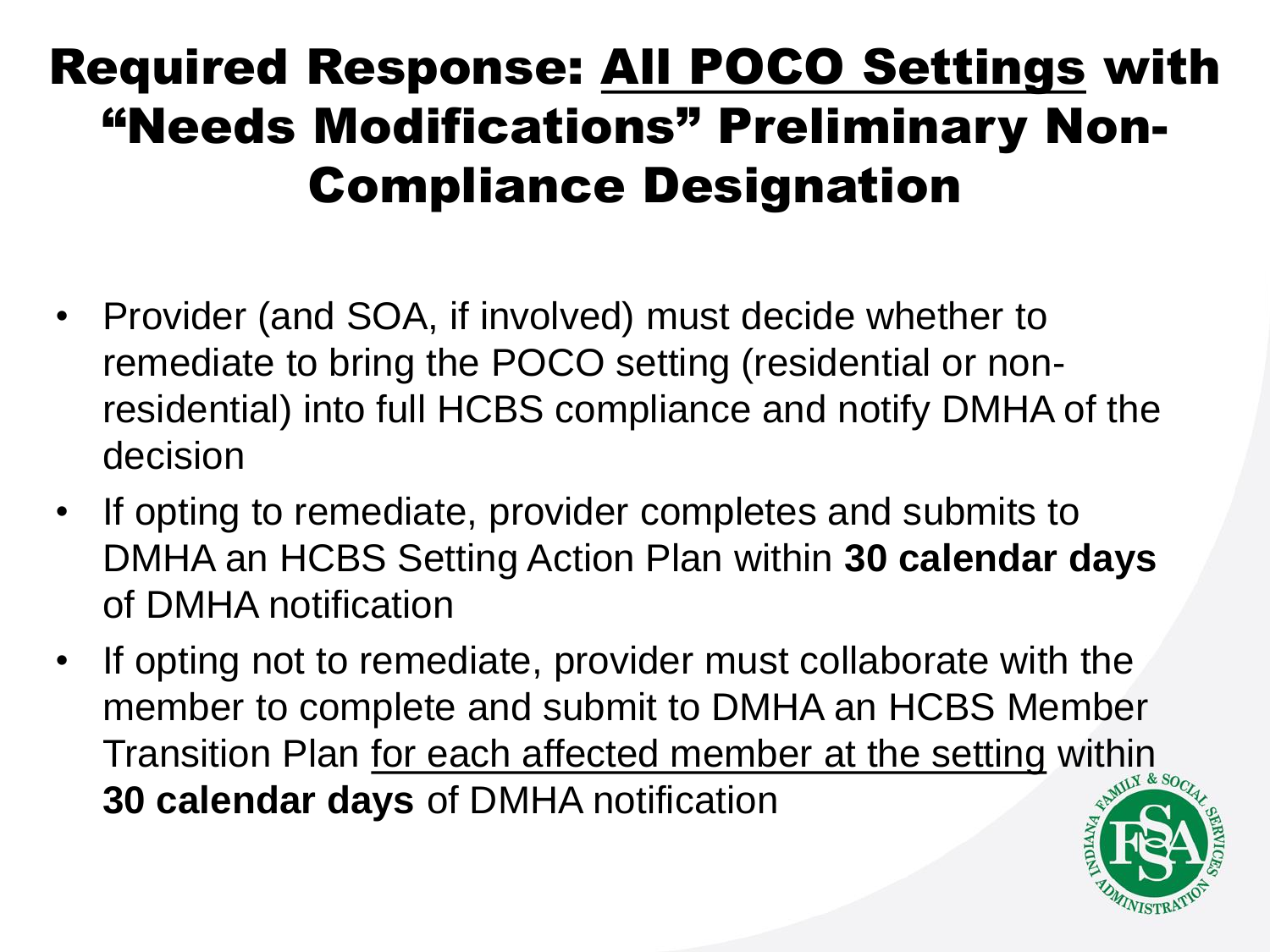### Required Response: Non-POCO Residential Settings with "Potential Presumed Institutional" Preliminary Non-Compliance Designation

- Within 45 calendar days of DMHA notification, the provider must:
	- $\triangleright$  Schedule and conduct an on-site assessment and meeting with the SOA (if involved)
	- $\triangleright$  Determine whether the setting does or does not have institutional qualities
	- $\triangleright$  Report their findings to DMHA
- DMHA will make and communicate the following decisions within 30 calendar days of the provider report:
	- $\triangleright$  final determination that the setting is presumed institutional
	- $\triangleright$  whether to rebut or accept the presumption

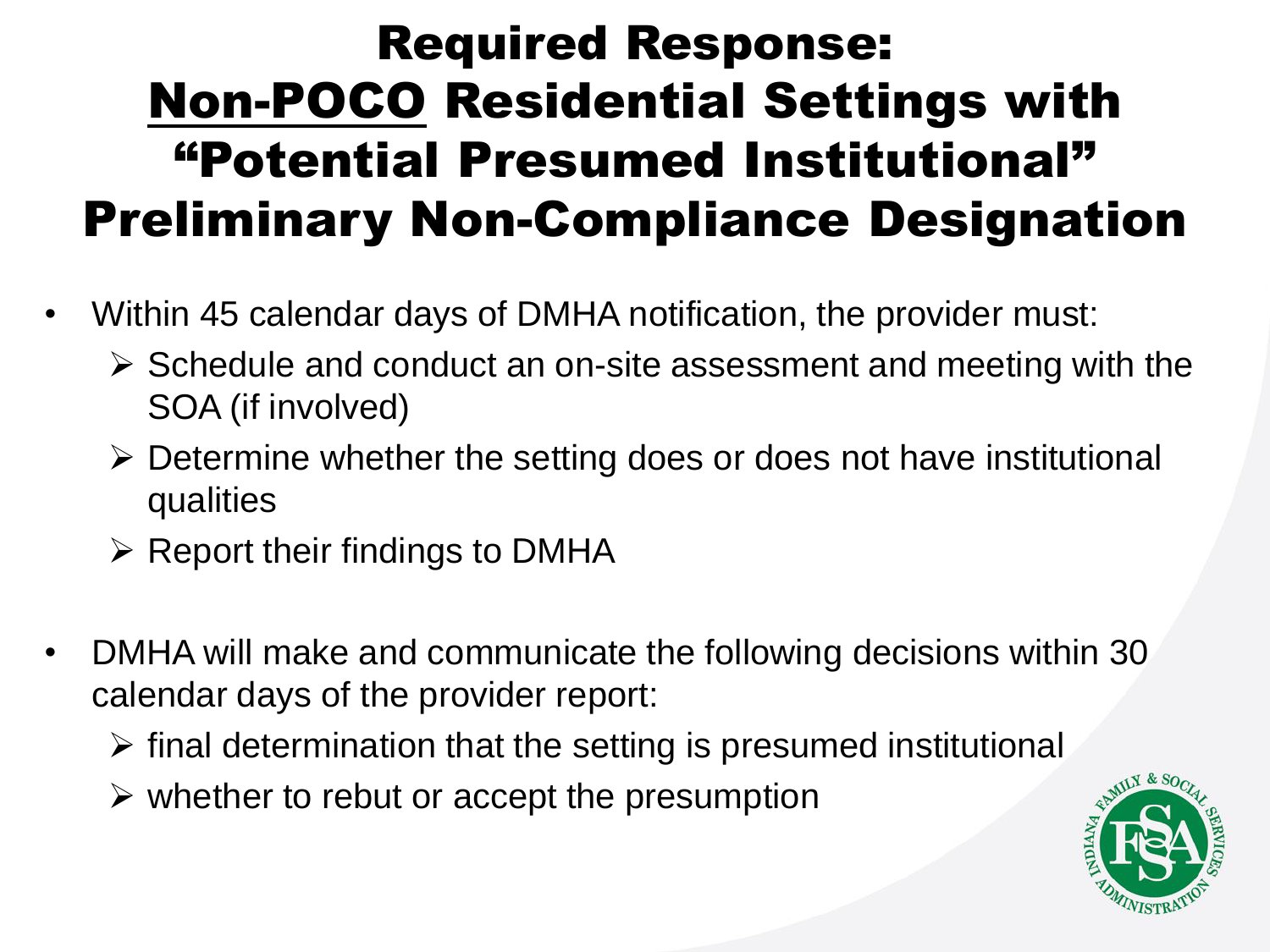### Required Response: Non-POCO Residential Settings with "Potential Presumed Institutional" Preliminary Non-Compliance Designation (Cont.)

- If determined not presumed institutional, setting will be re-designated "Fully Compliant" or "Needs Modifications"
- If determined "Presumed Institutional", provider will complete and submit either a Heightened Scrutiny Plan or an HCBS Member Transition Plan, based on DMHA's decision

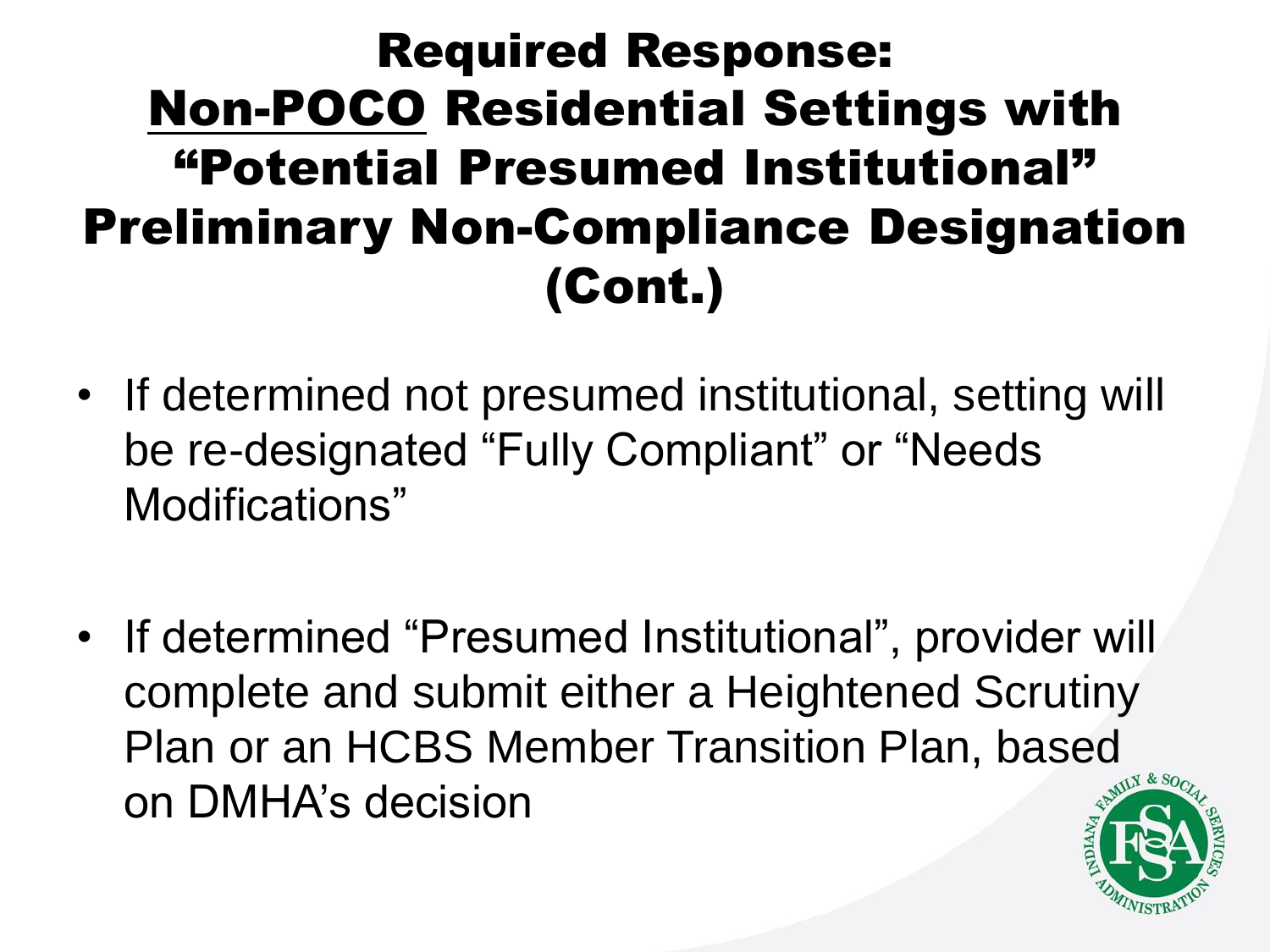### Required Response: Non-POCO Settings with "Needs Modifications" Preliminary Non-Compliance **Designation**

- Within 45 calendar days of DMHA notification, the provider must:
	- 1) Conduct an on-site assessment and meeting with the SOA, to review the preliminary designation and ascertain the SOA's decision whether or not to remediate to bring the setting into full HCBS compliance
	- 2) Report SOA's decision to DMHA
	- 3) Complete and submit either:
		- HCBS SOA Setting Action Plan (if opting to remediate)
		- **EXTERE MEMBER Transition Plan (if opting not to set of all originally** remediate)

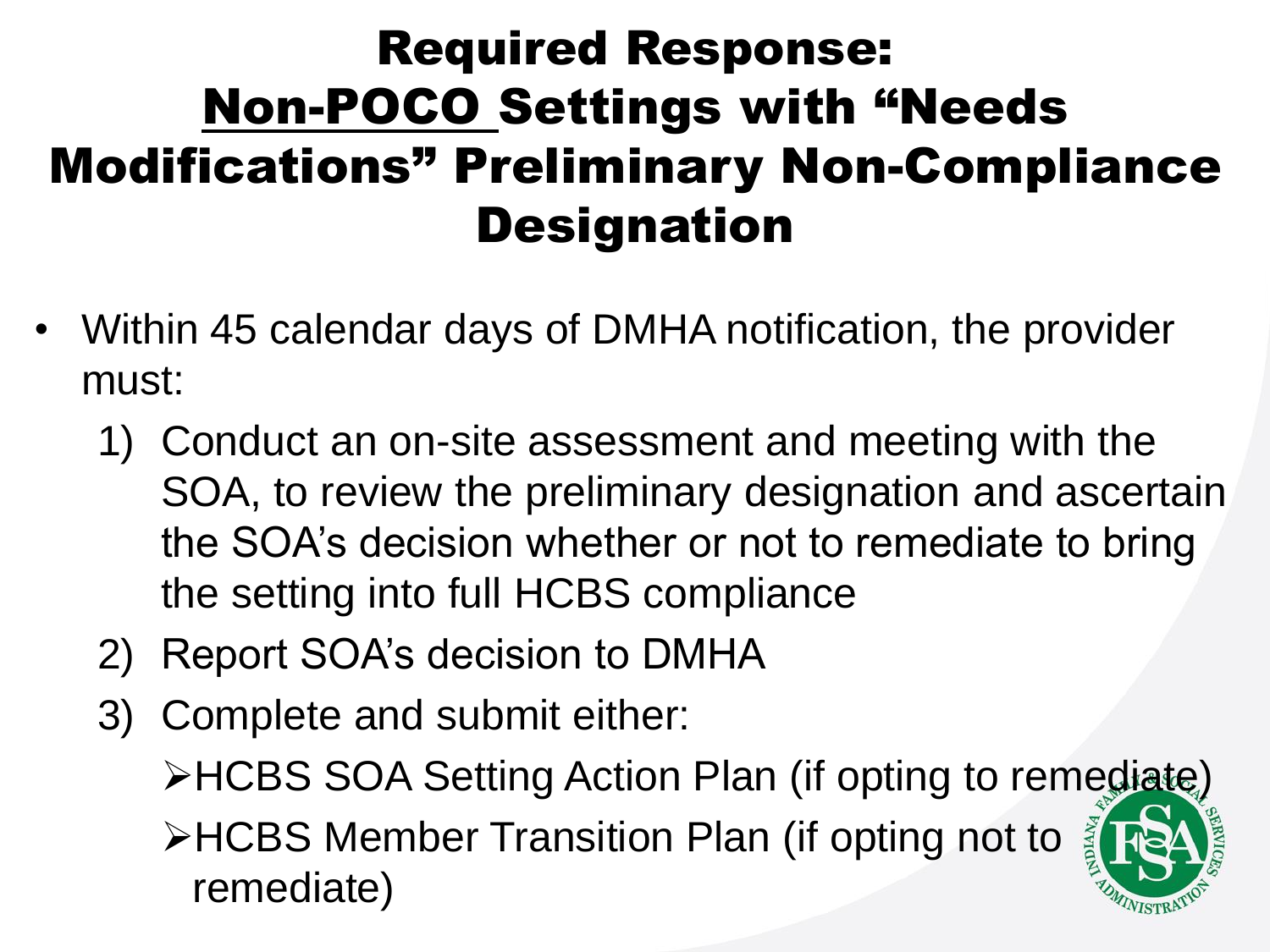# Step 3: Remediation of Non-compliant Settings

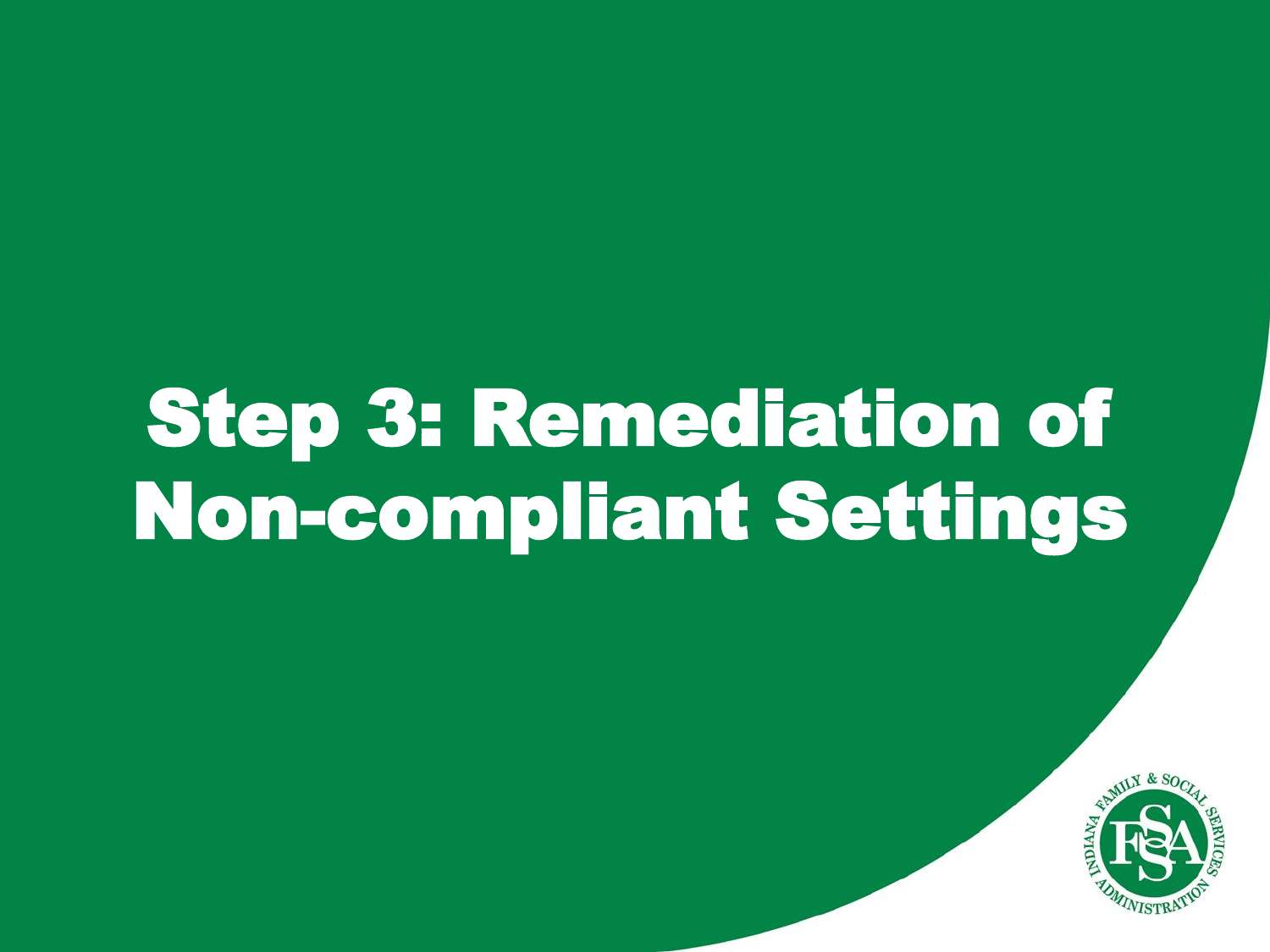## Remediation Timeframes

- DMHA requires ALL remediation activities to be completed no later than March 2018
- **DMHA recommends that agencies establish reasonable shorter timeframes for completion of remediation activates**, based on the identified remediation which must occur at each site
- $\triangleright$  The SET will monitor ongoing remediation activities beginning with SFY2017 QA site visits

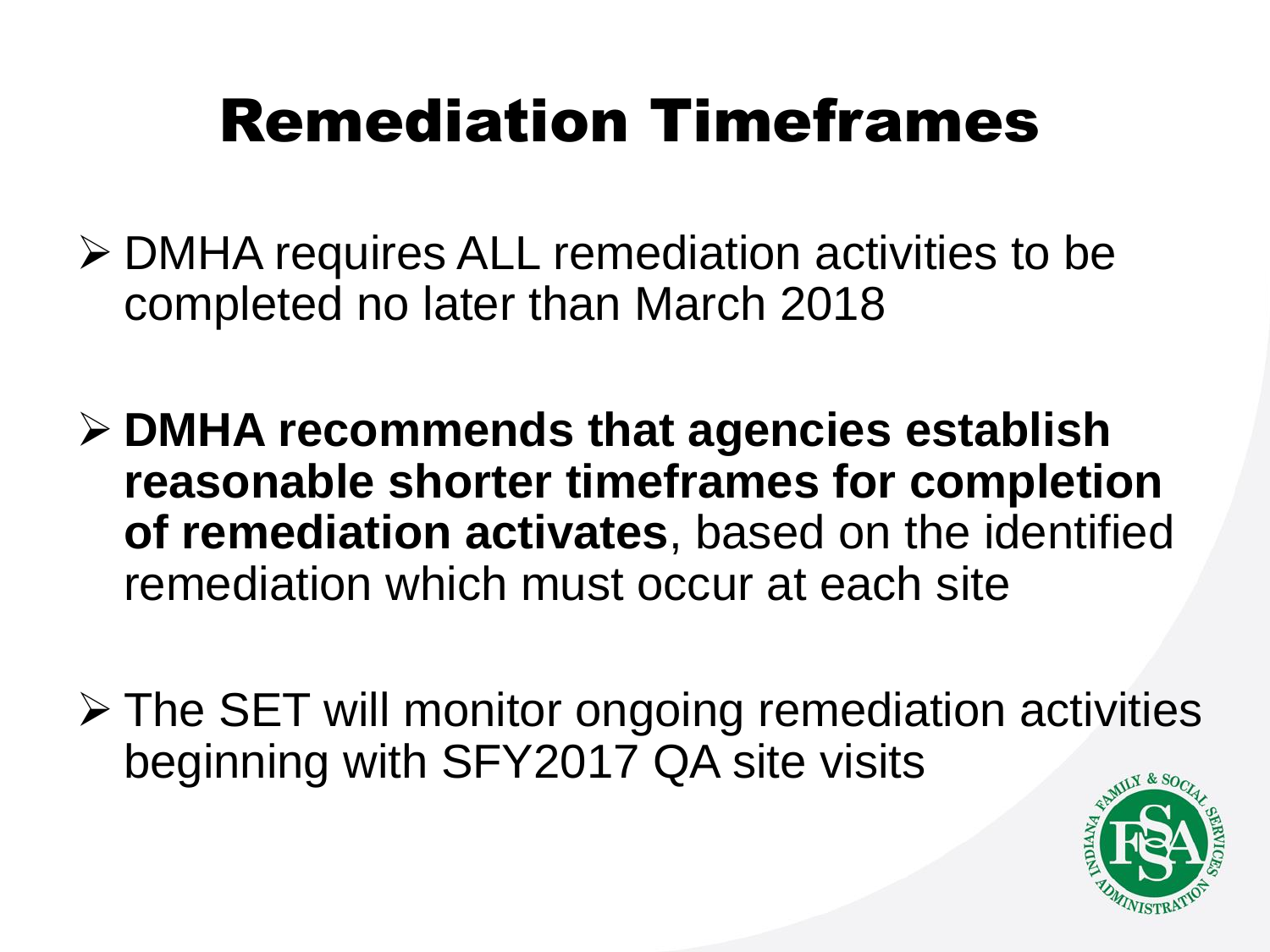## Plan Steps and Milestones for "Presumed Institutional" POCO **Settings**

- May 30, 2016 screening complete and all POCO settings preliminarily designated "Potential Presumed Institutional" communicated to providers
- December 31, 2016 all on-site assessments of "Potential Presumed Institutional" POCO settings complete
- Final determination by DMHA due to providers within 15 calendar days of on-site assessment. Determination will include:
	- Whether or not the setting is final determined "Presumed Institutional"
	- $\triangleright$  If so, whether evidence will be submitted to overcome the presumption, or the presumption will be allowed to stand

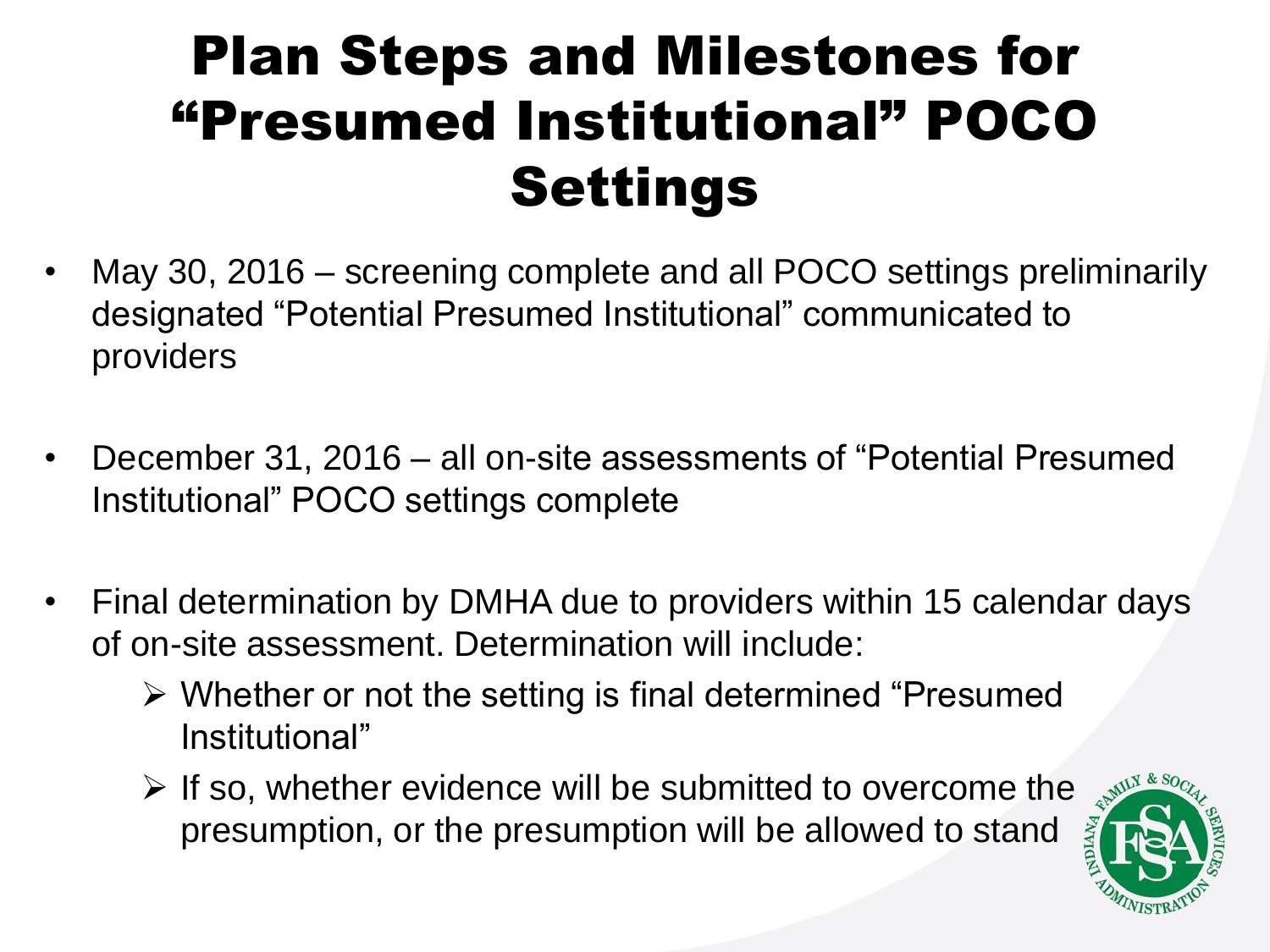## Plan Steps and Milestones for "Presumed Institutional" POCO Settings (Cont.)

- Heightened Scrutiny Plans (for rebuttals) or HCBS Member Transition Plans (for affected residents in settings which will not be rebutted) due to DMHA within **30 calendar days** of notification of final determination
- March 31, 2017 evidence packets (for submission to CMS for heightened scrutiny) due to DMHA

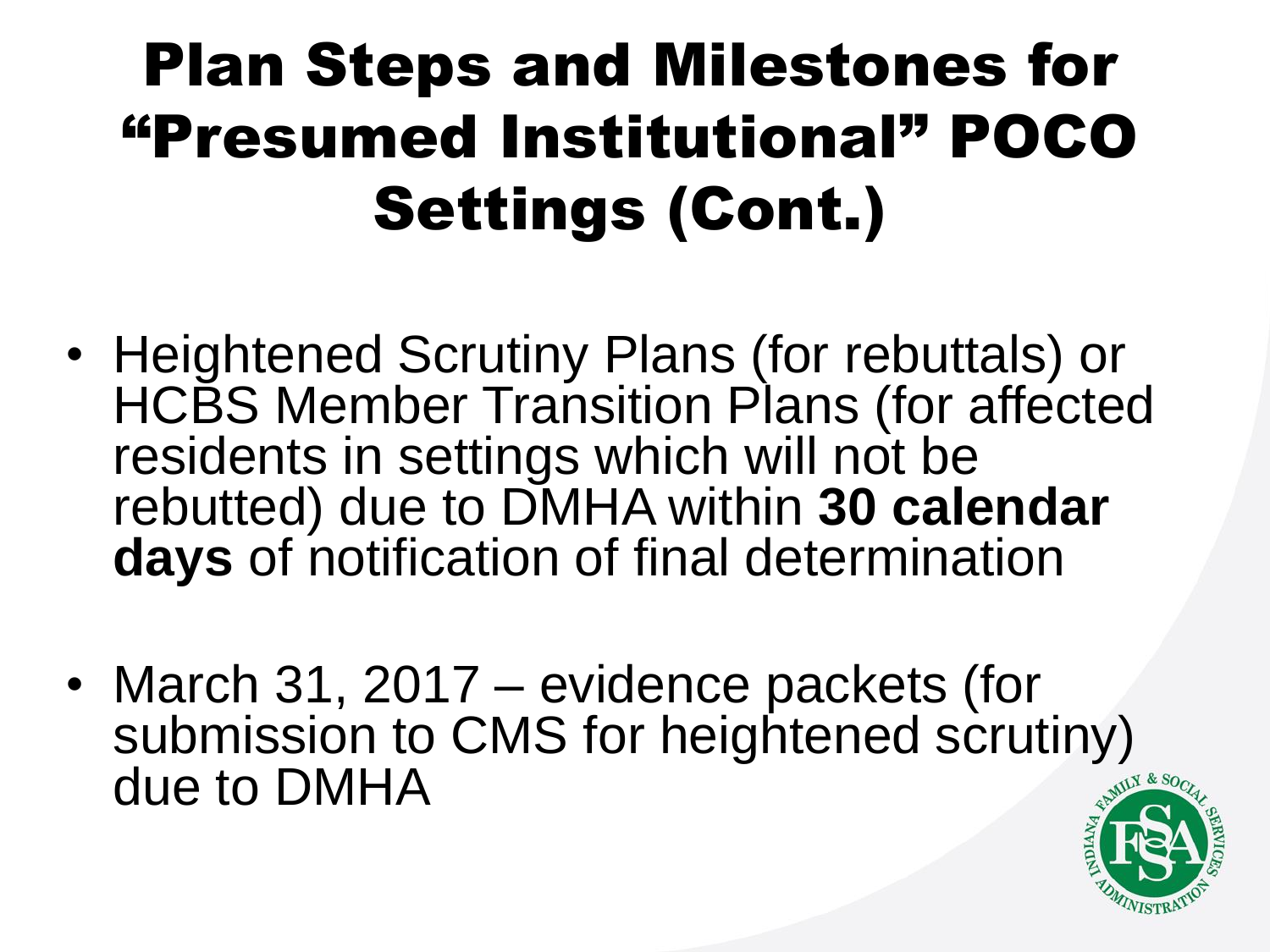## Plan Steps and Milestones for "Needs Modifications" POCO Residential Settings

- January 2016 provider self-assessments of POCO residential settings: **COMPLETED**
- March 15, 2016 completion of HCBS Resident Surveys
- March 16 to May 15, 2016 completion of site-specific assessments and preliminary compliance designations by DMHA
- May 30, 2016 all preliminary compliance designation notifications made
- July 1, 2016 HCBS Setting Action Plans (for settings opting to remediate) or HCBS Member Transition Plans (for settings opting not to remediate) due to DMHA
- March 2018 completion of remediation activities

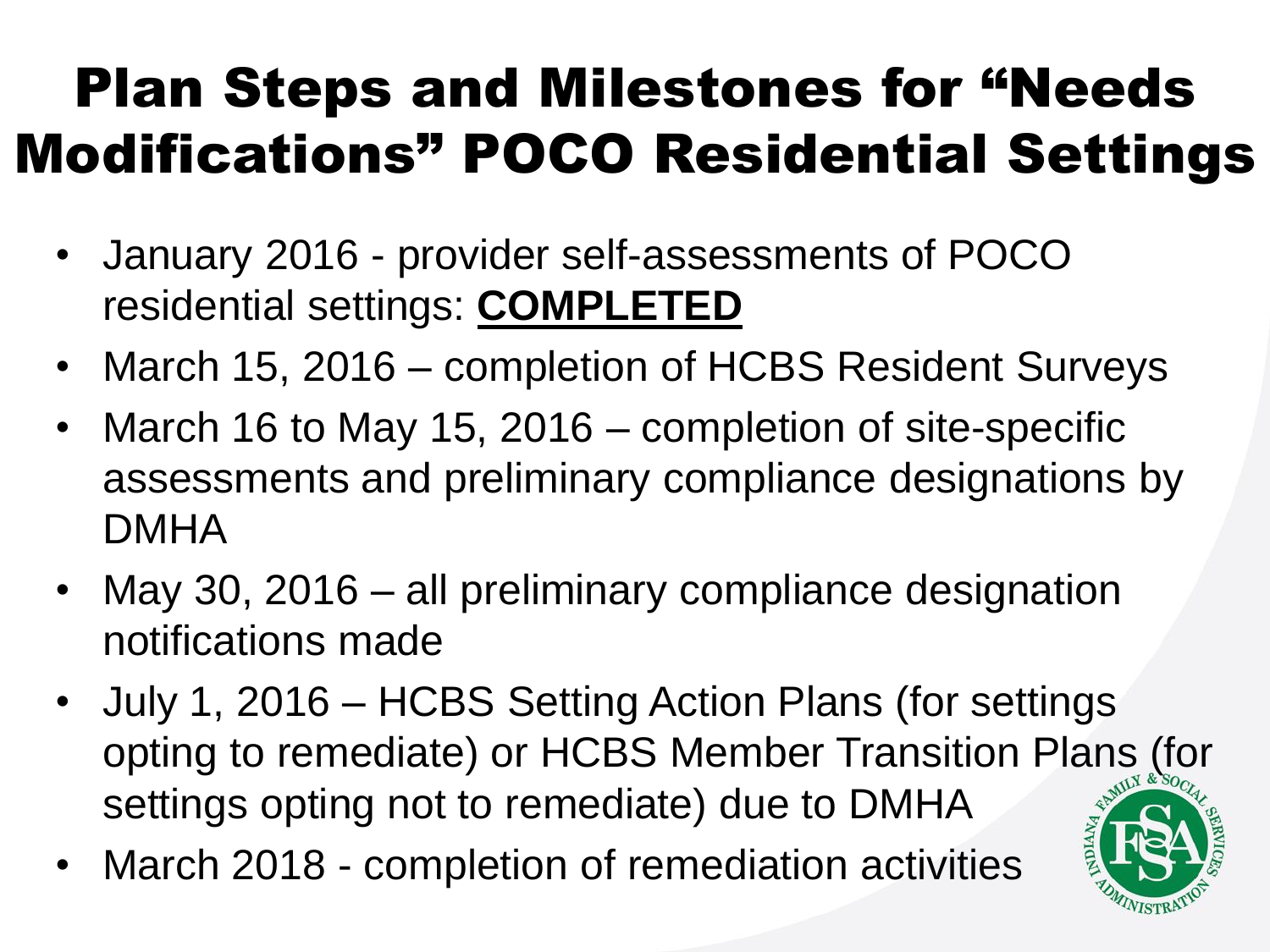## Modifications to the Additional Required Qualities of POCO Residential Settings

Any modification of the additional conditions for POCO residential settings must be supported by a specific assessed need and justified in the person-centered service plan!

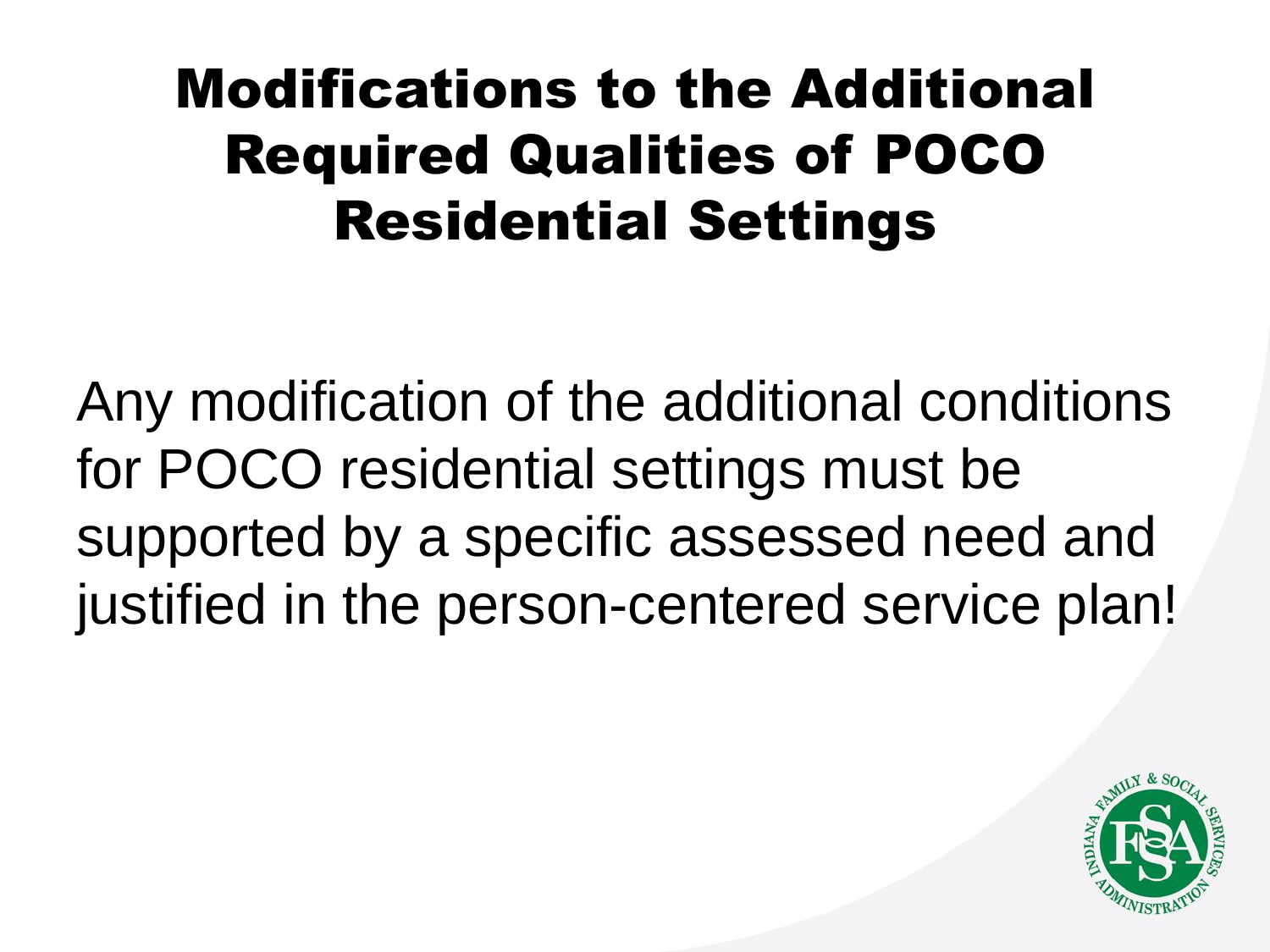## Documenting Modifications to the Additional Required Qualities of POCO Residential Settings

The following requirements must be documented in the personcentered service plan:

- 1) Identify a specific and individualized assessed need
- 2) Document the positive interventions and supports used prior to any modifications to the person-centered service plan
- 3) Document less intrusive methods of meeting the need that have been tried but did not work
- 4) Include a clear description of the condition that is directly proportionate to the specific assessed need
- 5) Include regular collection and review of data to measure the ongoing effectiveness of the modification
- 6) Include established time limits for periodic reviews to determine if the modification is still necessary or can be terminated
- 7) Include the informed consent of the individual
- 8) Include an assurance that interventions and supports will cause no  $\epsilon$  so, harm to the individual

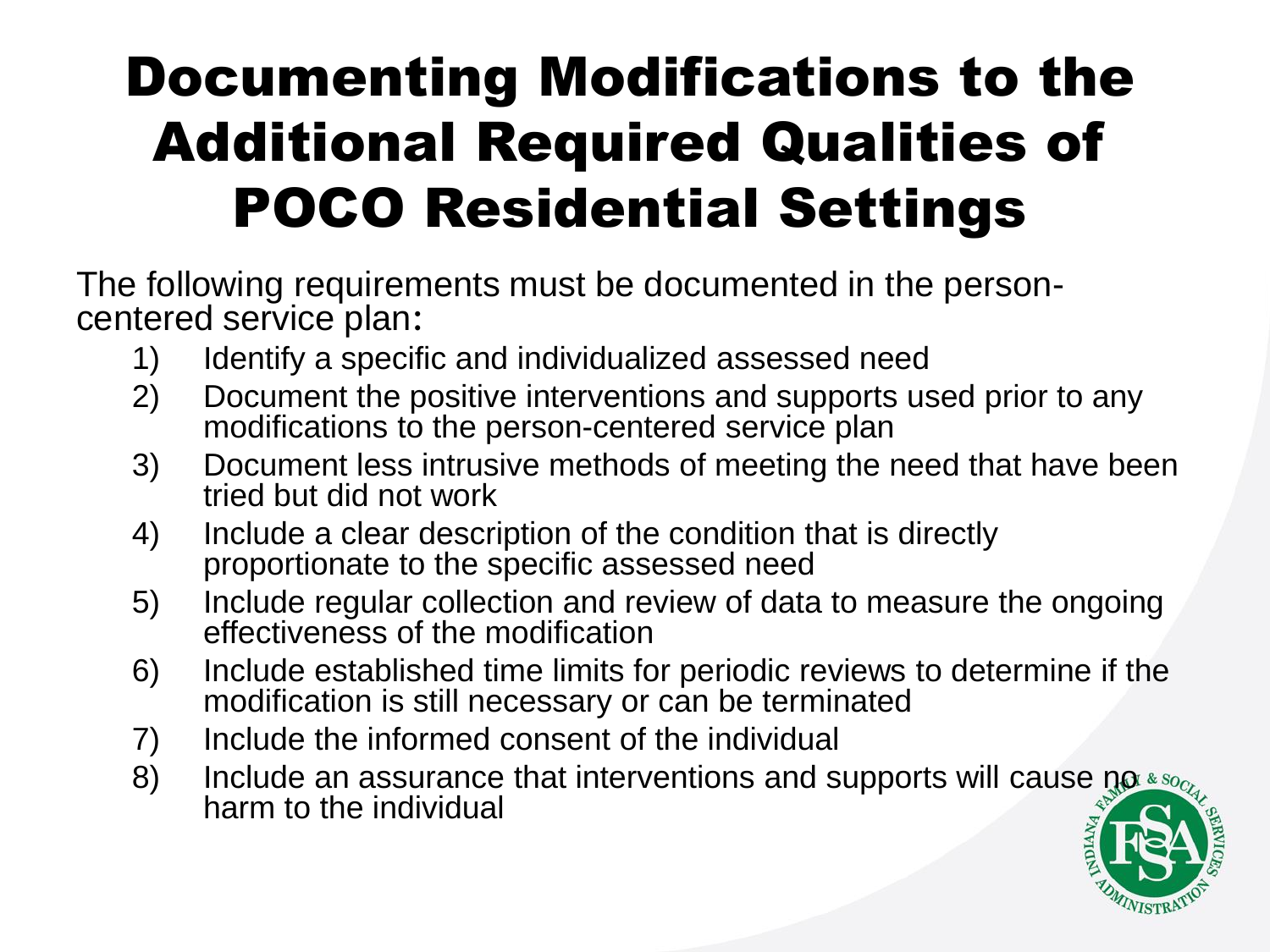## Plan Steps and Milestones for "Needs Modifications" POCO Non-Residential Settings

- During April 2016, providers will assess their POCO non-residential settings for HCBS compliance, using the forthcoming web-based "HCBS POCO Non-Residential Setting Screening Tool"
- May 30, 2016 DMHA will notify providers of settings designated "Needs Modifications"
- July 1, 2016 HCBS Setting Action Plans due to **DMHA**
- March 2018 remediation complete

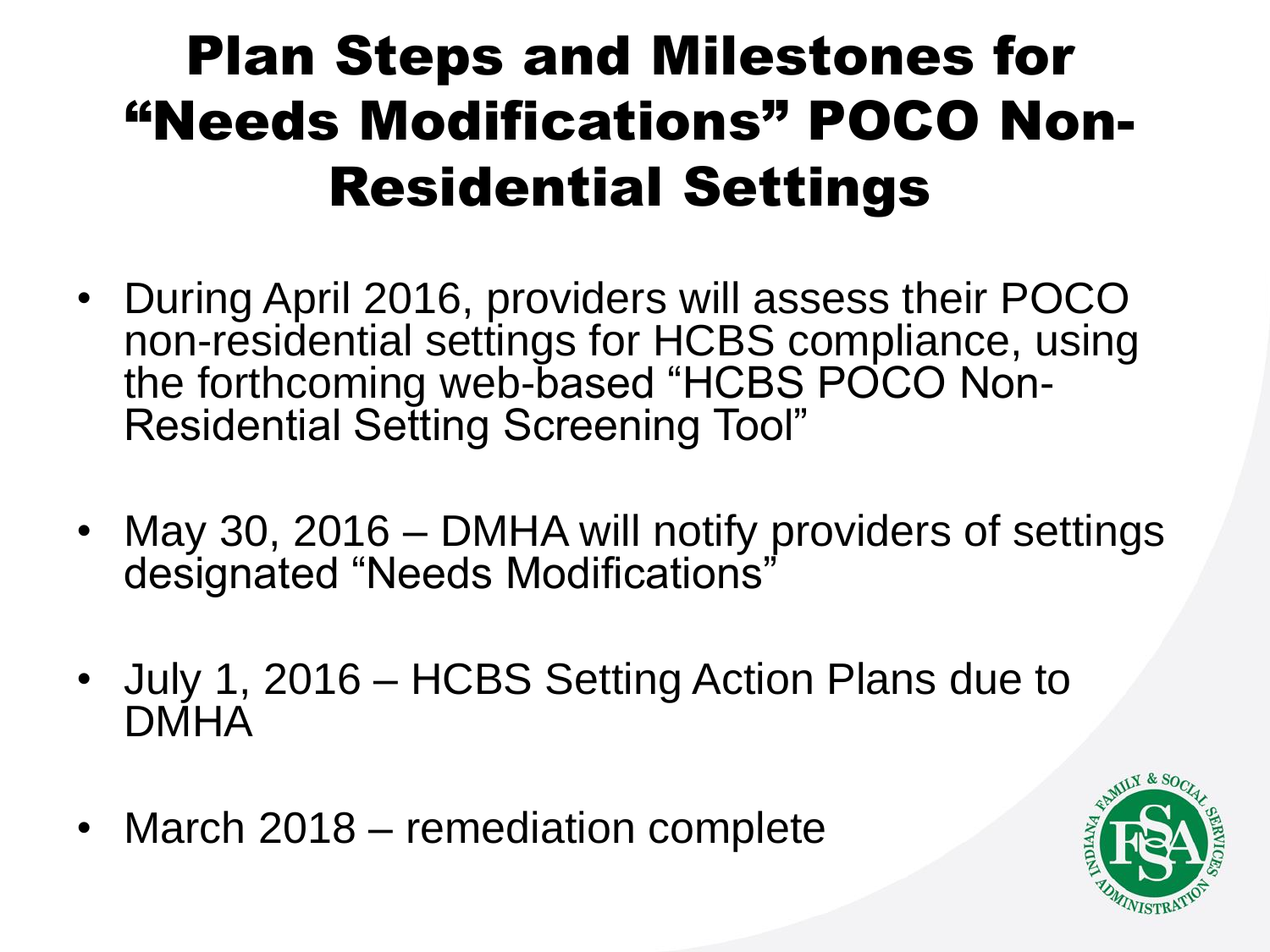#### Plan Steps and Milestones for "Presumed Institutional" Non-POCO Residential **Settings**

- April 1, 2016 identification and screening of non-POCO residential settings begins via HCBS Residential Screening Tool and DARMHA application reporting
- Further assessment and response, including heightened scrutiny or HCBS Member Transition Plan, was discussed in Step 2: Preliminary Compliance Designation and Provider Response
- For settings determined not to have institutional qualities, DMHA will re-designate those settings as "Fully HCBS Compliant" or "Needs Modifications" and the provider will initiate appropriate action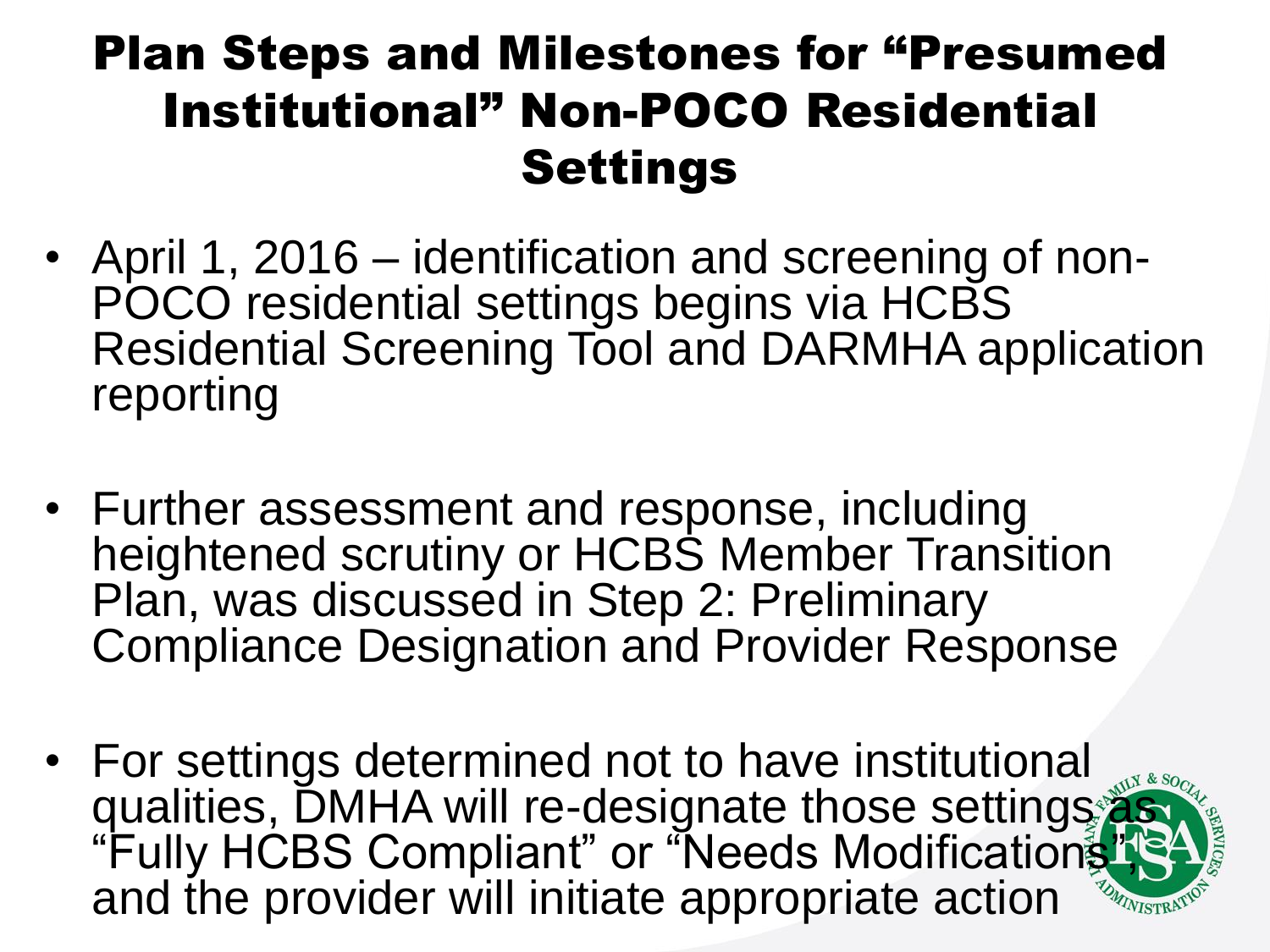## Plan Steps and Milestones for "Needs Modifications" Non-POCO Residential Settings

- April 1, 2016 identification of non-POCO residential settings begins via:
	- implementation of HCBS Residential Screening Tool
	- Reporting via "Current Living Situation" section of AMHH/BPHC application in DARMHA
- October 1, 2016 identification and self-assessment of "first wave" non-POCO residential settings complete
- Notification to providers of HCBS non-compliant non-POCO residential settings will be made as those settings are identified

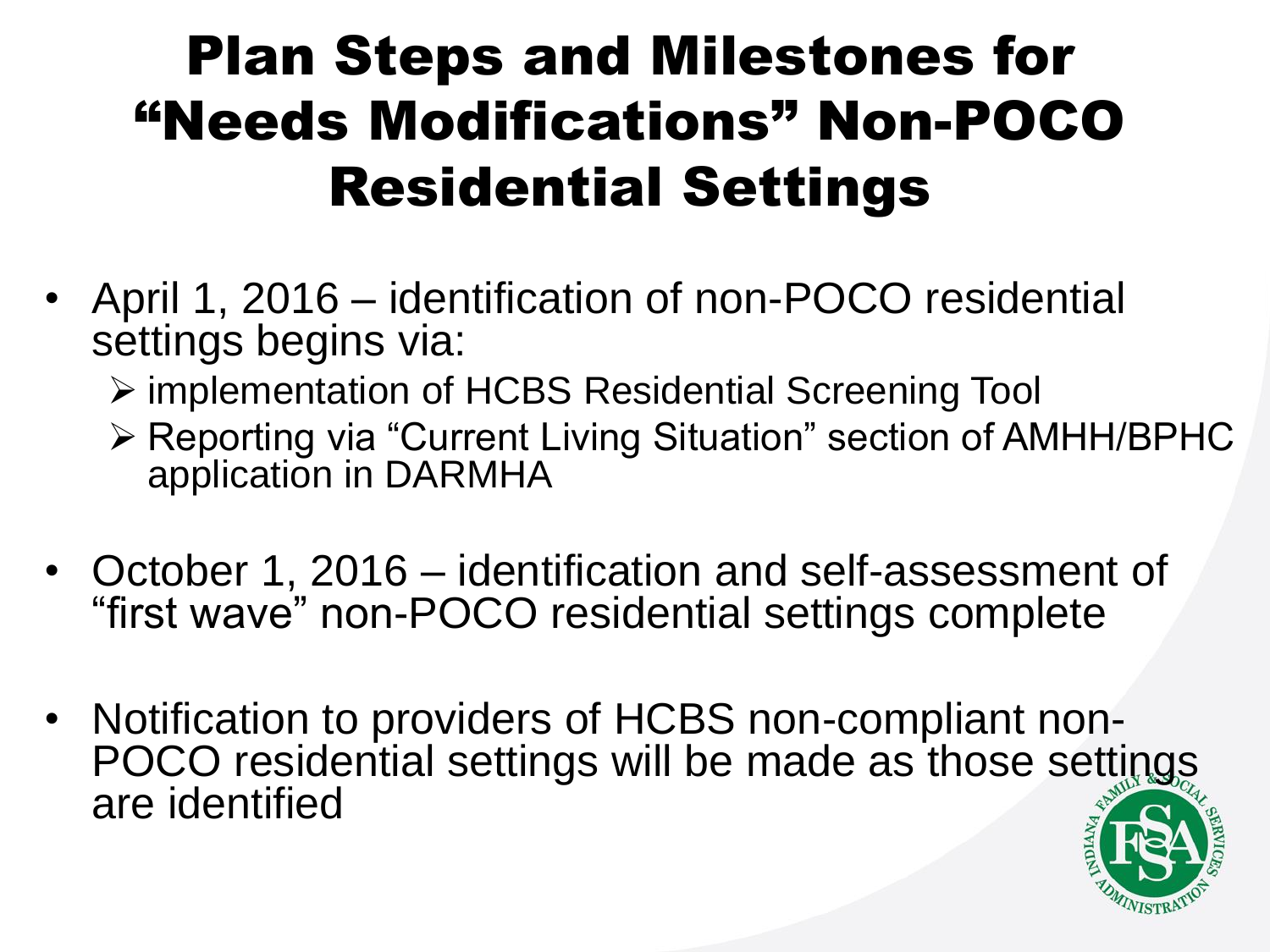# Step 4: Ongoing Monitoring of HCBS Compliance

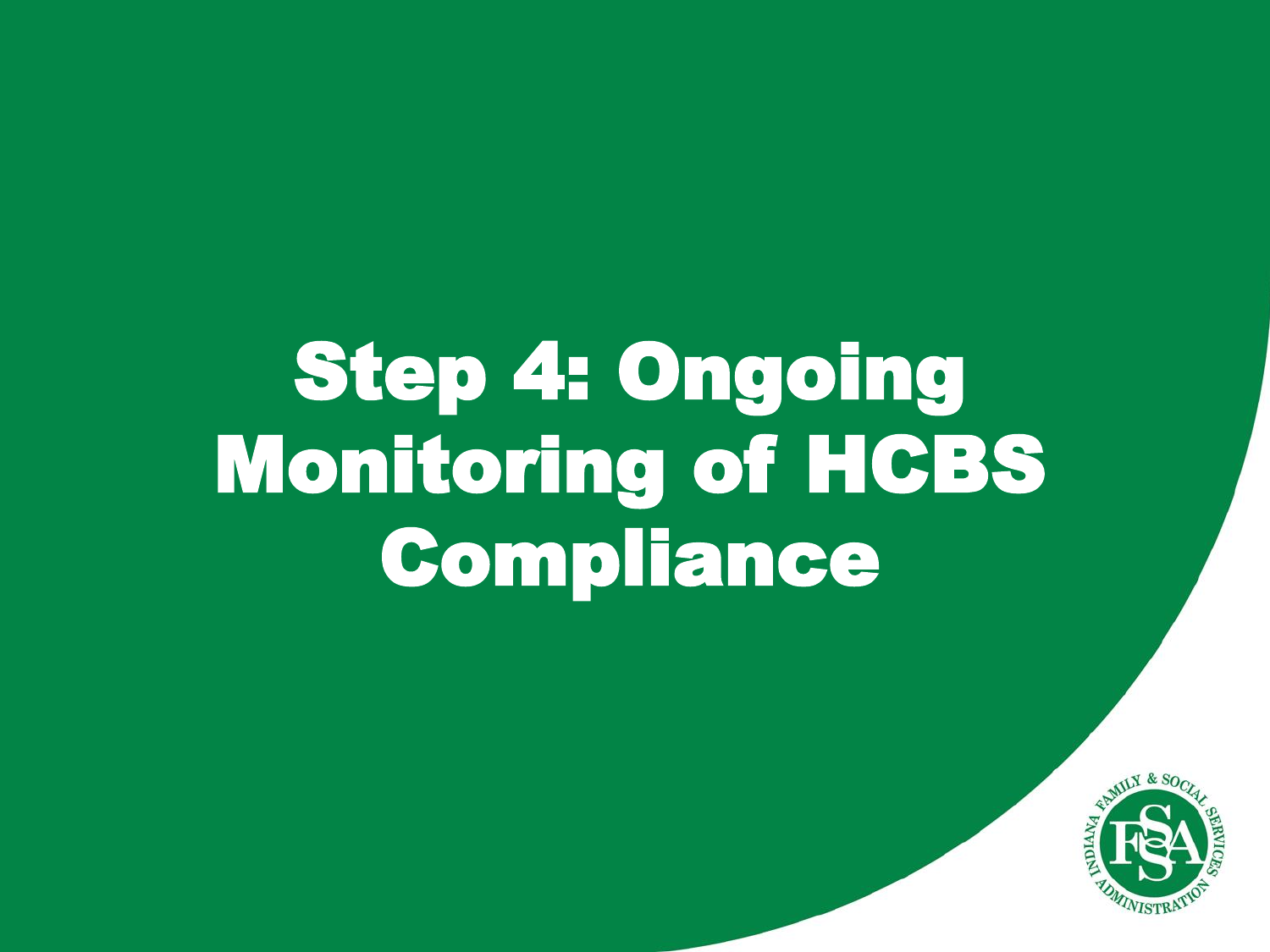## Ongoing HCBS Compliance Monitoring

- Beginning SFY2017 (July 1, 2016), assessment of HCBS setting compliance will be incorporated into scheduled annual (or more often) AMHH and BPHC QA site visits
- The State Evaluation Team will conduct an on-site assessment of:

 At least one randomly selected POCO residential setting At least one randomly selected POCO non-residential setting

• The SET will also be verifying inclusion of the signed and dated HCBS Residential Setting Tool in each of the randomly selected consumer clinical charts

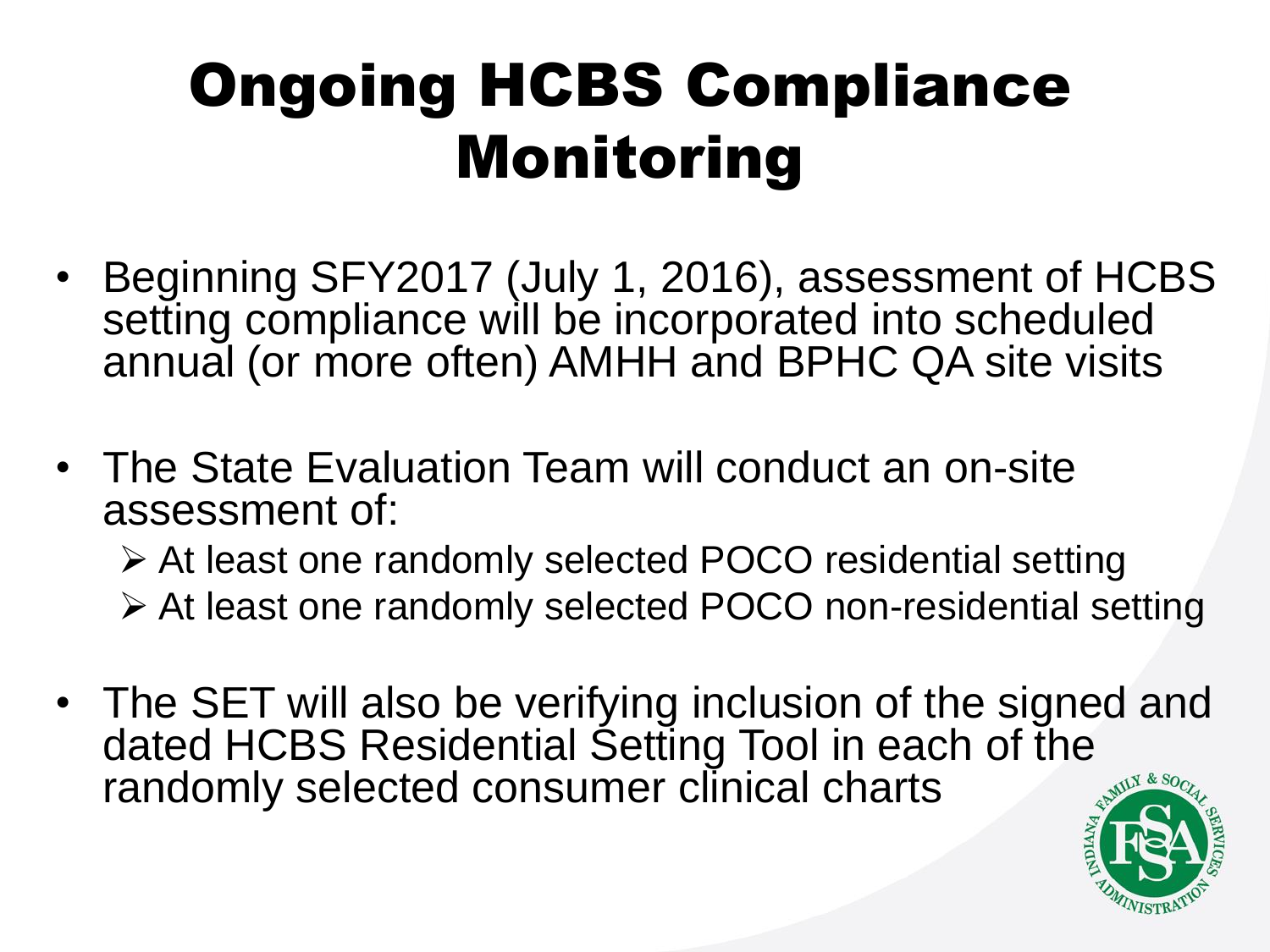## Important Links

- CMS HCBS Final Rule website – **<http://www.medicaid.gov/hcbs>**
- FSSA Home and Community Based Final Rule page. This is where the STP and important information and updates will be posted.
	- **<http://www.in.gov/fssa/4917.htm>**